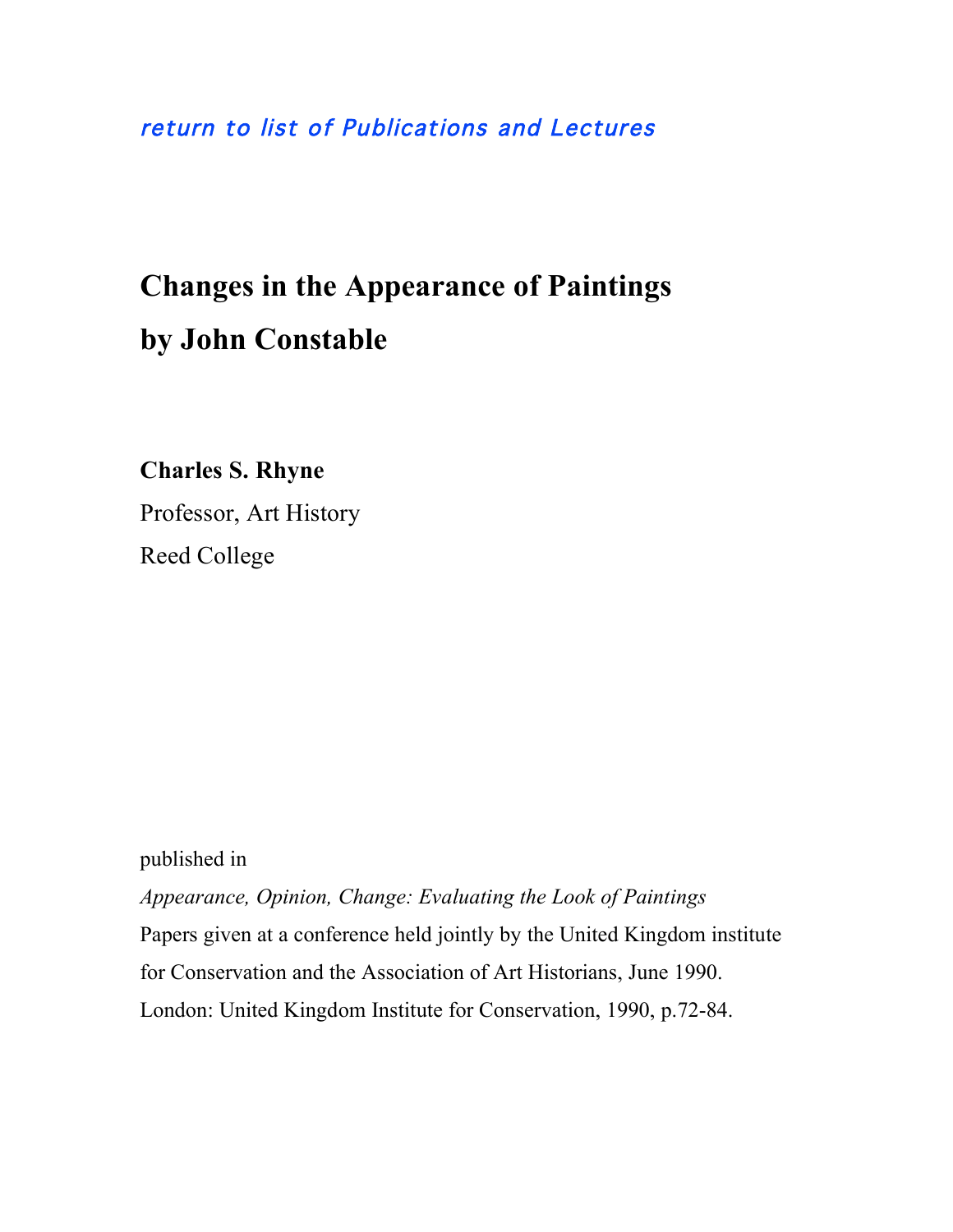### **Abstract**

This paper reviews the remarkable diversity of changes in the appearance of paintings by one artist, John Constable. The intention is not simply to describe changes in the work of Constable but to suggest a framework for the study of changes in the work of any artist and to facilitate discussion among conservators, conservation scientists, curators, and art historians. The paper considers, first, examples of physical changes in the paintings themselves; second, changes in the physical conditions under which Constable's paintings have been viewed. These same examples serve to consider changes in the cultural and psychological contexts in which Constable's paintings have been understood and interpreted

### **Introduction**

The purpose of this paper is to review the remarkable diversity of changes in the appearance of paintings by a single artist to see what questions these raise and how the varying answers we give to them might affect our work as conservators, scientists, curators, and historians. [1] My intention is not simply to describe changes in the appearance of paintings by John Constable but to suggest a framework that I hope will be helpful in considering changes in the paintings of any artist and to facilitate comparisons among artists. To this end, I have selected examples and formulated my discussion of them less to present unpublished material on Constable (though there is a fair amount of this along the way) than to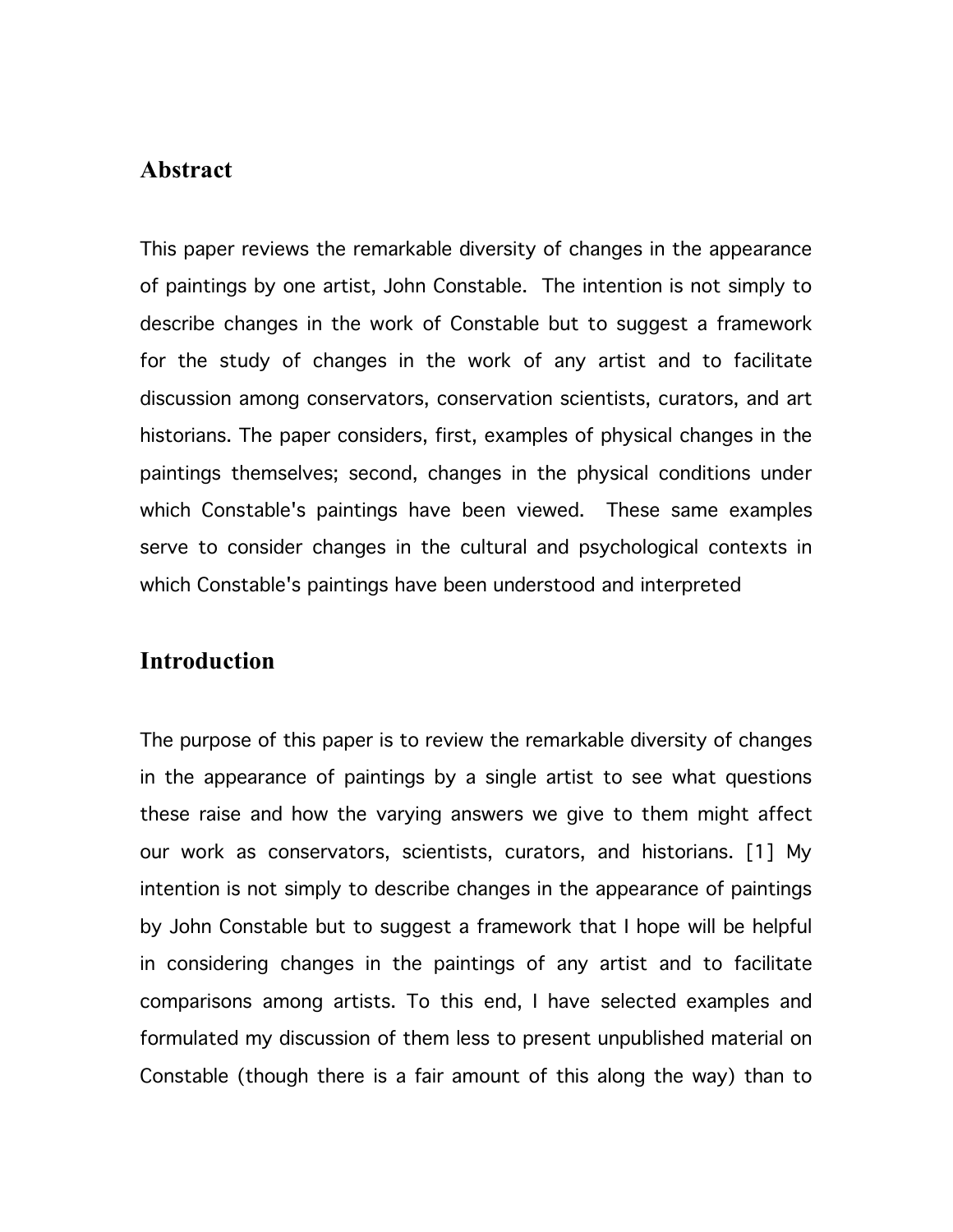further discussion among conservators, conservation scientists, curators, and art historians on the complex and overlapping questions of this symposium.

As a first stage in designing a framework for considering the diverse types of changes that have taken place in the appearance of paintings, I have followed the useful suggestion in the call for papers by dividing the types of changes in the appearance of Constable's paintings into three categories: first, physical changes in the paintings themselves; second, changes in the physical conditions under which the paintings have been viewed; and third, changes in the cultural and psychological contexts in which Constable's paintings have been understood and interpreted.

As I shall argue in the conclusion, these three types of changes are interdependent. All three are involved in every judgment we make about the appearance of paintings and every action we take as a result. In this paper, however, I shall examine separately only the physical changes, the first two types, incorporating the cultural and psychological contexts from time to time rather than treating them separately.

### **Physical Changes in Paintings**

In thinking about changes in the appearance of paintings, we may be inclined to think exclusively of later changes, changes following the completion of a painting by the original artist and his workshop. But I should like to draw attention to the facts that, first, the most important changes in the appearance of paintings take place during their original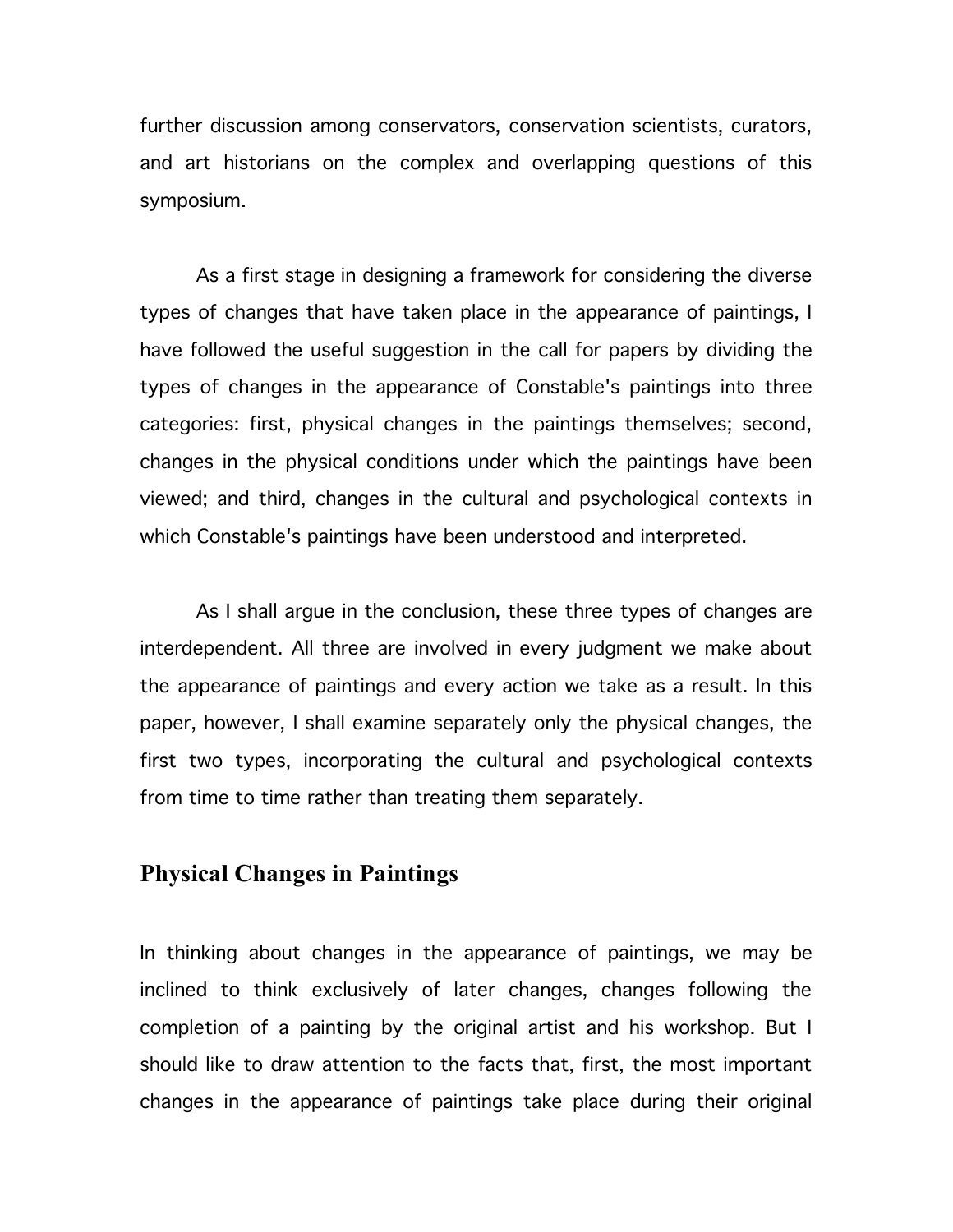creation, second, that there may be several different stages at which a painting may be said to have been finished by the original artist, and, third, that some of the physical changes following the so-called "completion" by the original artist may have been anticipated, accommodated for, even intended by the original artist.

### **Changes Made by the Original Artist**

Let us consider certain aspects of Constable's working procedure. Taken to the extreme, of course, every new stroke of paint constitutes a change in the appearance of a painting, and it should be one of the leitmotifs of this symposium that relatively minor physical changes can be among the most important aesthetically or as documentation. When Constable added the tiny windmill, no more than one-half inch tall, at the far right edge of his 'Double Rainbow, East Bergholt Common' (Victoria and Albert Museum R117), he not only established tremendous depth in the landscape but identified the scene. [2] If that small detail were somehow lost, let us say accidentally damaged or covered by a frame, much of the space and personal meaning of the sketch would collapse.

But let us begin with examples of major alterations by the original artist. Probably the most famous compositional changes within Constable's oeuvre are the changes in his six-foot, 1825 R.A. exhibition piece, 'The Leaping Horse' (Royal Academy GR25.1); most famous because the painting, its full-size sketch and two brilliant preparatory wash drawings [3] have all been available in London from the turn of the century, and because Constable's own description of at least one of these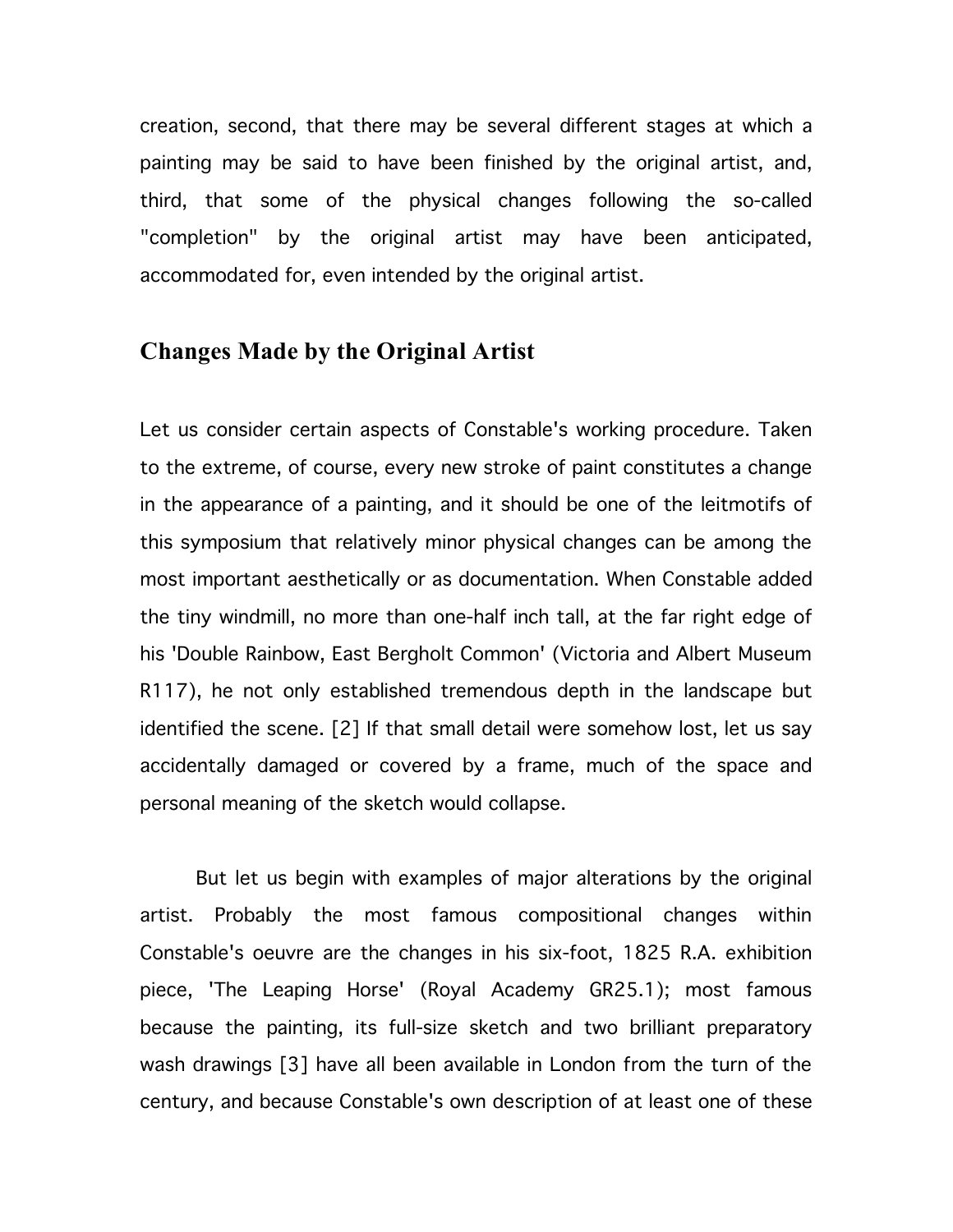changes, documented in his correspondence, [4] was published in Leslie's famous *Life* [5] shortly after Constable's death, and in this century was more fully developed and popularized by Kenneth Clark. [6] In comparing Constable's full-size sketch, at the V&A, with the finished painting, we see that, in the final painting, he has removed the willow tree at the right, the cow drinking, the right side of the prow of the main barge, the figure poling the main barge, and the entire prow of a second barge just entering the picture at the extreme left of the painting. All of these changes were made not, as we might suppose, between the sketch and painting, but in the finished painting itself, where each of these pentimenti can be seen today with the naked eye under good lighting. More important for my point here, at least some, perhaps all, of these changes had not yet been made when the painting was exhibited in April 1825 at the Royal Academy. Constable's journal entry of September 7th, following the R.A. exhibition, records: "set to work on my large picture. Took out the willow stump by my horse, which has improved the picture much--almost finished--made one or two other alterations". [7]

One of the things I should most like to know about 'The Leaping Horse' is whether or not Constable allowed the evidence of those changes to be visible when he showed the painting to fellow artists and prospective clients. Although Constable increasingly retained evidence of the creative process in his paintings, my guess is that he never wished major compositional *pentimenti* to show in any finished painting, a point which we shall return to when considering changes wrought by time and conservation. It seems at least possible, however, that Constable never considered this painting, and perhaps others, quite finished. If true, the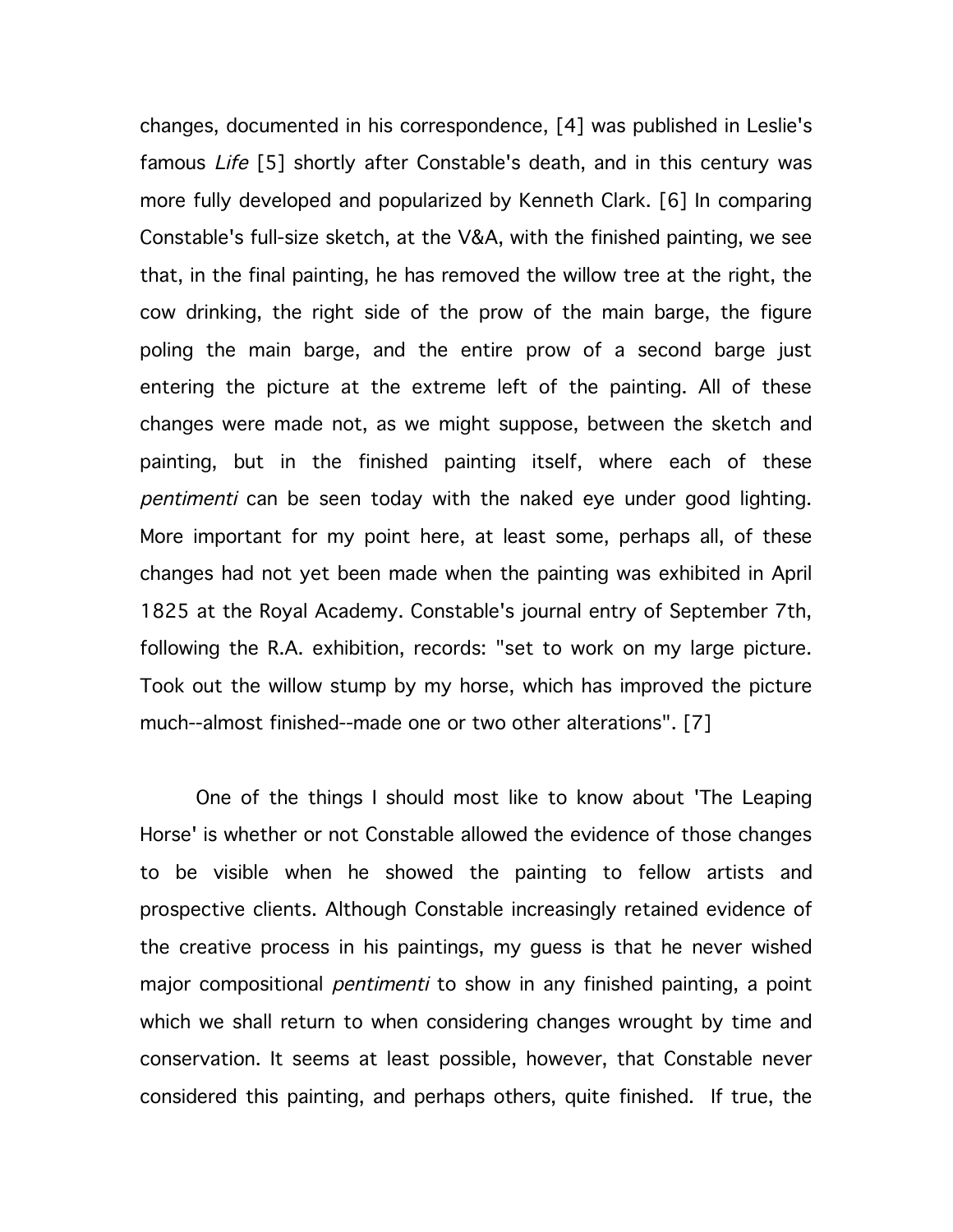rejected prow of the barge at the extreme left may never have been fully obliterated.

Conveniently, 'The Leaping Horse' also provides evidence for two other types of changes in Constable's work. [8] If we look carefully at the extreme right of the canvas, we see a vertical crease just to the right of the tower of Dedham Church, marking the previous edge of the painted area before Constable enlarged the painting slightly by unfolding the strip of canvas folded around the stretcher bar at the right. A similar strip of unfolded canvas is visible along the left side. This unfolding of both sides of the canvas would have required restretching on a new, larger stretcher. In addition, Constable added a separate, 64 mm strip of canvas across the entire top of the painting. In a surprising number of cases, Constable followed a similar procedure, either unable to contain his original conception within the size canvas he had provided himself or else unable to resist expanding the scene itself as he worked.

A year previous, Constable had made similar but more dramatic changes to the size and shape of the full-size sketch for his vertical, 1824 R.A. exhibition piece, 'The Lock', in the collection of the Philadelphia Museum of Art (M'28-1-2, GR24.2), where over the years I have received extensive help and advice from Marigene Butler and her staff. [9] In comparing the canvas now folded over the left edge of the stretcher with that folded over the right edge, we discover that there is no paint on the left edge, whereas the canvas now folded over the right edge retains green paint similar to that immediately next to it on the face of the canvas, suggesting that the left edge is original but that the strip of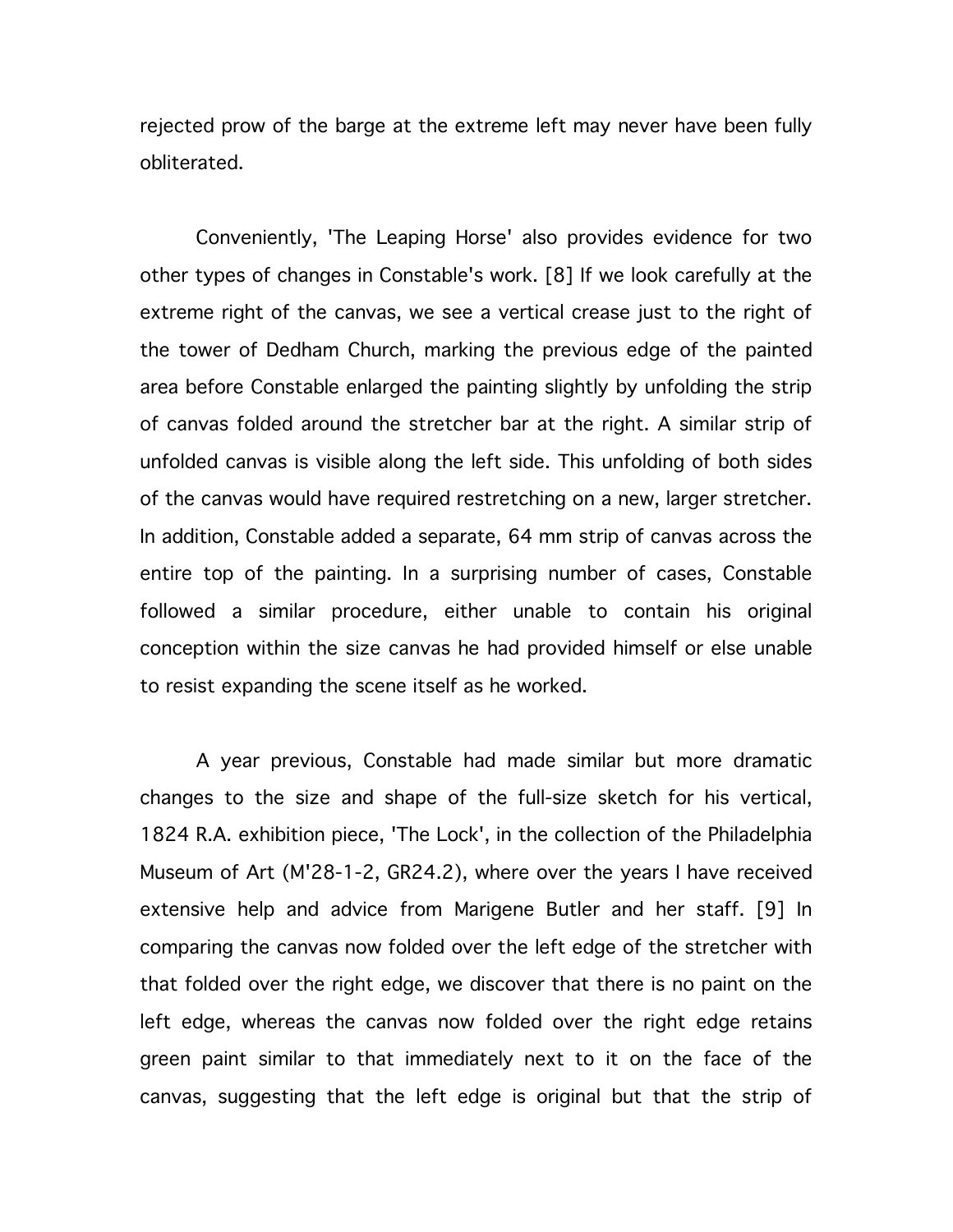canvas now folded over the stretcher bar at the right was previously part of the surface of the painting. Presumably, at least a small additional portion of canvas farther to the right was removed at the same time. [10] This is the only instance of which I am aware in which there is evidence that Constable reduced the size of a canvas; and even here the intention seems to have been to convert a horizontal format into a vertical, possibly larger, sketch, because Constable has added a strip of canvas across the top, extending the painting surface about 286 mm. Most revealing, however, is the way in which Constable has done this. After unfolding the top edge of the original canvas, he added the new horizontal strip of coarser canvas, gluing it under the top edge of the original canvas. No stitch marks are visible in the clear x-radiographs, indicating that Constable was here working on a large oil sketch on canvas as if with paper.

For a clear example on paper, we may look at Constable's 1834 watercolor sketch of 'Cowdray House' (British Museum 1888-2-15-31, GR34.32), where the paint and pencil drawing on either side of the vertical division are clearly discontinuous, and the 70 mm vertical strip at the right therefore added, though not overlapped as in the full-size sketch for 'The Lock' discussed above.

One other aspect of his working procedure, which we have seen documented for 'The Leaping Horse', seems to have been common procedure for Constable. The evidence from his correspondence confirms that he continued to work on major canvases, even after their initial exhibition at the Royal Academy. Given the importance of the annual R.A.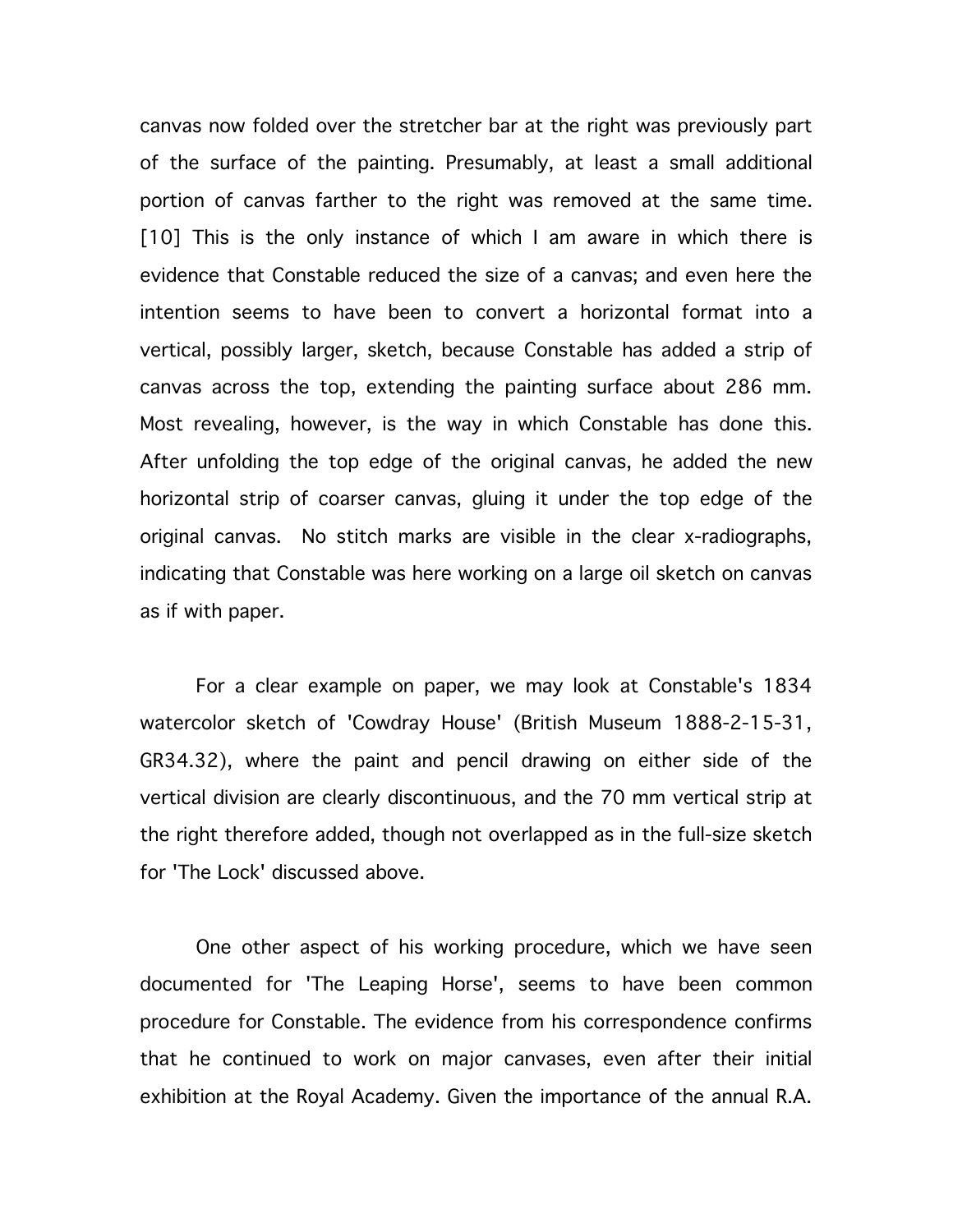exhibitions for his reputation and advancement within the Royal Academy and the fact that he rested his reputation on his six-foot landscapes, one might have expected Constable to have brought his major exhibits each year to a state as near full realization as he could achieve. But he was notoriously slow in starting, laborious in his preparation, experimental in his approach to each problem; therefore continuously equivocal about matters of composition, finish, and effect; and he demanded of himself the ongoing discovery of effects seen in nature but never before on the canvas of any painter in the world. For these reasons, he found it especially difficult to bring his major six-foot landscapes to completion in time for the Royal Academy exhibitions or, in some cases, perhaps ever.

Immediately after submitting 'The Leaping Horse' to the Academy, Constable wrote to Fisher:

I have worked very hard--and my large picture went last week to the Academy--but I must say that no one picture ever departed from my easil with more anxiety on my part with it. It is a lovely subject, of the canal kind, lively--& soothing--calm and exhilarating, fresh--& blowing, but it should have been on my easil a few weeks longer. [11]

As we have already seen, within the year Constable did return the picture to his easel and, as it turned out, for more than a few finishing touches.

This practice of continuing to paint on his six-foot exhibition pieces is documented beginning with his first, the 1819 'White Horse'. In a letter to Fisher of July 2nd that year, Constable wrote of 'The White Horse' : "It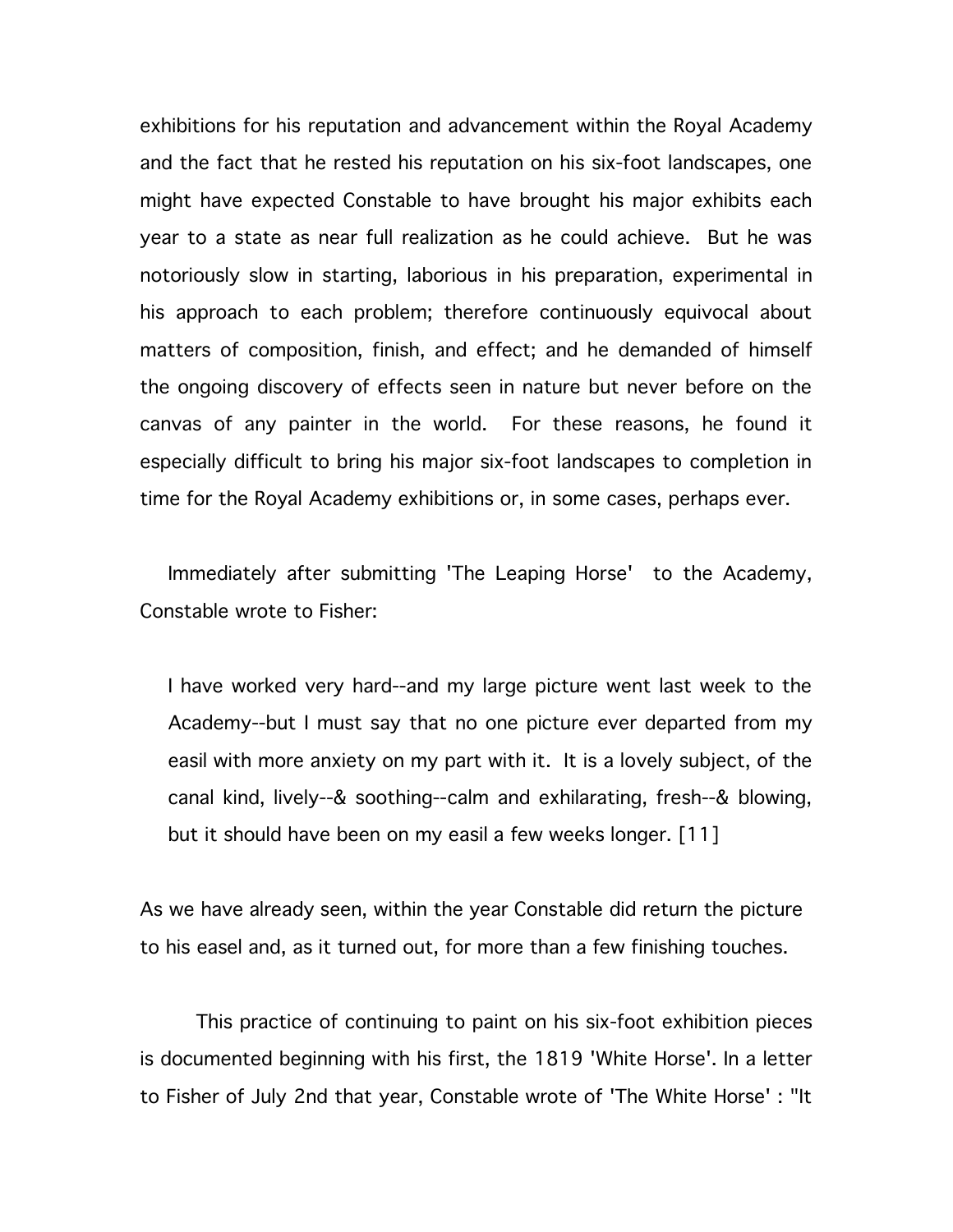has served a good apprenticeship in the Academy and I shall avail myself of it by working a good deal upon it before it goes on a second to the British Gallery". [12]

Constable's major exhibit the next year, the six-foot 'Stratford Mill' (National Gallery GR20.1), was also returned to his easel, even though, in this case, it was already owned by and hanging on the wall of a private collector. In a letter of October 2nd 1823, Fisher wrote to Constable that its owner, John Pern Tinney, was willing to lend Constable the painting to be worked on further, but that:

He dreads your touching the picture. This of course is not his own thought . . . But it is the suggestion of Lewis the engraver. "There is a look of nature about the picture,' says Lewis," which seems as if introduced by magic. This, when Constable gets it on his easil, he may in an unlucky moment destroy". [13]

The documentary evidence suggests that Constable may have had something of a reputation for this practice. Another collector, John Sheepshanks, wrote to Constable in March 1833, referring probably to his version of 'Hampstead Heath: Branch Hill Pond' (Victoria and Albert Museum R301, GR28.2). [14]

The Picture you will not be sorry to hear grows upon me, since I got it- -and I am already forming excuses, whenever you shall ask for it back, either to touch upon, or varnish--having resolved, that it must neither be the one, or the other—. [15]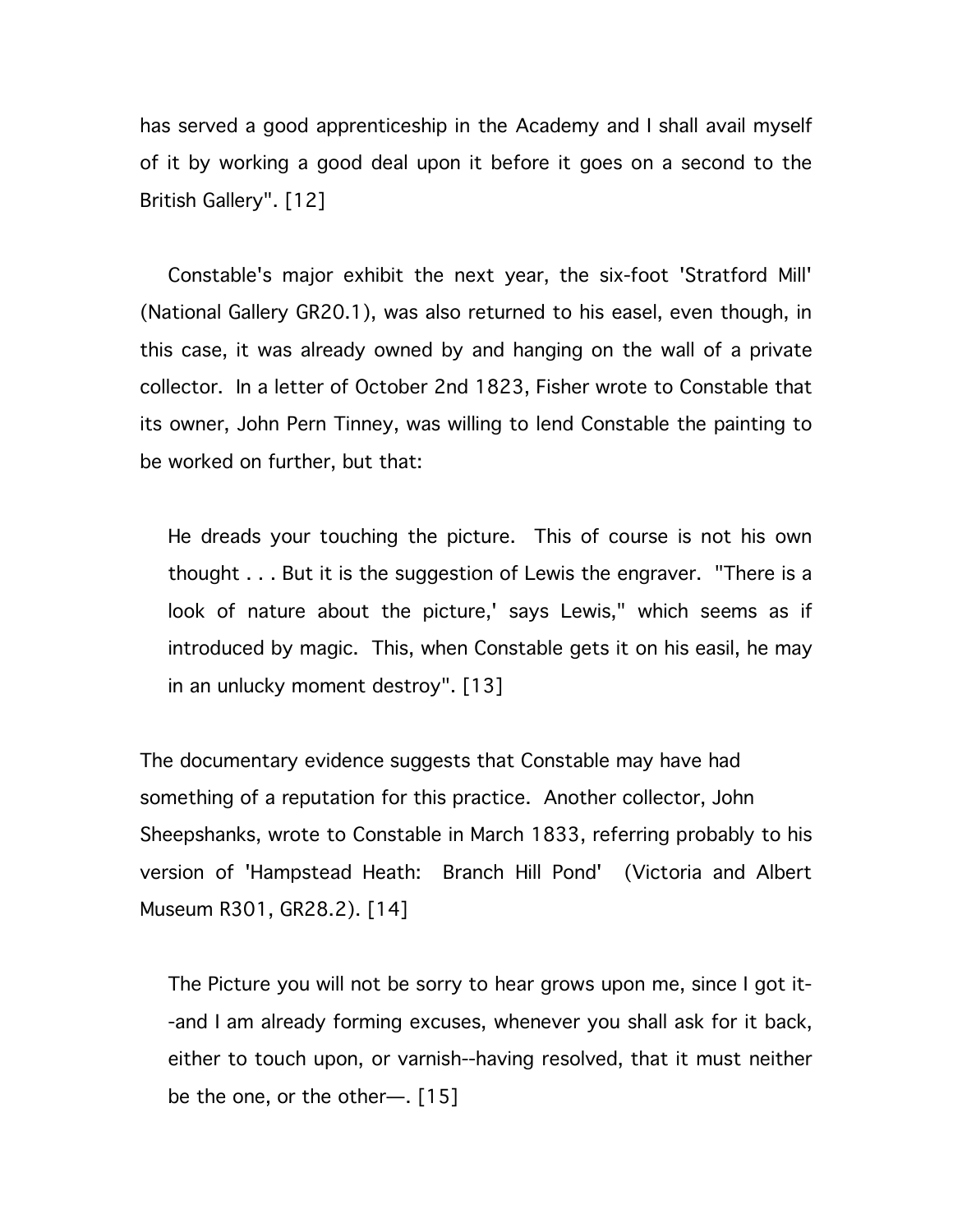The most specific technical description of Constable's retouching appeared six decades after Constable's death in Robert Leslie's generally reliable introduction to his 1896 edition of his father's Life of Constable.

Constable, no doubt, in certain of his later works employed the palette knife freely, but it was never used until he had secured the drawing, tone, and effect of the picture with the brush. [¶] During the last years of his life he, at times, also touched upon some of his earlier pictures in this way as they hung on the walls of his studio, leaving for a moment a work on his easel to do so. [16]

We cannot be certain which works Robert Leslie is referring to, but Constable's inscription on the back of a watercolor of 'Old Houses on Harnham Bridge, Salisbury' (Fig.1, Victoria and Albert Museum R240, GR21.72), does provide one documented example of his retouching a work ten years later. It reads: "Old Houses on Harnham Bridge. Salisbury Novr. 14 1821." and "retouch at Hampstd. the day after the Coronation. of Wm. 4th, at which I was present--being eleven hours in the Abbey". Since the coronation of William IV and Queen Adelaide took place in Westminster Abbey September 8th, 1831, the watercolor must have been retouched almost ten year after first drawn. Martin Hardie, who first published this information, suggested that the original drawing was probably only a pencil beginning, [17] but the watercolor is consistent with Constable's handling of other watercolors and oils of 1821, and the retouching, though probably over refreshed watercolor, is most notable for the bravura scratchingout. For a somewhat parallel situation among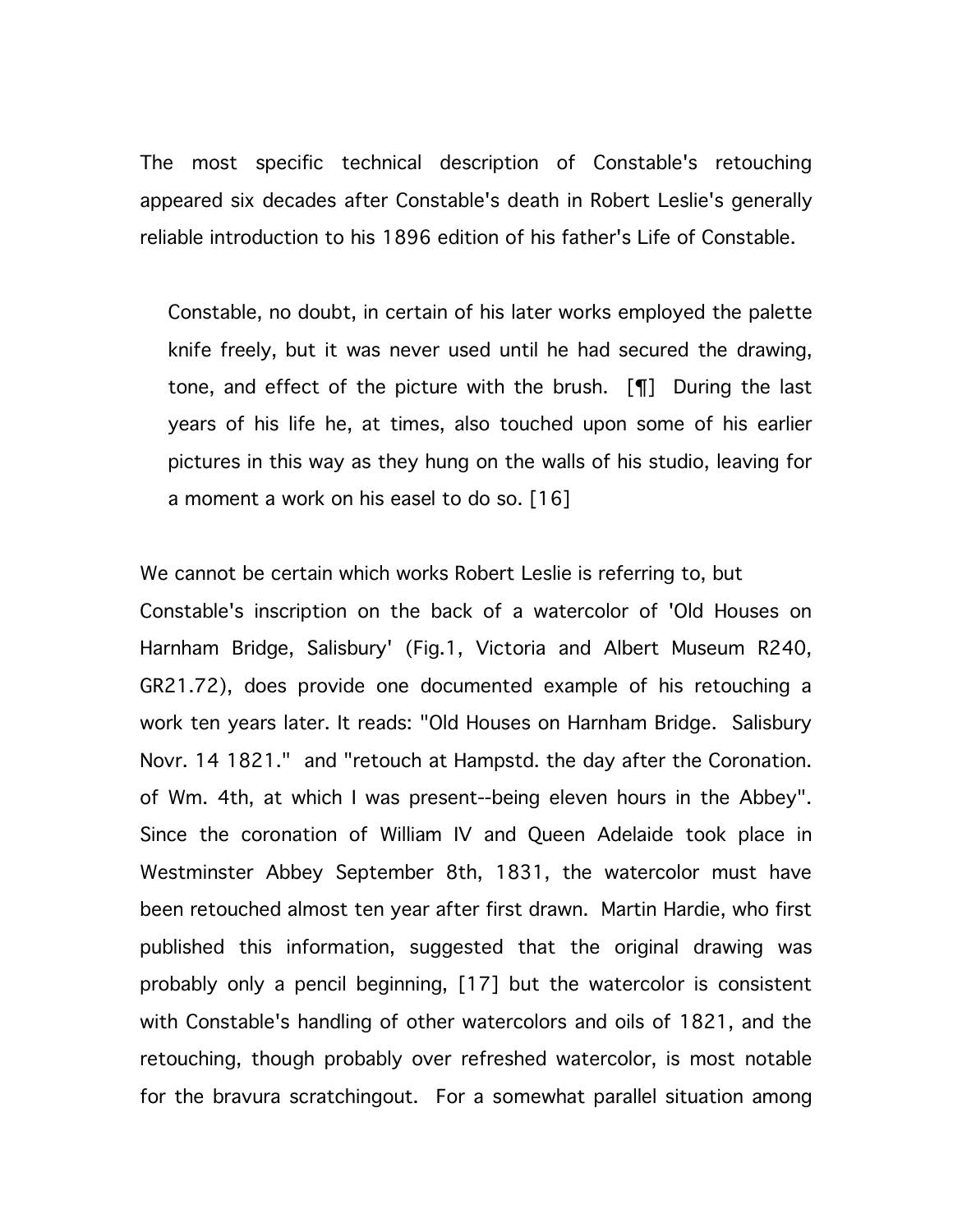Constable's oils, I would suggest that Constable returned to his six-foot sketch for 'Stratford Mill' (Yale Center for British Art B1983.18 GR20.2), sometime after having been elected a full academician in February 1829, and touched up the entire canvas, after which he felt justified in signing the painting boldly in reddish paint "John Constable RA/London". Reynolds considers the signature probably false, but it seems to me very much in character and the finishing of the sketch too advanced for 1820, the date he exhibited the finished version (National Gallery GR20.1). On several occasions, Constable attempted to borrow the exhibited version back from its owner. It seems reasonable that he might have worked up the sketch partly as an alternative for himself and visitors to his studio, if not for public exhibition.

Constable's careful pencil drawings and detailed oil studies from nature served him as something of a naturalist's notebook, the quarry from which he drew when developing his landscapes and filling them with human incident and staffage. It is doubtful that he would have altered any of these detailed records of his native scenes. Some of his freer drawings, watercolors, and oil sketches, seem to have been valued in the same way, as records of, for example, specific weather effects, and therefore would not have been altered by the artist. Others, however, seem to have been thought of more as compositional studies for possible paintings, and these seem more likely to have been altered in the process of developing exhibition pieces in his studio. Moreover, the evidence suggests that Constable increasingly thought of his finished paintings as part of an ongoing attempt to embody his full experience of nature. Thus they constituted something of a continuing experiment in which density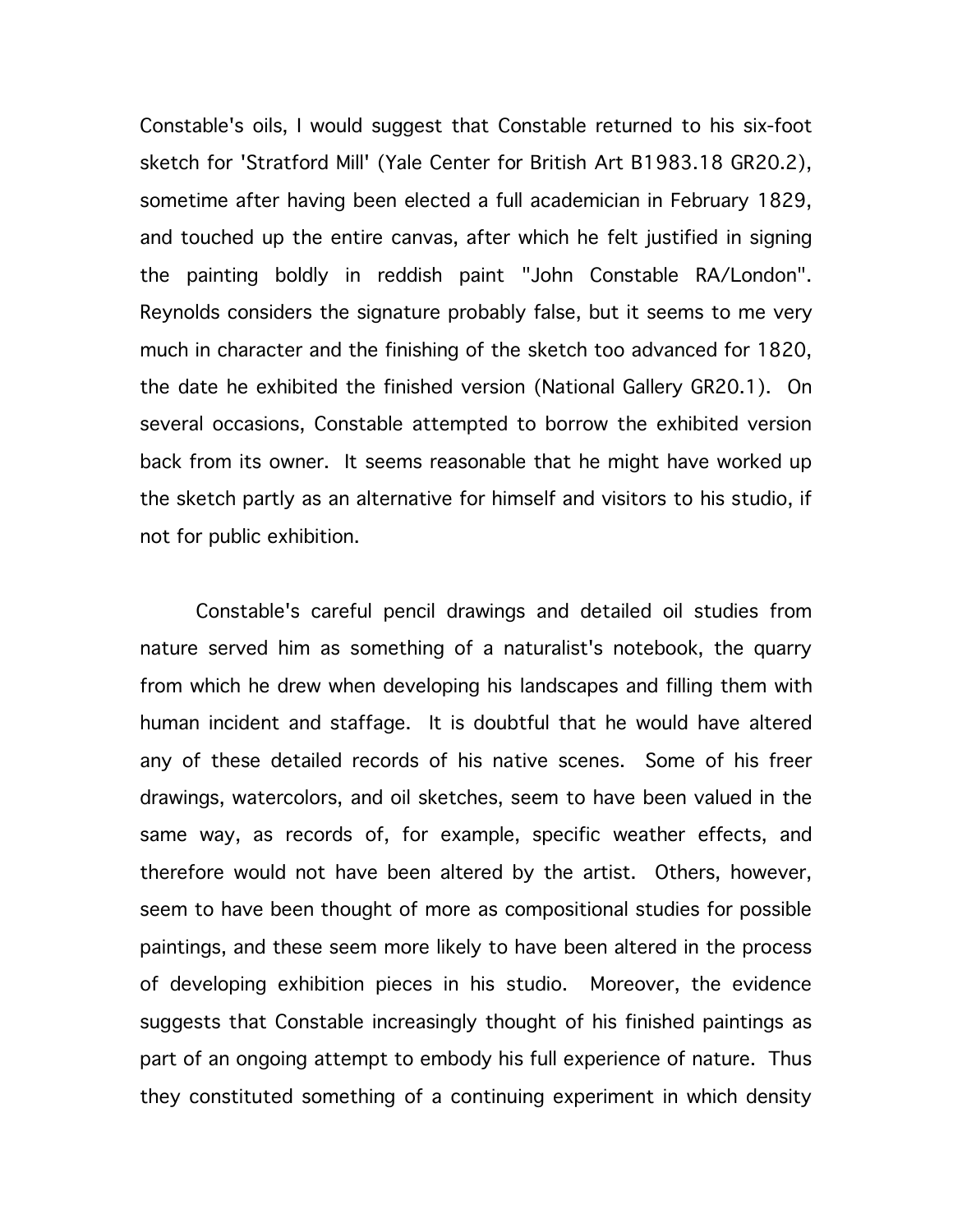of experience was increasingly valued. Repeatedly painting scenes from his childhood and youth, often returning to scenes first sketched over twenty years before, Constable was continuously reviewing his own experience, reinterpreting his favorite landscapes from increasingly mature and reflective perspectives. It is understandable that such an artist, especially one who preferred to keep most of his sketches and studies around him and who sold relatively few of his finished paintings, might think of his earlier work as an active participant in his current projects and might return to it with his brush as well as his mind.

What does this mean for us in practical terms? As historians (and I believe we are all to some extent historians), when we stand in front of a painting by Constable, we must be prepared for the possibility of two different paintings on the same canvas. We must be prepared to visualize an earlier painting, begun and finished in a single campaign of painting, representing a single, coherent stage in Constable's earlier career; though to see this painting we may have to imaginatively remove later retouching by Constable himself. And we must be prepared to see the painting as we have it today (excepting of course natural deterioration) as possibly a later interpretation by Constable of his earlier subject. In cases such as the 'Harnham Bridge' watercolor and, in my view, the 'Stratford Mill' sketch, this later reworking could transform an entire picture.

My chief concern here, however, is that we must be prepared to see occasional sketches and paintings that are not "finished" statements but rather records of ongoing experiments that have come down to us not necessarily at a "unified" stage. For example, the palette knife work in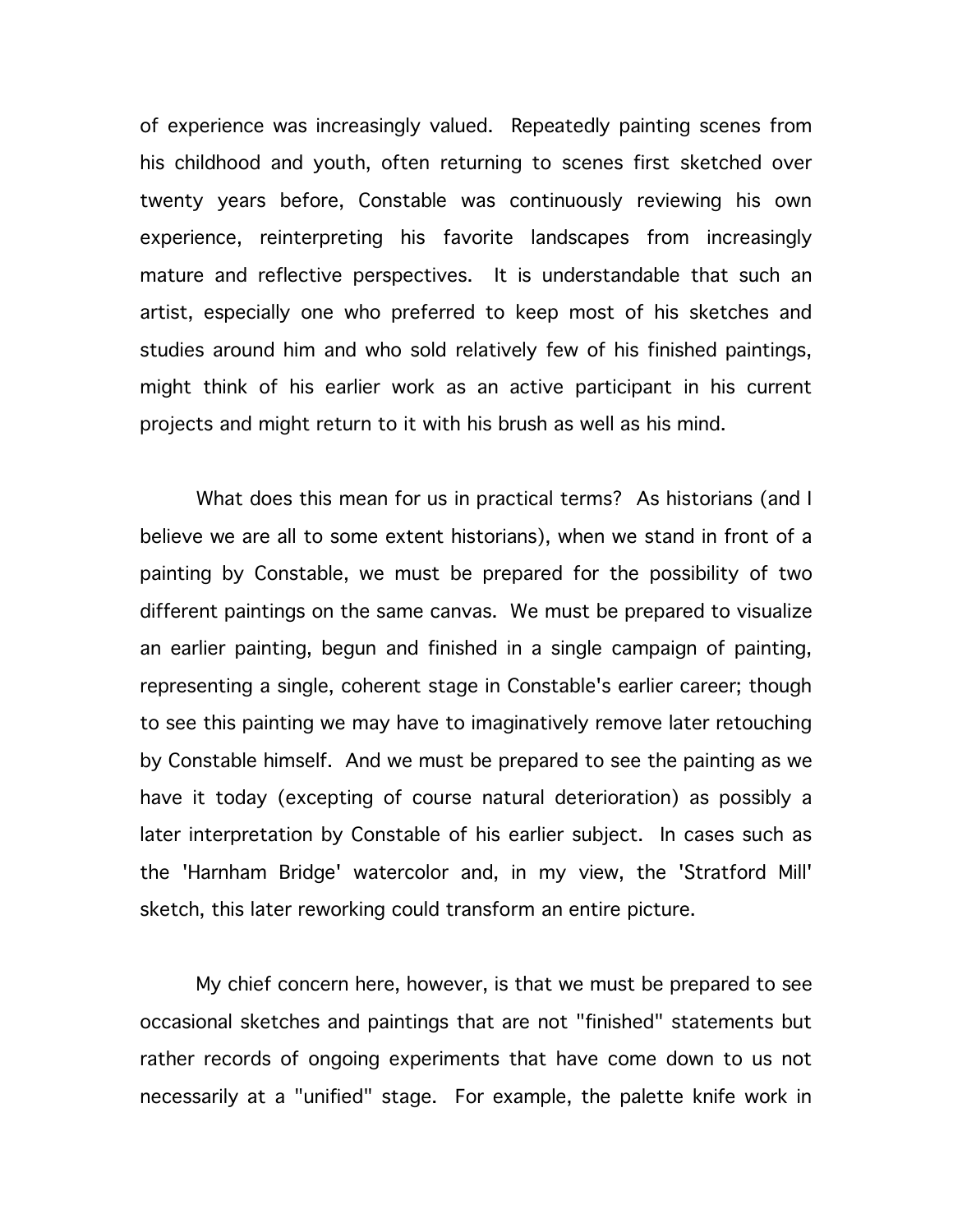the lower-left of Constable's oil sketch of 'Dedham Vale from the Coombs' (private collection), [18] seems likely, to me at least, to be a later addition by Constable himself, possibly applied when he was struggling with the lower-left corner of his first six-foot landscape, which we shall turn to shortly. We are fortunate indeed that this palette knife work, admittedly different in character from the rest of the sketch, has never been removed, because during the seventies when the sketch was having difficulty finding a buyer, the palette knife work was frequently described in salesrooms as an addition by a later artist. Apart from the unlikelihood of anyone other than the original artist attempting to add to the sketch in this way, the palette knife work is fully characteristic of Constable's hand. As curators and conservators, then, we must be careful not to remove later touches, even if on top of varnish, unless they are clearly not in the original artist's hand, even though the painting may appear to us initially discordant, unlike our general conception of the artist's work. One of the themes of this paper, to which I shall return, is that the more unexpected some aspect of a Constable painting is the more it may convey a unique artistic experience and the more valuable it may be for our view of the artist and, therefore, the more important for us to understand as historians and to preserve as conservators.

In addition to changes made as part of his normal working procedure, Constable occasionally painted one image completely over a previous image on the same canvas. In this view of 'The Thames Valley from Hampstead Heath' (Yale Center for British Art B1976.7.17, GR25.35), we see the ghost-like, unrelated image of 'Salisbury Cathedral from the Close' beneath (the composition familiar from Constable's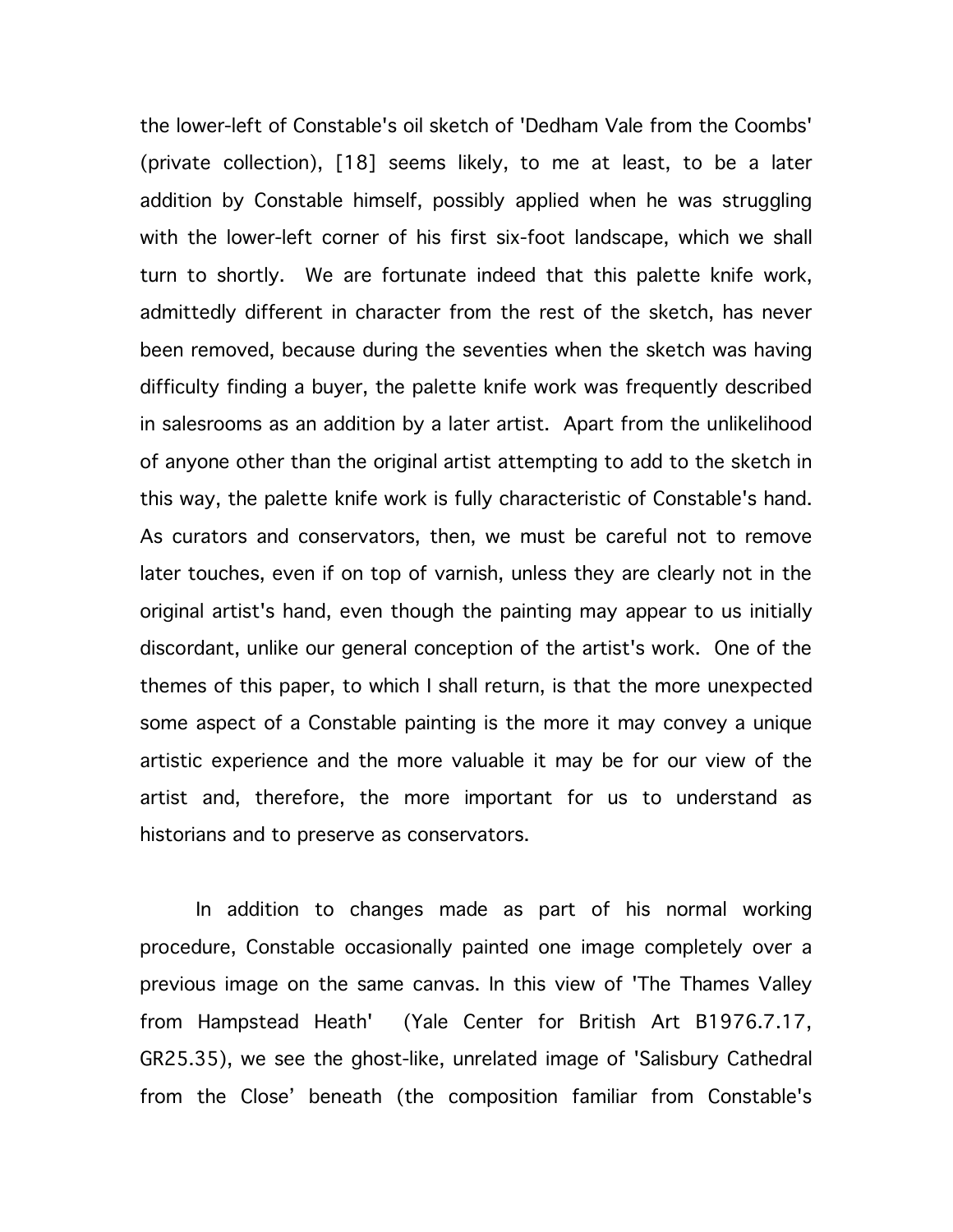painting, dated 1820, at the V&A). [19] Vastly more important are two examples that I have published recently, both of which present serious cleaning problems which have yet to be addressed.

The earlier of the two, Constable's first six-foot sketch, at the National Gallery of Art, Washington (605, GR19.2), for his 1819 'White Horse' (Frick Collection GR19.1), completely covers an unrelated image. X-radiographs made for me in 1984 at the National Gallery of Art revealed for the first time that the 'White Horse' sketch was painted over a previously unsuspected image of 'Dedham Vale from the Coombs'. The highly detailed bridge and buildings at the center of the Dedham Vale image, nearly identical to those in Constable's well-known, early study of the scene (Victoria and Albert Museum R63), are convincing evidence that the Dedham Vale image was not intended to be a six-foot sketch but rather was the beginning of a six-foot landscape painting, Constable's first attempt at the type of painting on which he later said he rested his reputation. Since the x-radiographs suggest that this was a promising beginning, it is difficult to understand Constable's decision to cover the unfinished 'Dedham Vale' painting with an unrelated sketch instead of retaining it for study and perhaps completion later. His financial situation at the time would not seem to have made one canvas and stretcher of such value if he had wished to save the unfinished painting. Completely covered by his own 'White Horse' sketch, the 'Dedham Vale' painting may now be seen only in x-radiographs and other types of laboratory images.

Given the importance of the 'White Horse' sketch, it is unthinkable that it will ever be cleaned off to reveal the unfinished 'Dedham Vale'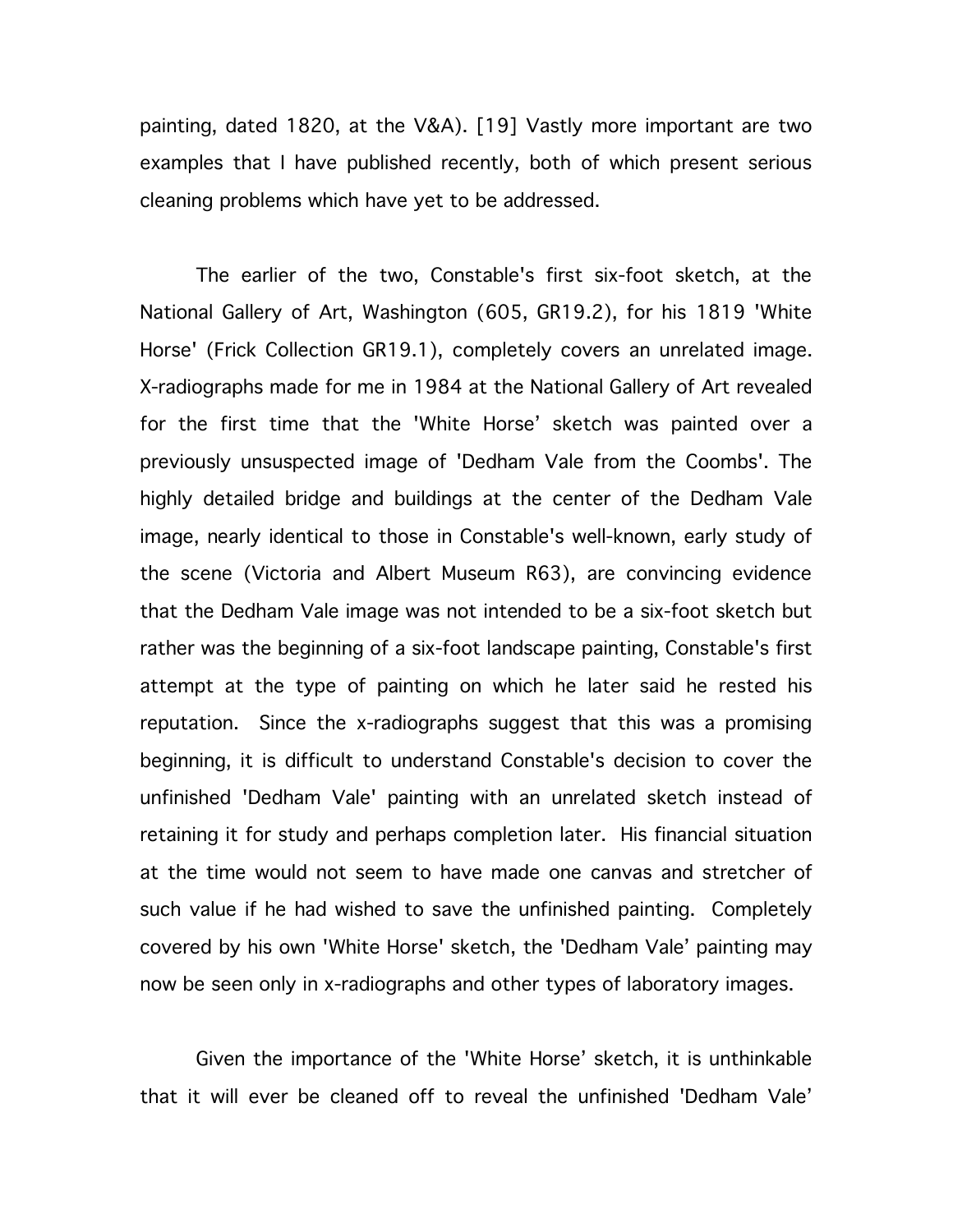painting beneath. Indeed, I cannot think of any instance in which I should advise removing any overpainting or later retouching by Constable in order to reveal an earlier image or earlier stage of the same image. But one can easily hypothesize cases (indeed they surely exist or have existed for other artists) where the painting beneath is so important and the painting on top seemingly so incidental that we might be tempted to remove the overpainting, even though convincingly in the artist's own hand. With the exception of extreme cases where an artist may have gone insane late in life or had fits of drunkenness in which he splashed whitewash on his paintings, I should like to lend my support (partly to see if there are counter examples with which other participants in this symposium may be familiar) to the general principle that no overpainting or later retouching convincingly by the original artist should ever be removed, no matter how seemingly incidental or "out-of-character" the overpainting or retouching and no matter how important the image covered. This would mean that we would have to be prepared to preserve, and I hope display, if such a picture existed, a major six-foot sketch by Constable over which he had sketched a few prominent, unrelated and seemingly crude lines.

The 'White Horse' sketch covering the 'Dedham Vale' image is itself an image of exceptional importance, Constable's first six-foot sketch and, as far as I can tell, the first example in the history of art of a large, fullsize oil sketch on one surface done in preparation for a finished painting of the same size on another surface. In a recent article. [20] I argued that the layering of these two images on this one canvas proves that the 'White Horse' sketch was not, as we might suspect, the beginning of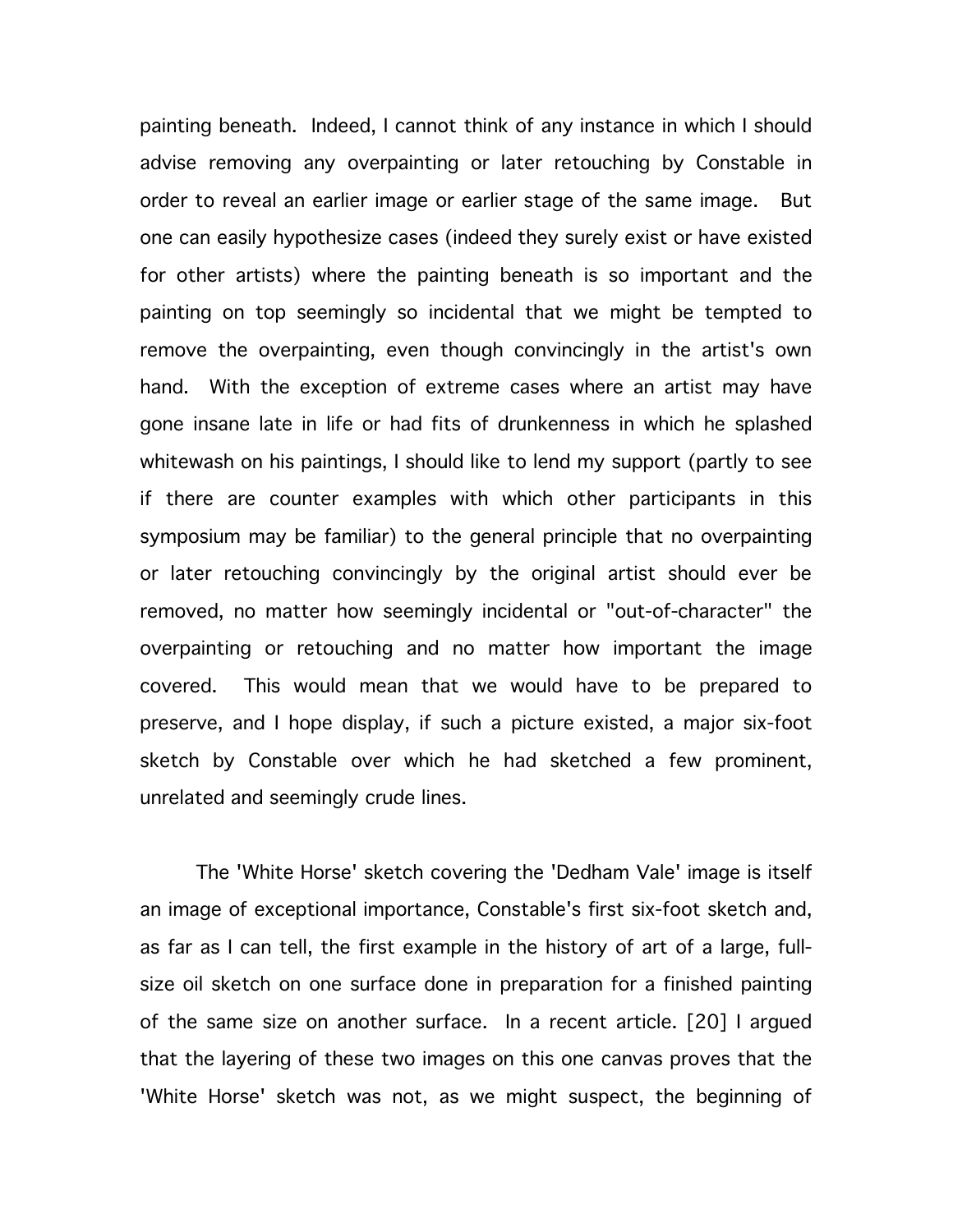another painting, later aborted, but rather was consciously begun by Constable as a full-size sketch in preparation for a finished painting of the same scene on a separate canvas of the same size. The lack of any intermediate ground, that is, a ground over the Dedham Vale image in preparation for the 'White Horse' sketch, [21] and the considerable impasto of the unfinished 'Dedham Vale' painting underneath would have made it impossible for Constable to have achieved the kind of thin development of foliage, with brown ground showing through in areas, that he realized in his finished painting of 'The White Horse' at the Frick Collection.

As such, the Washington sketch for 'The White Horse' becomes the key object for understanding the origin of Constable's unique and justly famous "six-foot" sketches. There is no need to summarize that portion of the article here, but we may note that the unusually severe compression of impasto resulting from previous relinings (confirmed by the severe moating), the possibility of extensive repainting, and the unusually heavy coat of discolored varnish, make it impossible to do a close reading of one of the key canvases in Constable's career and indeed in the history of oil sketching. In its present condition I do not consider the 'White Horse' sketch a displayable object and indeed I do not believe it has been on display since it was removed for examination in 1984. Tests done for me in the Paintings Conservation Department at the National Gallery of Art reveal that beneath the heavily discolored varnish is a lovely, light blue sky, similar to that in Constable's beautifully preserved six foot sketch for 'Stratford Mill' (Yale Center for British Art B1983.18, GR20.2) the next year. I believe there is still much to be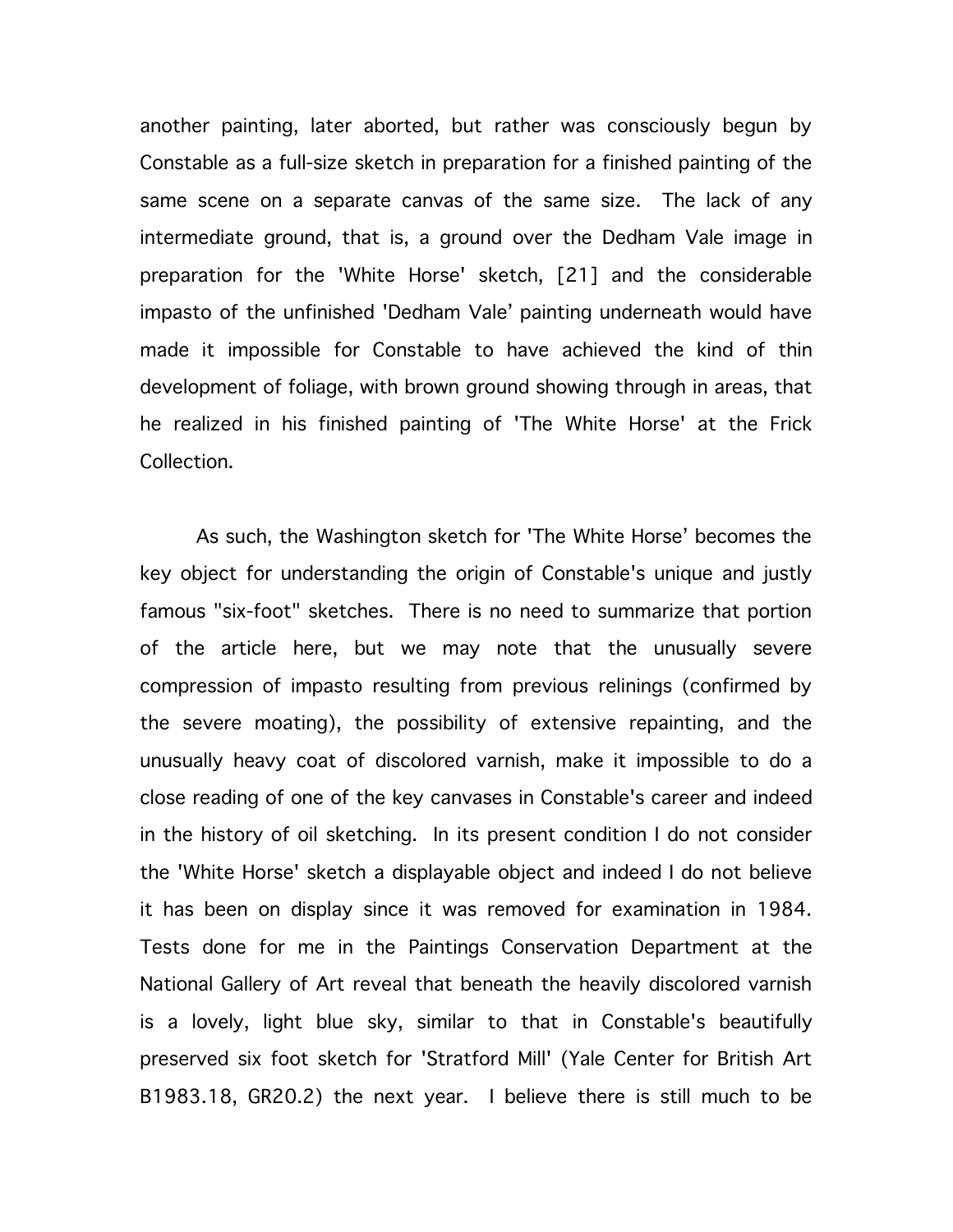learned from this picture and hope very much that David Bull will soon take the picture in hand for a slow, studious cleaning.

The last example I should like to discuss of physical changes made to a painting by the original artist embodies an unusual complex of changes. In the 1988 catalogue of the Constable exhibition at the Salander-O'Reilly Galleries in New York, I described the physical history of the vertical painting, 'A Wooded Bank with an Open Book and Distant View of Water' (Fig. 2, Beaverbrook Art Gallery, Frederickton, New Brunswick No59.353); [22] aided by x-radiographs (Fig. 3) made at the Owens Art Gallery, Sackville, New Brunswick, and by the detailed examination report prepared by Cathy Stewart at the Canadian Conservation Institute, Ottawa. [23] Previous to technical examination, however, one could already see on the surface of the painting, or for that matter even in good black-white photographs, that the present image covers an earlier portrait of 'Simcox Lea', known from a finished painting in a private collection (Fig. 4, GR30.18). This is clearer of course in the xradiographs, which I believe have convinced those who previously questioned the attribution to Constable. The x-radiographs along with laboratory examination establish that the present canvas is composed of five pieces, butt-joined and then stitched together. The large central panel, on which most of the now ghost-like image of Simcox Lea fits, corresponds exactly to the size of the finished 'Simcox Lea' portrait. Without here reviewing the entire argument, available in the 1988 catalogue, it seems likely that Constable added the vertical strips along both sides in order to accommodate the full figure, having again allowed the development of his composition to outgrow the size of his original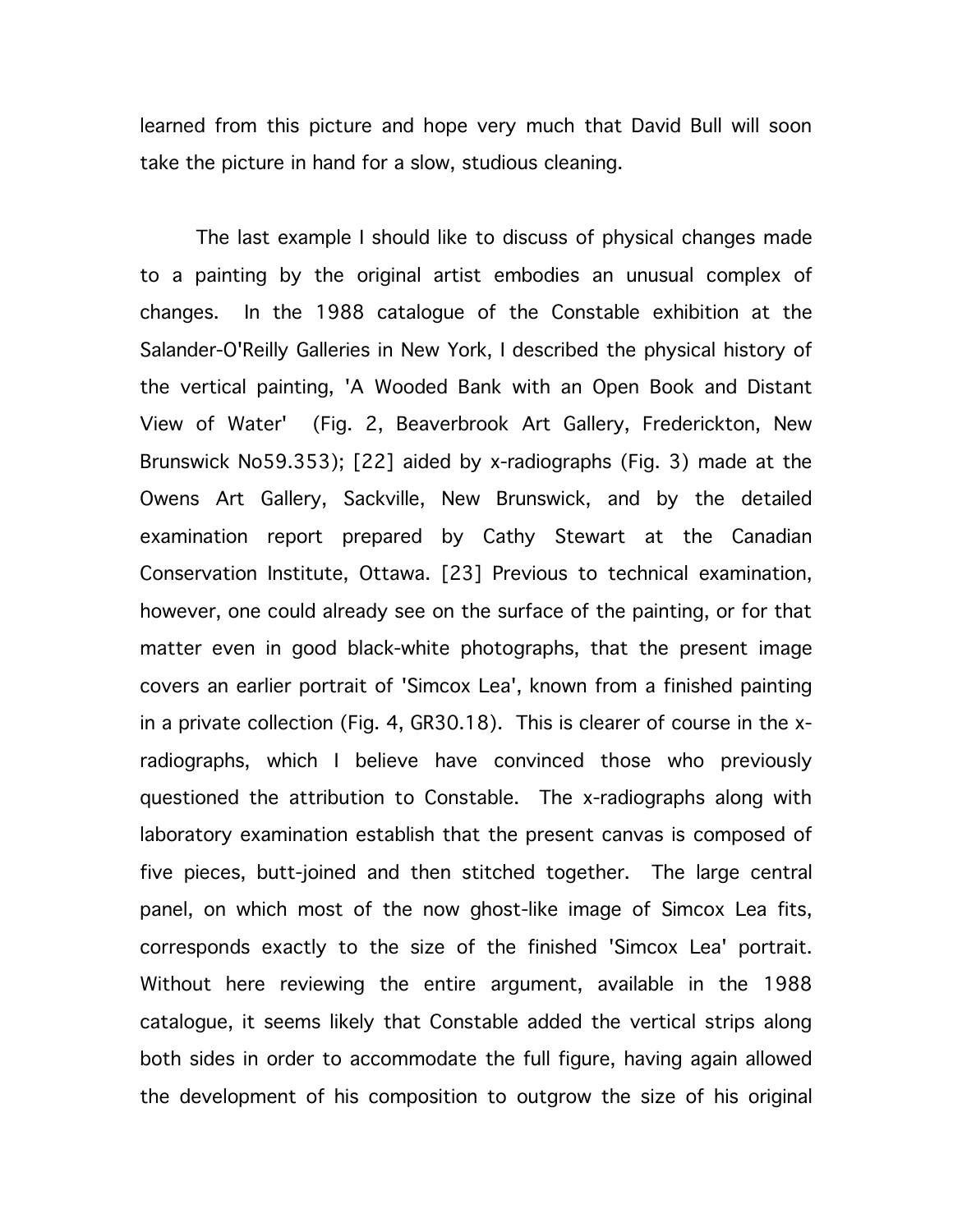canvas (though why Constable, in this case, cut off the tacking edges of the original canvas rather than unfolding them, according to his usual practice, is unclear). Since Lea seems already to have paid for the frame, it is possible that this was cause enough for Constable to take up a new canvas for the final portrait. A more decisive explanation may be provided by Lea's granddaughter, who recorded the story that Lea questioned Constable: "Why did you paint me, a careful family man, sitting under a tree in a thunder-storm?" "Sir", replied Constable, "when everybody has entirely forgotten you, this picture will be valuable for my thunder-storm". [24] It seems clear that Lea was here describing his portrait on the Beaverbrook canvas, which indeed has a thunderstorm, perhaps more terrible as a result of Lea's rejection. In addition, the xradiographs show that the figure has largely been scraped down before being overpainted. Constable obviously elected to remove Simcox Lea rather than his thunderstorm from the Beaverbrook picture and to take up a new canvas for the final portrait, which obligingly has a lovely background all sunshine and light.

It is not necessary here to describe the final image painted over the Beaverbrook portrait, but we should note first that whatever the meaning of this unique and emotionally charged image, it could provide an important opening for understanding the psychology of Constable's late work, and secondly that the painting has suffered greatly from previous restoration and possibly from extensive overpainting by other hands, making it difficult to read the interplay of the two images with confidence. There is extensive damage to the paint layer including serious compression of impasto during previous relining, and the present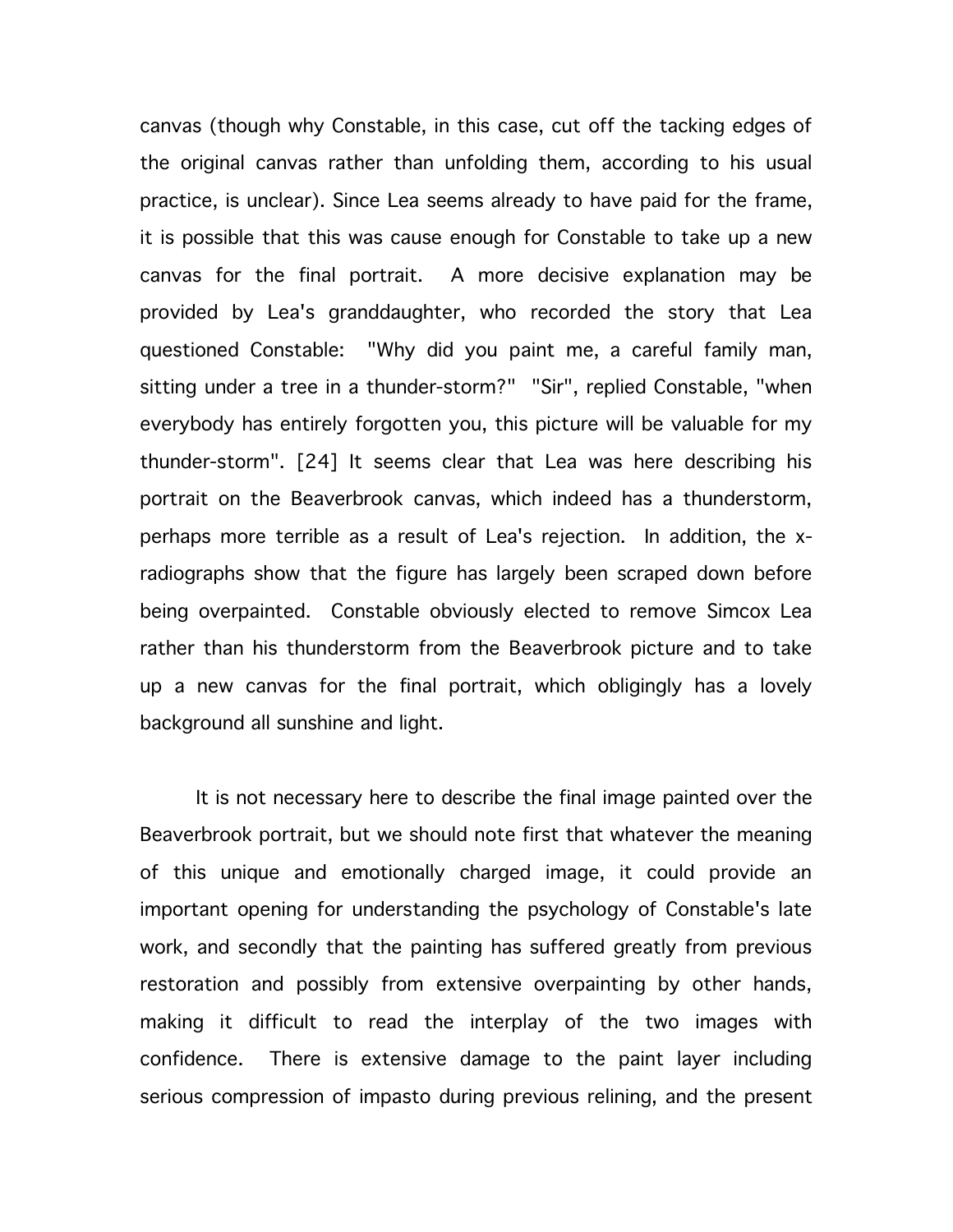coat of yellowed varnish is exceptionally thick and glossy. When, previous to the 1988 exhibition, the painting was examined in the Paintings Conservation Center at the Metropolitan Museum of Art, Dorothy Mahon and John Brealey, who kindly examined the painting for us, recommended against even a light cleaning. If I understood them correctly, they felt that previous restoration was so extensive that the painting would fall apart if cleaning were attempted. However, given the fact that the painting is clearly a sketch and was probably left in an uneven state by Constable, it seems reasonable to ask why the painting should hang together. Why would it not be wise to remove the heavy coat of yellowed varnish, the build-up of dirt and old varnish in the paint crevices, the awkwardly applied and poorly matched overpainting, and to see more nearly the picture as Constable left it?

#### **Changes Made by Others**

Turning now from changes made by the original artist to changes in the appearance of Constable's paintings made by others, let us look first at examples of changes by patrons, dealers, other artists, and past restorers. Then, on a more positive note, we shall consider several examples of changes by recent conservators.

Changes made to satisfy the wishes of a patron while a painting is in process would normally have been made to show the patron's person or possessions in a more flattering light. Thus, Constable substituted deer for offending cattle (still visible as *pentimenti*) in the foreground of his country house portrait of 'Englefield House, Berkshire' (private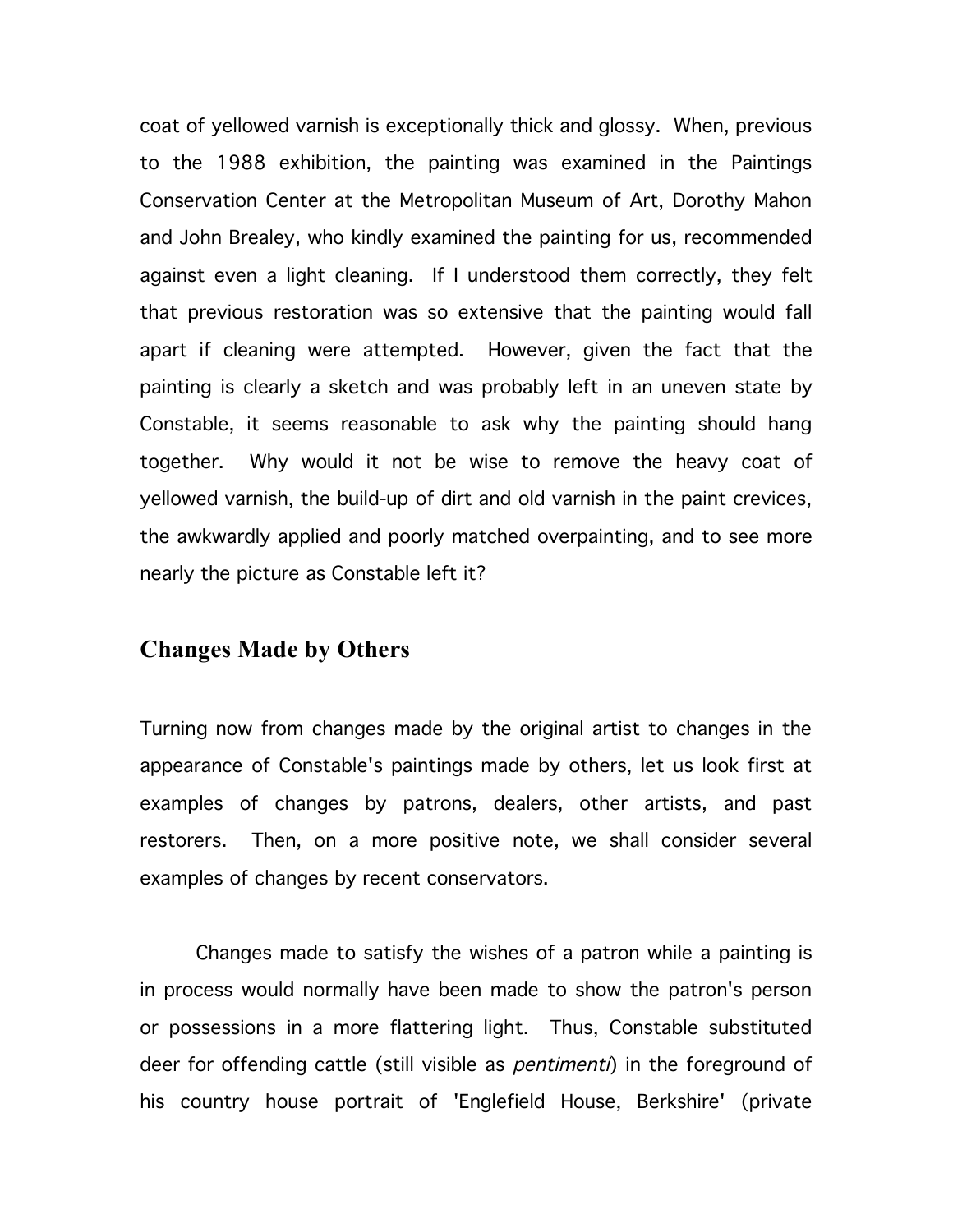collection GR33.1) for Benyon de Beauvoir, and almost certainly lightened and opened the sky in his painting of 'Salisbury Cathedral from the Bishop's Grounds' (Frick Collection GR26.18) for Bishop Fisher. Once a painting is finished, however, the owner of a painting often treats the picture as private furniture and may employ other artists to make changes without the knowledge, much less the approval, of the original artist. In the well-documented case of Constable's 1814 R.A. exhibition piece, 'A Summerland' (private collection H.193), the purchaser, John Alnutt, later hired John Linnell to repaint Constable's sky. Then, astonishing as it may seem to us today, ten years after the original purchase, Alnutt took the painting back to Constable requesting that he cut down the height to match a landscape he had recently purchased by Augustus Callcott, requesting that he also repaint his sky. The reduction never took place because Constable painted an entirely new picture (Yale Center for British Art B1977.14.41, GR24.81) the requested size as a substitute. Since Constable reclaimed his earlier version (which is about 90mm taller than his second, substitute version), it seems likely that Constable would have repainted the sky for himself, so that what we see now is probably the third sky on the same canvas.

Among the many changes in the appearance of Constable's paintings that must have been made by picture dealers, the following incident is recorded by Constable's close friend and biographer, C. R. Leslie, describing Constable's over 7 foot 1832 R.A. exhibition picture, 'Waterloo Bridge, from Whitehall Stairs, June 18th, 1817' (Tate Gallery GR32.1).

What would [Constable] have felt, could he foresee that, in little more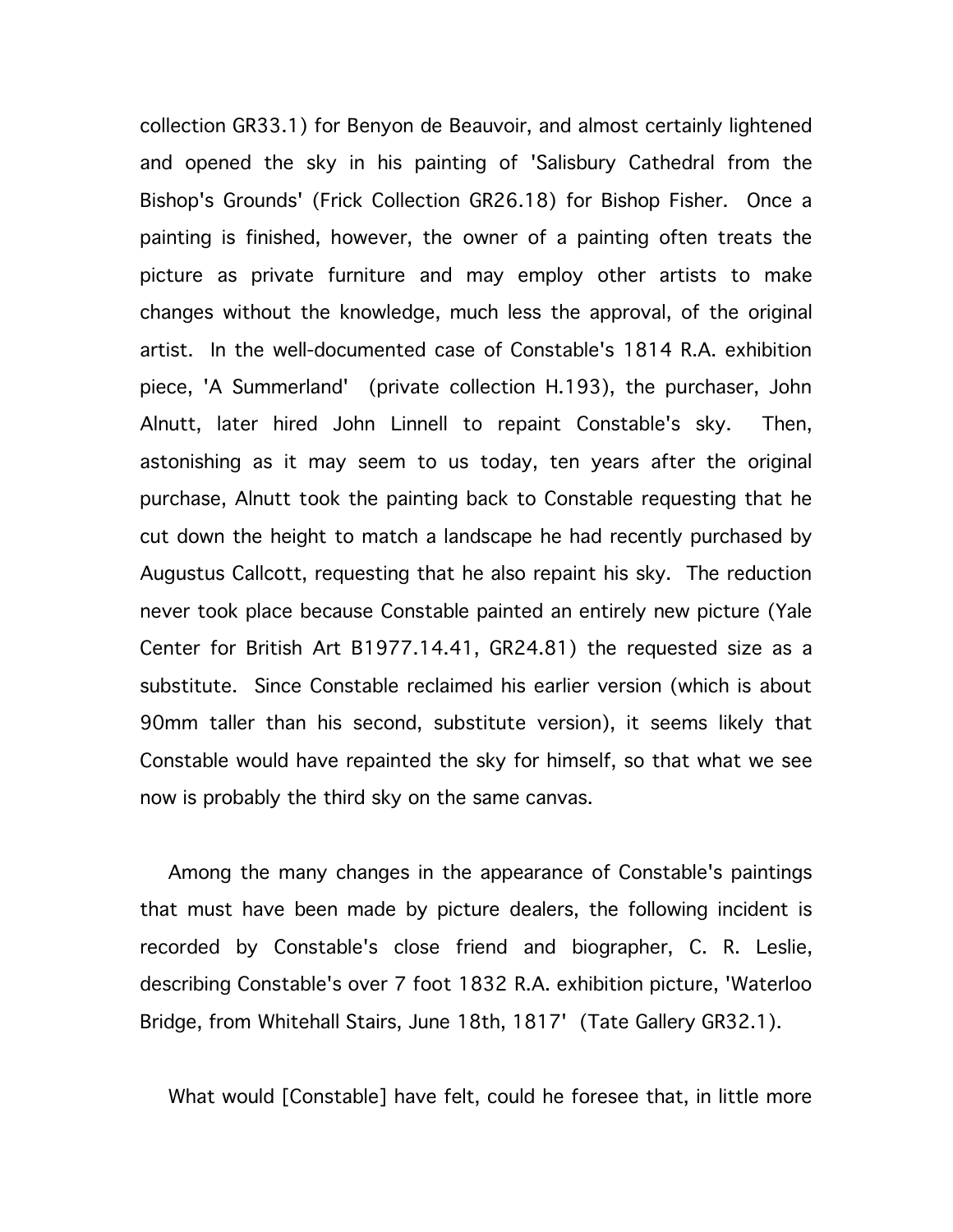than a year after his death, its silvery brightness was doomed to be clouded by a coat of blacking, laid on by the hand of a picture dealer! Yet that this was done, by way of giving tone to the picture, I know from the best authority, the lips of the operator, who gravely assured me that several noblemen considered it to be greatly improved by the process. The blacking was laid on with water, and secured by a coat of mastic varnish. [25]

Among works on paper altered by dealers and past owners, including in years past even distinguished museums, less valued drawings verso have suffered especially. On the verso of a sketchbook page, the sensitive drawing of 'Two Views of a Countyman Lying Down' (Yale Center for British Art B1977.14.6125 verso) [26] was marked through to indicate that the page was to be matted showing the drawing on the other side. In another verso drawing, perhaps undervalued because the scene had not been identified, one of Constable's earliest drawings of 'Dedham Vale from the Coombs' (Fig. 5, Hornby Library, Liverpool B62-18 verso) [27] was partially covered by hinged tape and marked by two ink stamps. For many years, of course, it was common practice to paste drawings down in the process of matting, thereby completely obscuring drawings on the back. Happily, many Constable drawing have been lifted in recent years, often revealing drawings which have suffered surprisingly little damage. Where museum stamps have unfortunately been used in the past, small ink stamps (as in this example at the Louvre), [28] have obviously been less damaging than larger punches (as here from Exeter). [29]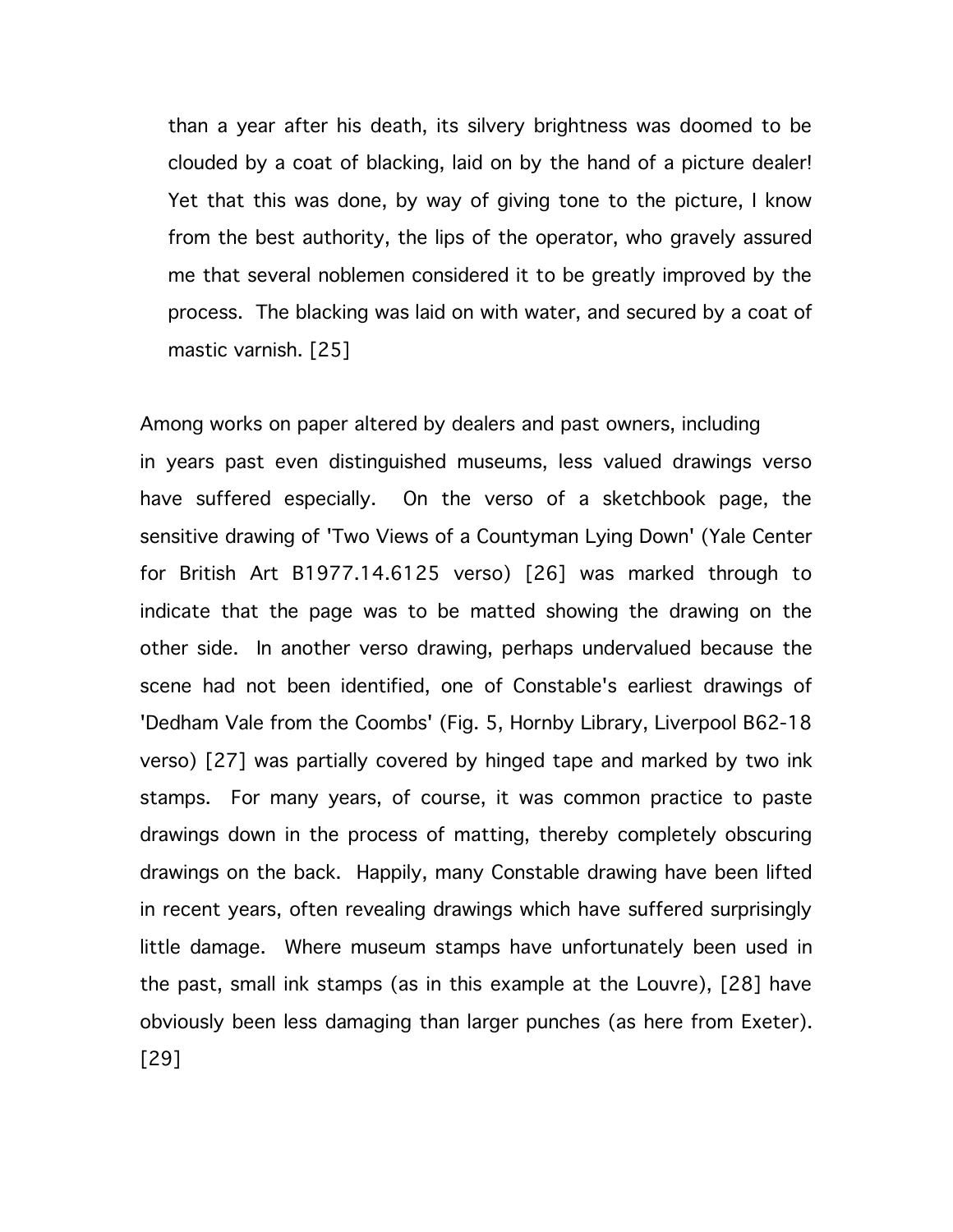As conservators frequently point out, many of the most devastating and irreversible changes in the appearance of paintings have been caused by previous restoration. In a distressing number of cases, Constable's brilliant impasto has been compressed by previous relining, transforming the hightened touches that would have conveyed the artist's most intense response to a dramatic sunset or the break of a wave, into flattened blobs. We need to look at those examples which have somehow escaped the ruthless relining, so common in earlier times, to see what the quality of Constable's impasto can be in a well-preserved oil sketch, such as this lush 'Hampstead' example (Fig. 6, Yale Center for British Art B1976.7.103, GR21.64).

One of the proposals that I hope will result from this symposium is the recommendation that a systematic record be kept of those works by each major artist which display what certain types of sketches and paintings looked like, as closely as we can tell, during the years immediately following their creation. I am aware that, among conservators and curators, there is some sharing of information along these lines so that, at least in major museums, conservators often travel to study closely related works in other museums before treating works in their own collections. It would benefit all of us if this information were recorded not only by conservators but also by art historians, who often have privileged access to private collections which sometimes house paintings that have survived in remarkably fine condition. If works, or aspects of works, in especially fine condition or displaying distinctive physical problems were recorded and if possible photographed by both conservators and art historians and this information made available to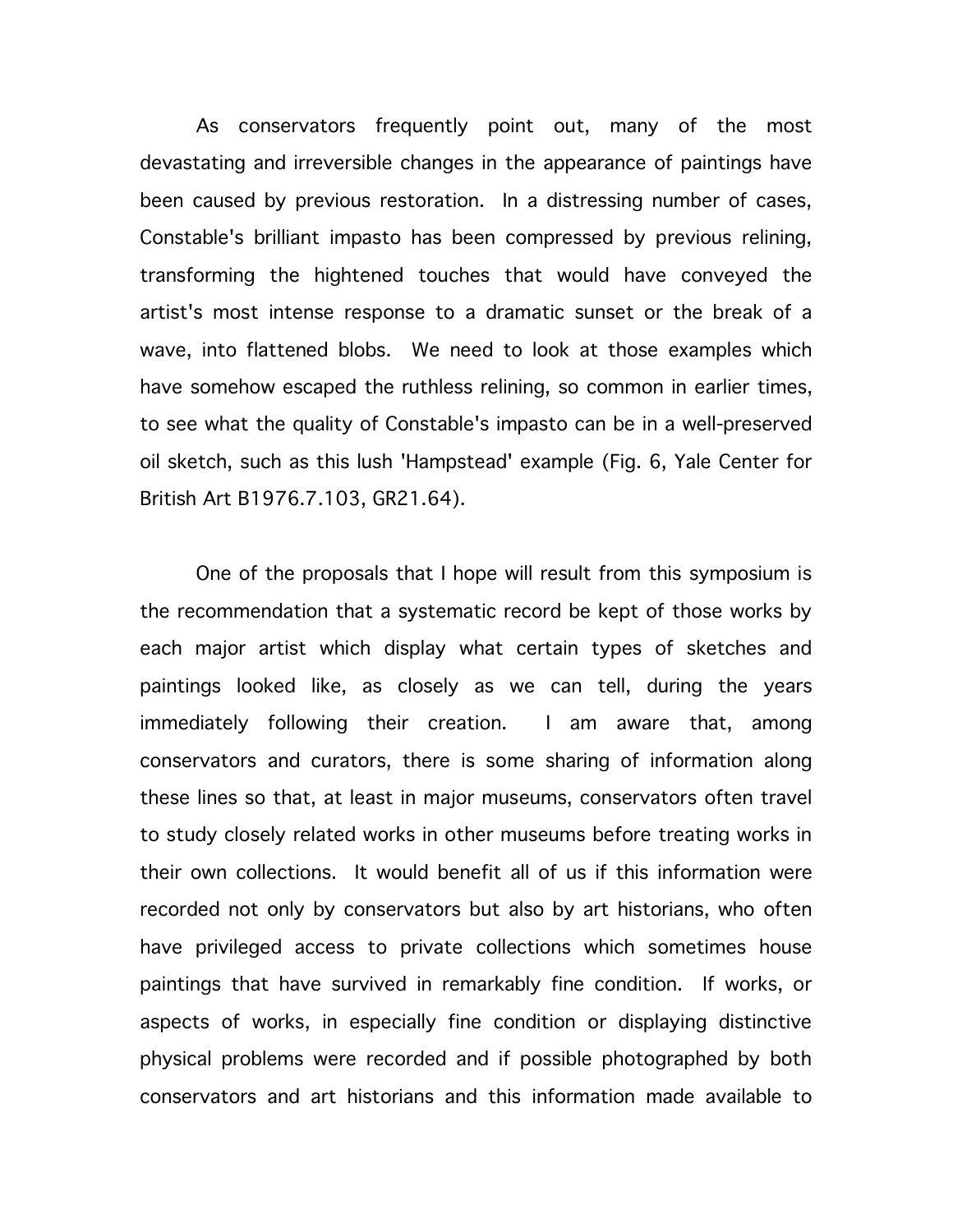everyone conserving or doing research on works by the artist, surely we would all benefit.

As with relatively minor changes made by the original artist, so seemingly minor physical changes made by previous restorers can be among the most influential aesthetically or for documentation. What appears at first to be a threatening sky toward the right in this emotionally charged sketch of 'East Bergholt Common' (private collection H133) [30] may well be instead, as Simon Parkes, the private New York conservator, has suggested to me, the result of overcleaning of the upper-right quarter in the past so that the black ground in that portion may show through more than Constable intended. The vertical transition just to the left of center, which makes no sense as part of a Constable cloudscape, supports this idea. If we compare this 1983 slide with one taken following the cleaning a few years ago, we see that the right hand portion of the sky has been slightly retouched in order to suppress this distinction. Happily, the sketch has also been reframed so that we now see nearly the entire sketch at both sides and along the bottom. More of this when we discuss changes in the appearance of paintings resulting from changes in the conditions under which paintings have been viewed.

With this last example we turn to changes made by recent conservators. I realize, from conversations with my friends in painting conservation departments, that the very phrase "changes by recent conservators" may sound offensive to some. But every physical modification we make to a painting changes it, even when our aim is conservation with the least possible intervention. Surely we should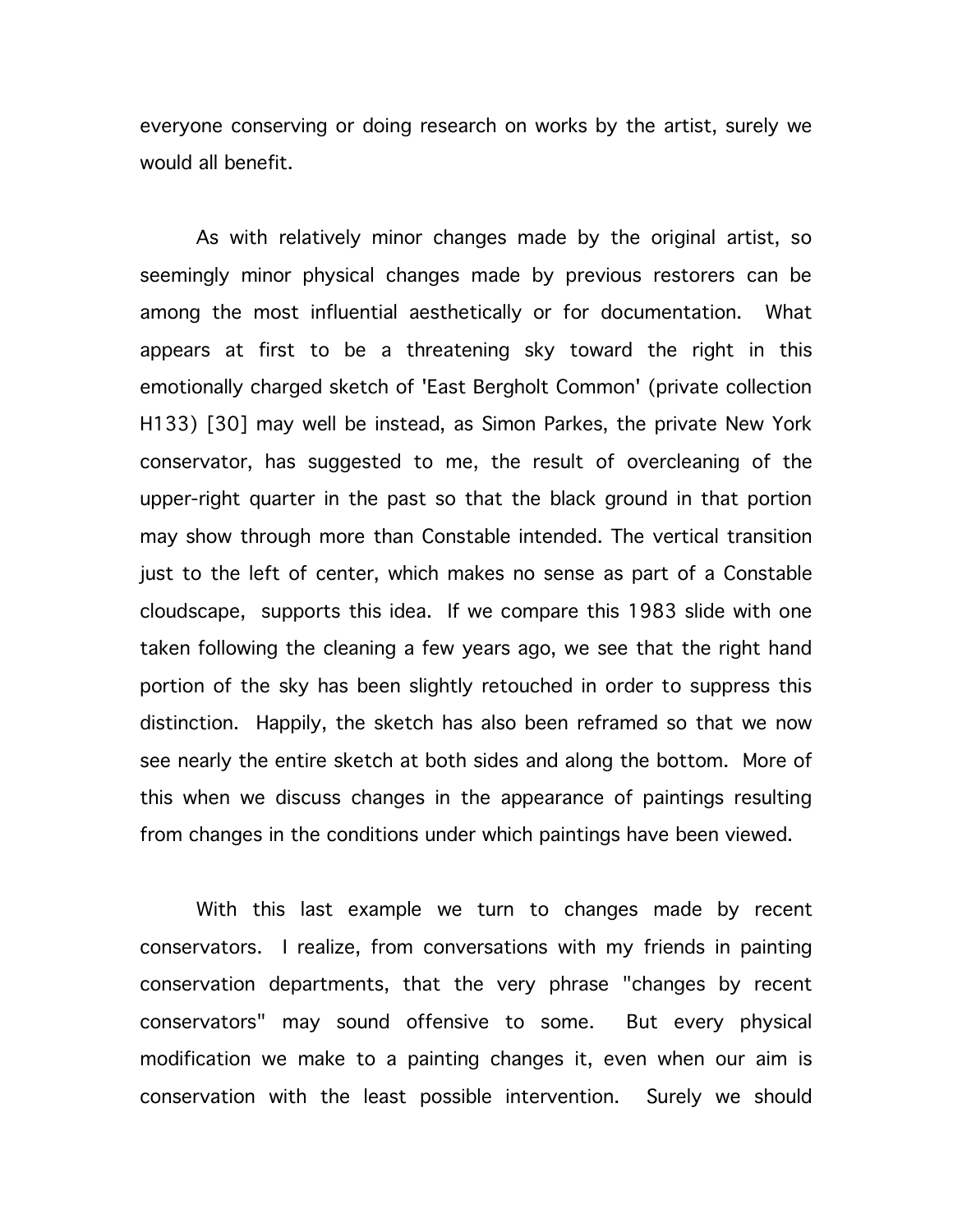acknowledge this and recognize ourselves as participants in the ongoing process of changing the appearance of paintings. Properly practiced, this is a noble undertaking, of which conservators can be justly proud. Another leitmotif that I hope will play through this symposium is the realization that we are not simply looking at the subject of changes in the appearance of paintings from a position of academic reserve but are instead active participants in the process, from which we cannot escape, nor should we wish to.

In those rare cases where paintings seem to have escaped the attention of previous restorers, recent cleanings have revealed paintings which seem very close to our understanding of how an artist's paintings would have appeared, let us say, a few years after completion. The dramatic rediscovery and cleaning of Constable's 1812 Royal Academy exhibition picture, 'A Water-mill', or, as we should now title it, 'Flatford Mill from the Lock' (private collection H124), [32] has returned to us not only something very close to Constable's vivid color, but more importantly the complexity and subtlety of his paint surface, barely visible through the badly discolored varnish before the sensitive 1979 cleaning by Robert Scott Wiles at the Corcoran Gallery, Washington. We see now Constable's increasingly fluid use of rich pigment and the subtle variation of his touch, evoking the moist atmosphere of the river valley. We shall return to this picture later when considering changes in the materials of paintings.

Another more recent cleaning, in 1984 by David Kolch, then at the Los Angeles County Museum of Art, has revealed the original colors and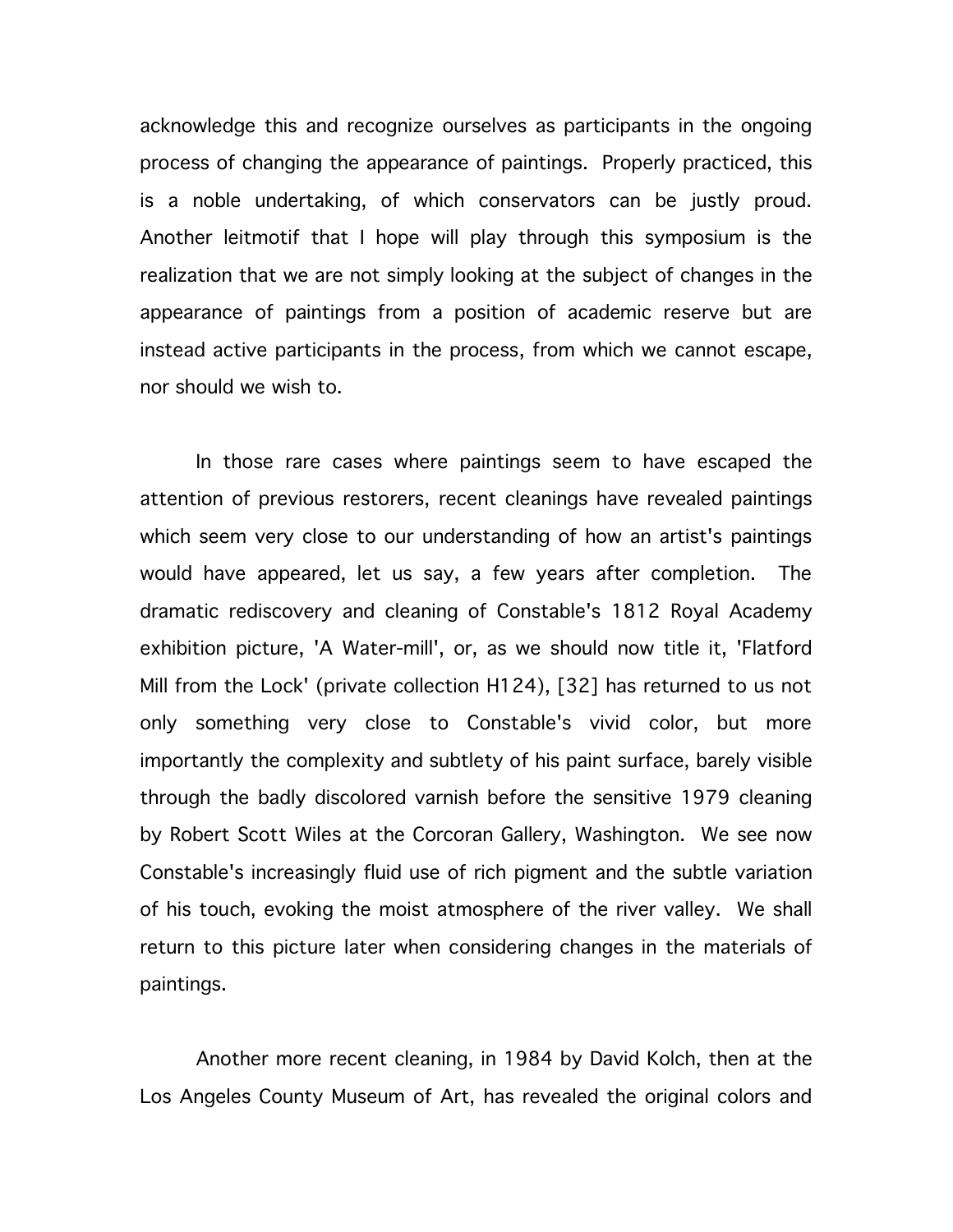tonal coherency of 'A Farmhouse near the Water's Edge' (Frederick S. Wright Art Gallery, University of California, Los Angeles, on loan to the Los Angeles County Museum of Art GR34.77) [33] and has, I hope, finally put to rest the doubts that have so often been published regarding the authenticity of this very late sketch. The important role of conservation in affecting judgments of authenticity is not, I suspect, fully appreciated.

I would like now to consider another splendid cleaning by David Kolch, the 1985 cleaning of Constable's late, five-and-a-half-foot 'Stokeby-Nayland' (Chicago Art Institute GR36.19), [34] which raises the important issue of interpretive cleaning. I was privileged to study the painting for several days toward the end of the cleaning, in the Paintings Conservation Department of the Art Institute, in the company of Rick Brettell, William Leisher, Timothy Lennon, and Inge Fiedler, who helpfully analyzed several paint samples for me. In the process of a more extensive cleaning than the painting had received at least since 1922, the brilliant colors and brushwork of the painting were revealed more fully than at any time during the three decades I had admired the picture. However, one rather jarring tonal juxtaposition had surfaced during the course of the cleaning. Just to the left of the dark tree mass was a large, fairly bright, white cloud. Because this tonal juxtaposition seemed out of balance with the overall tonal coherency of the painting, the decision was made to clean the white cloud mass less fully than the rest of the painting, thereby establishing a more harmonious tonal order. This does agree with our sense of what a late Constable painting should look like. However, although the picture has always been published as an unfinished painting, I have been convinced for many years that it is a late sketch, in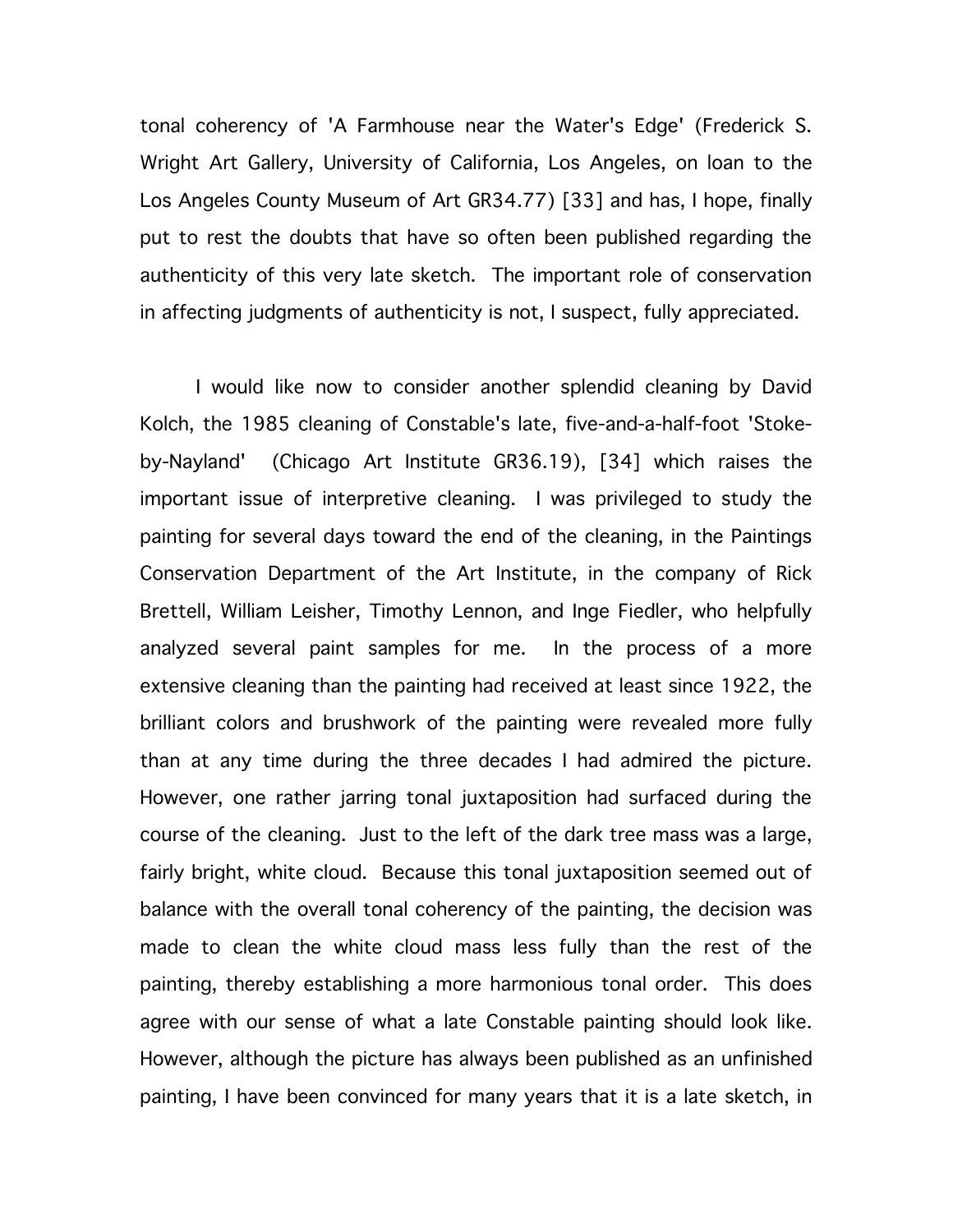fact the last of Constable's famous and revolutionary, large, full-size sketches. If this is so, the juxtaposition of the bright cloud and dark tree mass would be less surprising and we might be inclined to clean the painting less selectively. Our concept of what a painting should look like cannot help but influence our cleaning of it.

#### **Normal Changes in the Materials Used**

Painting materials naturally change in various ways, altering the appearance of paintings. Some of these changes were understood and welcomed by Constable; others were feared but chanced anyway. About other changes we cannot be sure; they seem not to have been anticipated.

Two quotes document Constable's expectation that time would improve his paintings in certain ways. Because the quotes presuppose that he had already observed such changes in his paintings, he was obviously describing changes that take place in the "short time" he mentions. In a draft of a letter, which seems to be dated March 8th 1834, probably to a prospective client, Constable wrote from Hampstead:

It was with the greatest pleasure I heard of your visit to my painting room. . . . It is much to my advantage that several of my pictures should be seen together, as it displays to advantage their varieties of composition and also of execution, and what they gain by the mellowing hand of time, which should not be forced or anticipated. Thus my pictures, when first coming forth have a comparative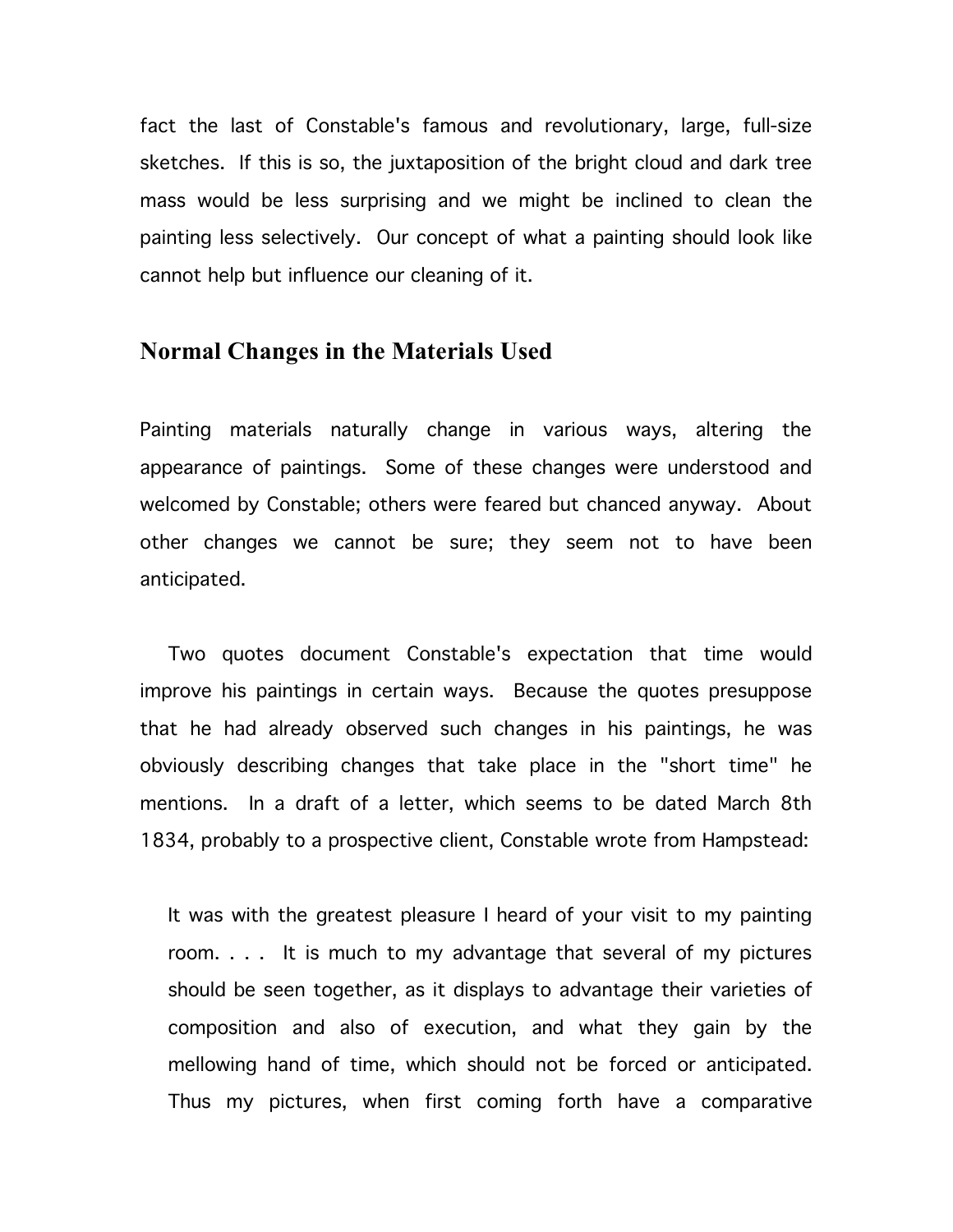harshness which at the time acts to my disadvantage." [35]

The second quote comes from a book published forty-five years after Constable's death, but recording the reminiscences of one of Constable's fellow artists, his younger contemporary, Solomon Alexander Hart. Hart wrote:

Calling upon Constable, one day, I found him with a palette-knife, on which was some white, mixed with a viscous vehicle, and with which he touched the surface of a beautiful picture he was painting. Upon expressing my surprise, he said, "Oh! my dear Hart, I'm giving my picture the dewy freshness of nature, and he contended that the apparent crudeness would readily subside, and that the chemical change which would ensue in a short time would assume the truthful aspect of nature. [36]

On the other hand, Constable surely feared the potential changes resulting from bitumen, of which he would have been well aware because of the well-known deterioration of Sir Joshua Reynolds' paintings resulting from his extensive use of bitumen. It seemed unlikely that Constable, an exemplary craftsman, would have risked use of such a substance. I had been concerned for some years with the discrepancy between Constable's enthusiastic descriptions of his vertical 1835 R.A. exhibition piece, 'The Valley Farm' (Tate Gallery 327, P41, GR35.1), and modern criticism of the painting. Typical is John Walker's description in his 1978 monograph:

What lovely words, "silver, ivory, and a little gold"! Alas, there is in the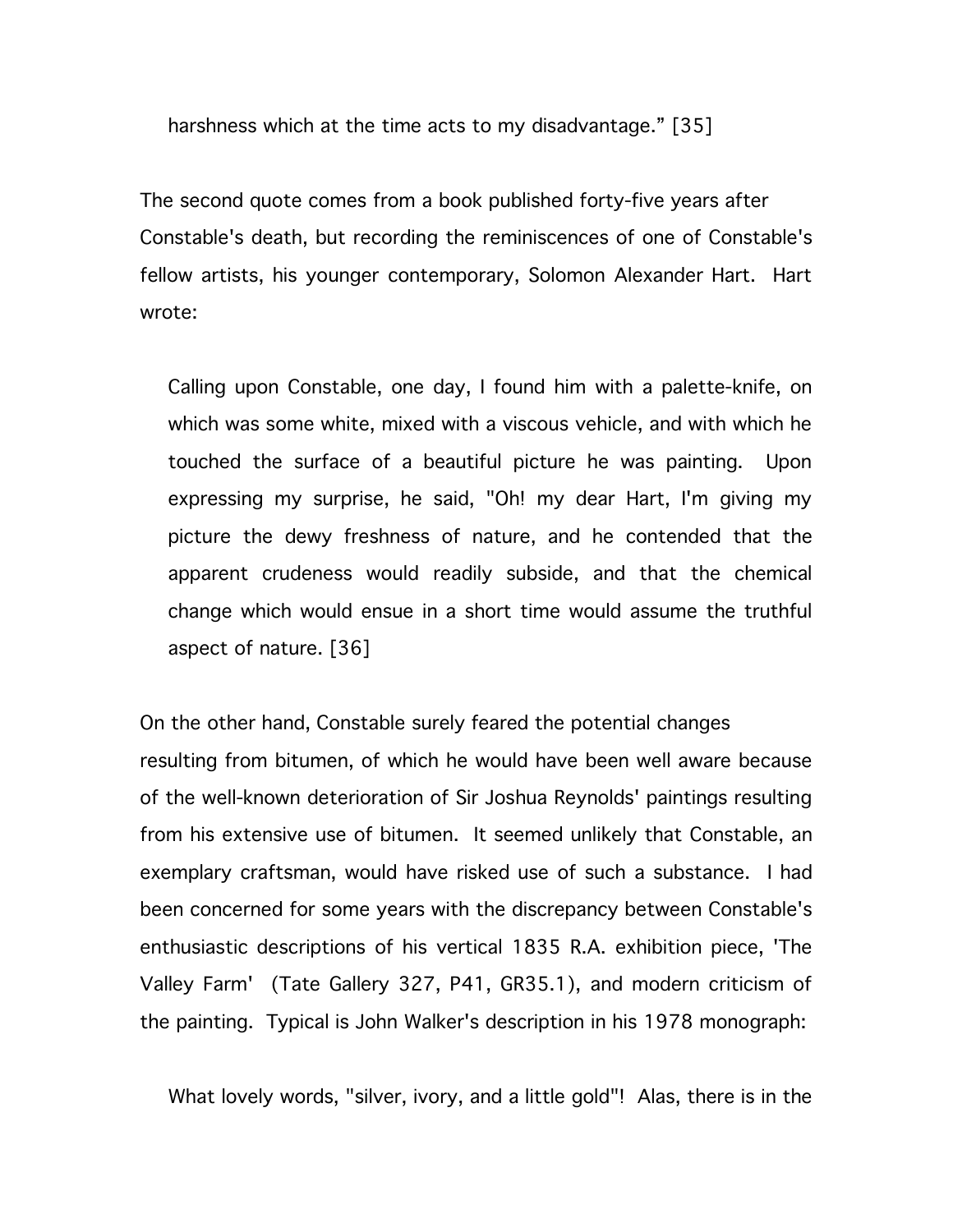painting itself very little of any of these. Perhaps so much reworking has dimmed the brightness of the colors, which now seem somewhat drab. The beautiful pigmentation, which distinguished his masterpieces of the 1820s, has been replaced by a granular surface, rough and pitted. [37]

There is no mention of bitumen in the six page entry for 'The Valley Farm' in the 1981 catalogue of The Tate Gallery Constable Collection, [38] nor any mention of the discrepancy between Constable's description and the picture's present appearance.

As you have guessed, Constable's descriptions of the painting are quite different. We take time for only one quote. In a letter of December 10th 1835 to Robert Vernon, the owner of the painting, Constable wrote:

I beg to apologize for keeping the picture, but I venture to do so . . . as I work on it every day and much for the better. . . . I cannot but feel obliged, by your allowing it so long to remain with me, as it has enabled me to carry my style as far as it is [possible] at least [in] my hands at present.... This picture is in all respects my best and will give me the fairest chance of doing so. Certainly the "Lock" is a striking "composition" but cannot compete at all with your picture, in color, brightness or richness, of the chiaroscuro--nor in finish and delicacy of execution. [39]

As far as I can tell, no one had considered the possibility that Constable and modern critics were looking at two quite different paintings, [40] one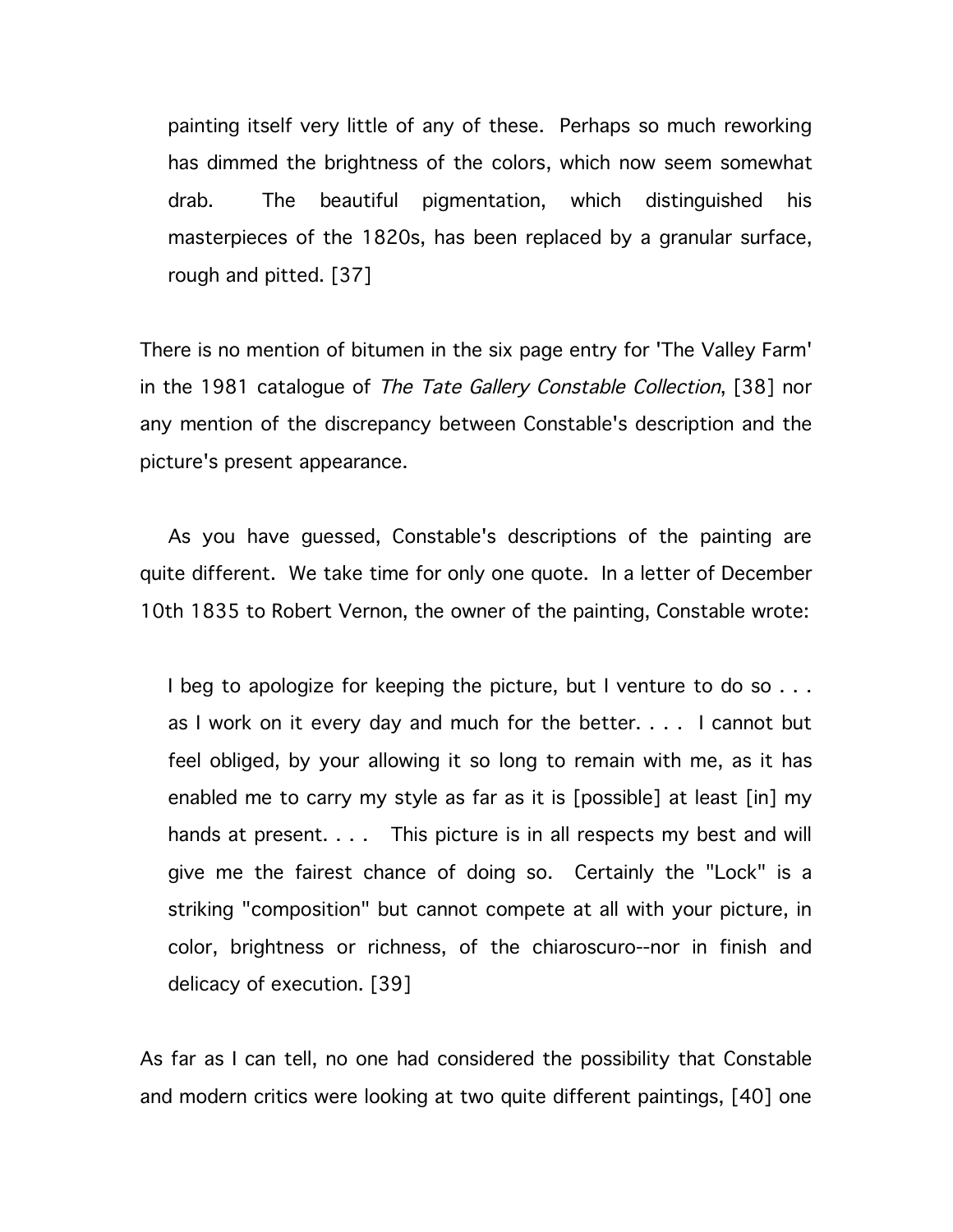glowing with the brilliant, translucent effects of fresh bitumen, the other depressed with the dull, dark, wrinkled effects of deteriorated bitumen. Exactly those areas which Constable most wanted to bring to life are now deeply depressed.

We should all have recognized that bitumen was most likely the problem simply by looking at the painting, but it was then very difficult to see under highly reflective glass, and I think we must all have supposed that Constable used only the most reliable pigments. Two sources led me to reconsider the possibility of bitumen. Anna Southall, who has helped me on a number of occasions in examining paintings in the Tate Collection, drew to my attention a 1960 technical examination report of 'The Valley Farm' in the files of the Conservation Department, which noted that "A heavy bitumen glaze has wrinkled and contracted" the surface. [41] Secondly, I reread a passage in Leslie's Life of Constable, in which he described an event in front of Constable's 1829 R.A. painting, 'Hadleigh Castle' (Yale Center for British Art B1977.14.42, GR29.1):

I witnessed an amusing scene before this picture at the Academy on one of the varnishing days. Chantrey told Constable its foreground was too cold, and taking his palette from him he passed a strong glazing of asphaltum all over that part of the picture, and while this was going on, Constable, who stood behind him in some degree of alarm, said to me "there goes all my dew". He held in great respect Chantrey's judgment in most matters, but this did not prevent his carefully taking from the picture all that the great sculptor had done for it. [42]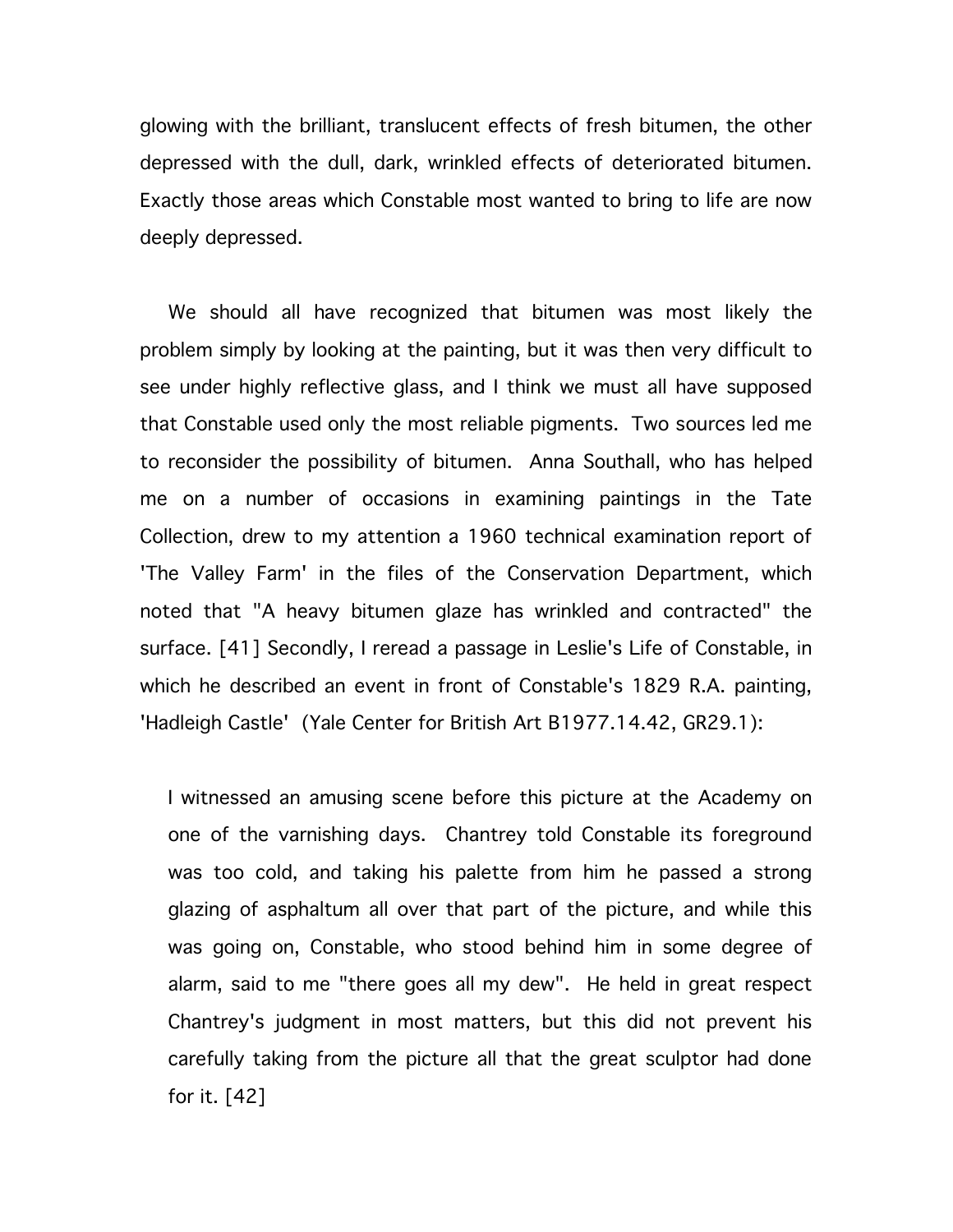Although I had read this quote many times, it had never before struck me that if Leslie's account was correct, this established that Constable had bitumen (asphaltum) on his palette in 1829, at least for finishing touches. A year later, Leslie Parris kindly arranged for us to study 'The Valley Farm', in the company of Anna Southall and two other conservators from the conservation department, with the heavy glass removed and a movable flood light. It was clear that all of the dark brown areas were completely mat and cracked, as we had expected, but that the painting as a whole was much richer than one would have guessed. It is now possible at least to guess what the painting must have looked like on Constable's easel, very much I believe as Constable described it. This process of mental reconstruction was aided also by Richard Wolbers, who allowed me to have a sample of his bitumen, which Carol Christensen, at the National Gallery of Art, mixed in various ways so that we could try painting with it to see the effect of fresh bitumen. When thin it is very tranparent, disperses well in oil, has excellent tinting strength, and a most ravishing tone. It is easy to understand why Constable would have been willing to risk its use. Moreover, Wolber's research has established that commercial bitumen, which became available about 1815, flows more easily and is less likely to crack, and that bitumen behaves differently depending on the medium with which it is mixed. [43] Constable may have thought that by using the new product, not mixing it with wax, and spreading it thinly, he could avoid any problem. Regrettably, in 'The Valley Farm', his use of bitumen caused a partial reversal in the effect he seems originally to have achieved.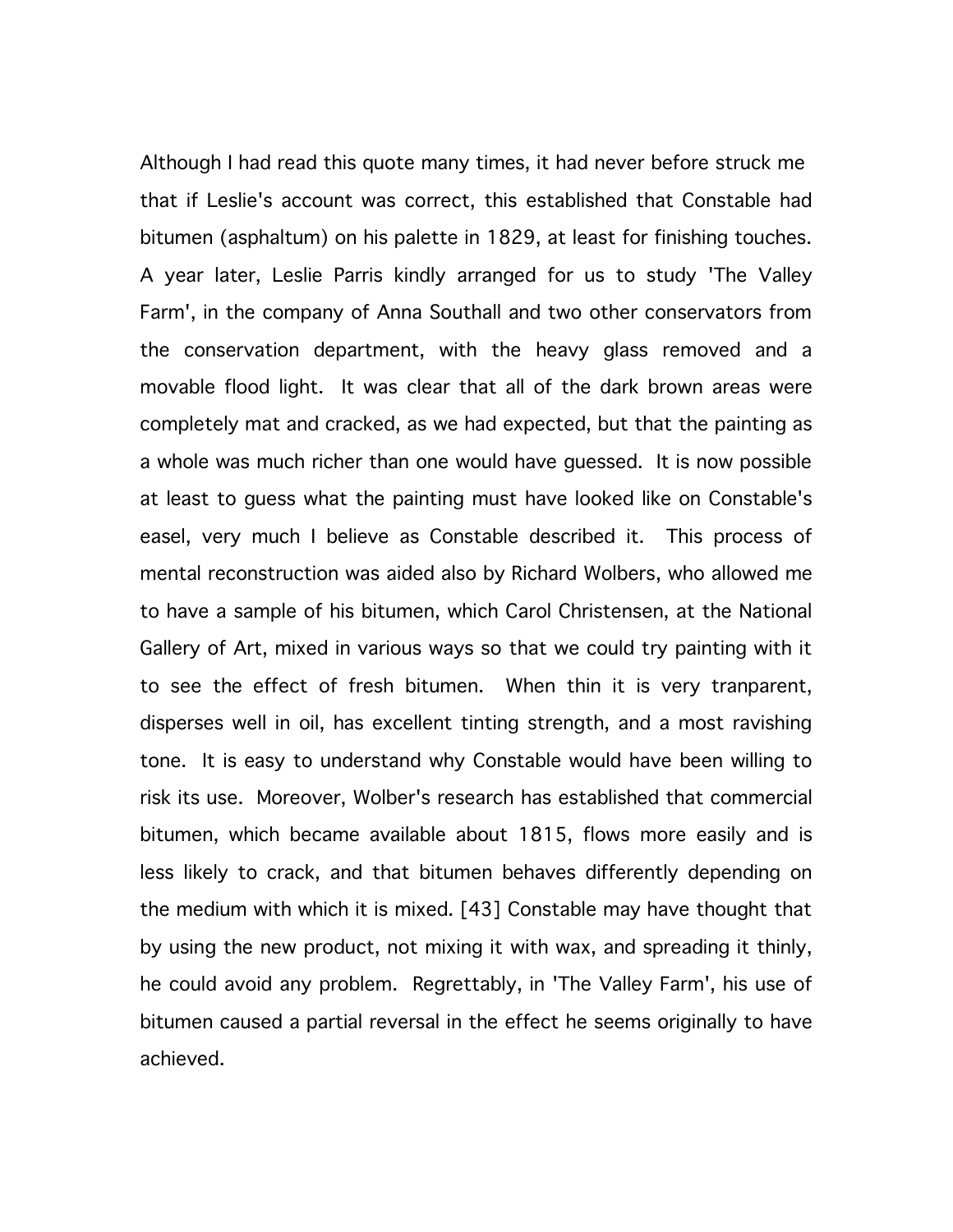In some cases, Constable seems not to have anticipated a potential problem with his materials. His 'Landscape with Goatherds and Goats' (Art Gallery of New South Wales, Sydney GR23.36), a remarkably exact copy after Claude, made in 1823 while Constable was staying with Sir George Beaumont at Coleorton, contains what appear to be black ink or oil lines, most notably outlining the knees of the main figure (Fig. 7). No such lines are visible in the original Claude, and given Constable's attempt to make as near a facsimile as possible, we may be reasonably sure that these black lines did not show when he finished his copy. They seem almost certain to be transfer lines which have come through over the years.

Likewise, the visible *pentimenti* of chimney and roof lines above their present position in Constable's 1812 R.A. exhibition picture, 'Flatford Mill from the Lock', discussed earlier, is unlikely to have been anticipated by Constable. Although we may wonder about the pentimento of the barge prow at the extreme left of the later and more loosely painted 'Leaping Horse', discussed at the beginning of this paper, there can be little doubt that in 1812 Constable would have completely covered the earlier, higher position of chimney and the mill roof when he exhibited this highly finished painting at the Royal Academy. When the painting was cleaned at the Corcoran Gallery in 1979, the *pentimenti* of chimney and roofs was suppressed, but, in keeping with standard practice at many museums, the earlier positions was allowed to show slightly (Figs. 8 and 9). It is a fair question for this symposium whether we should so value the physical object in its present condition, recording as it does a stage in the creation of the painting, that we should allow the *pentimenti*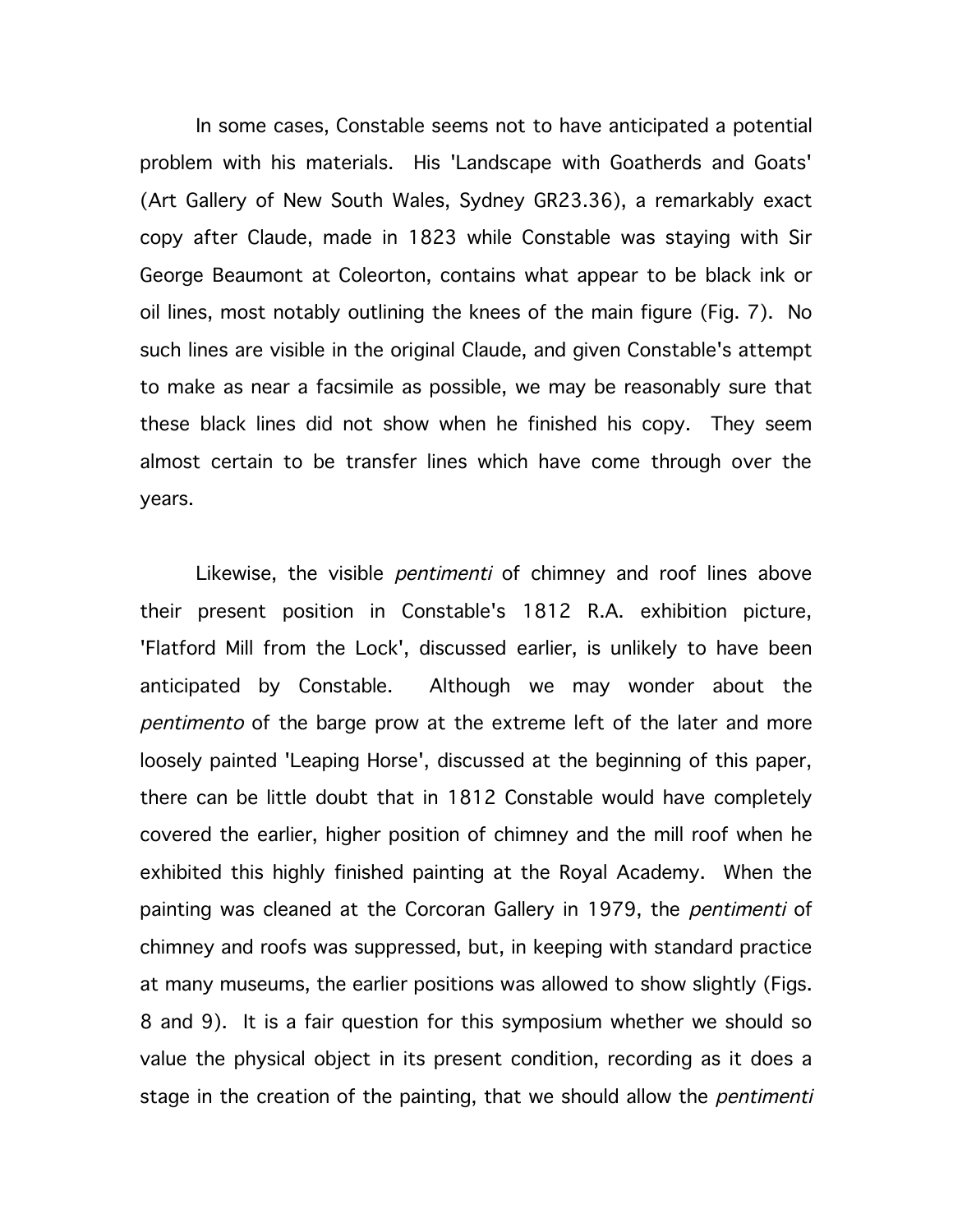to show in a painting such as this even though we can be nearly certain that the artist would have painted them out. The appearance of the painting has changed and so, it seems, have our values.

## **Changes in the Physical Conditions Under Which Paintings Have Been Viewed**

We turn now from considering physical changes in the paintings themselves to changes in the physical conditions under which they have been viewed. Again, our first concern is with the artist and with the conditions under which his paintings were viewed at the time. Whether we wish to recreate, as closely as possible, the original conditions under which Constable's paintings were viewed or to compare our own changed conditions to them, it is the original conditions that provide the basis for judgment. Happily, there is considerable evidence available in Constable's correspondence, especially in his letters to his wife, Maria, and to his closest friend, John Fisher.

### **Lighting**

Among the various features of the physical environment for his paintings, Constable wrote most often and most revealingly about lighting conditions. With the exception of a few rare moonlight sketches from nature, [44] Constable seems to have painted landscapes only by daylight, turning to drawing by candlelight in the evening or on rainy days. [45] Any hour or any season would do, so long as the daylight was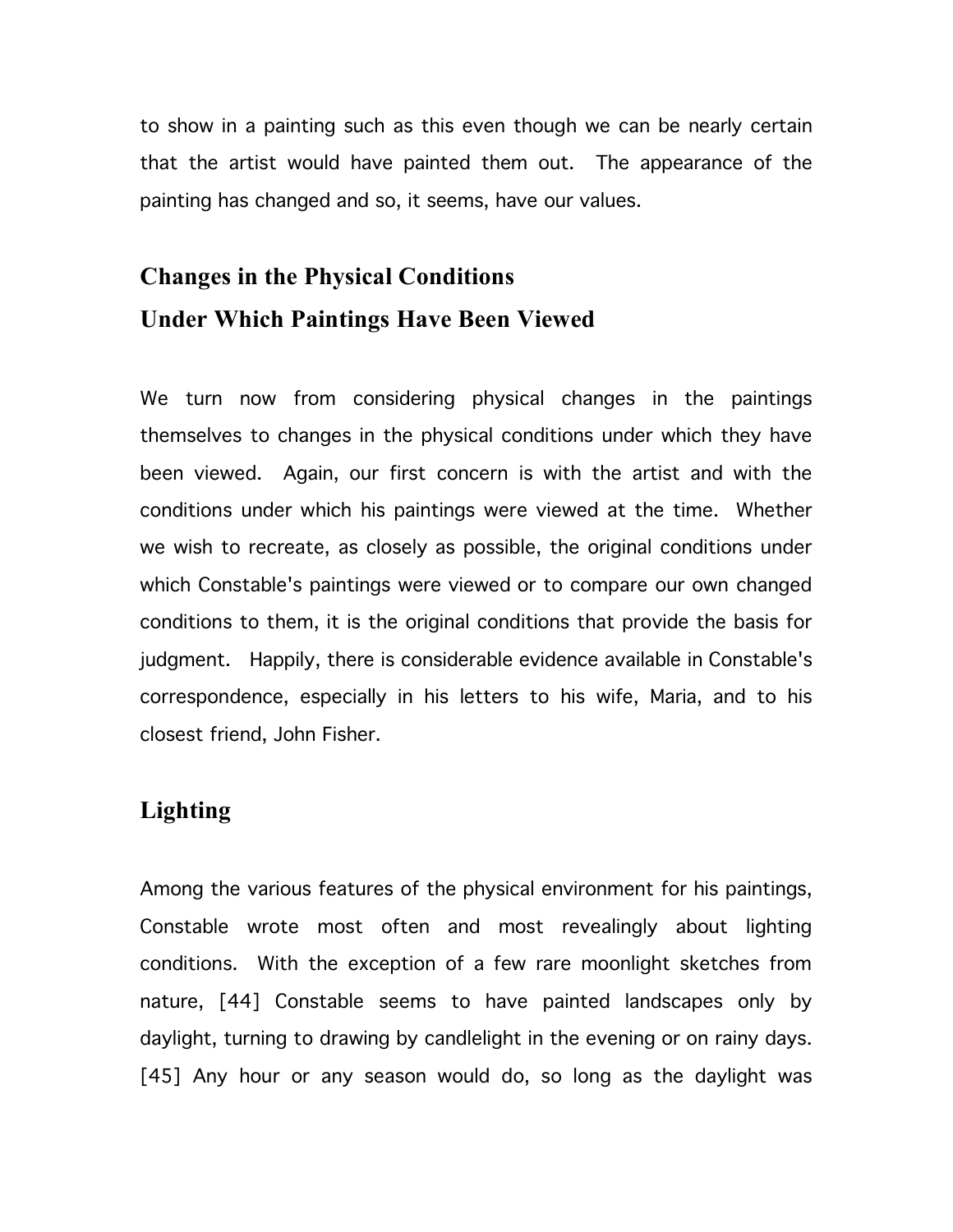adequate. His studio painting of landscapes also seems to have been limited to daylight hours. In a journal entry for Maria written in London, December 12th 1825, Constable wrote: "So dark that we had a candle on the table at 10. In the morning could not paint, but it does not signify as we are on the intricate outline of the Waterloo". [46]

Constable seems to have been equally concerned that his paintings be seen by good daylight by friends and potential clients, though over this he had less control. In another letter to James Carpenter also written from London in 1826, Constable wrote: "You see my little picture to a disadvantage, as the day is dark and I have by no means done my last to it". [47] And in a letter of December 1st 1835 to his close friend, Charles Leslie, Constable wrote: "Will you be so kind as to call for me on your way, tomorrow at 11 or 12, so that we go to the R.A. together--and this will give a fair opportunity of begging you to look at Mr. Vernon's picture by daylight", [48] that is, to see Constable's painting in his studio by late morning light.

Letters from his friend, John Fisher, probably provide further evidence of Constable's views on the preferred lighting for his pictures, because Fisher was clearly Constable protégé in art and anxious to please his elder friend. In two letters, he described in glowing terms the light on two of Constable large landscapes as Fisher had installed them in his home in Salisbury. On April 27th 1820, Fisher wrote:

Constables 'White Horse' has arrived safe. It is hung on a level with the eye, the lower frame resting on the ogee: in a western light, right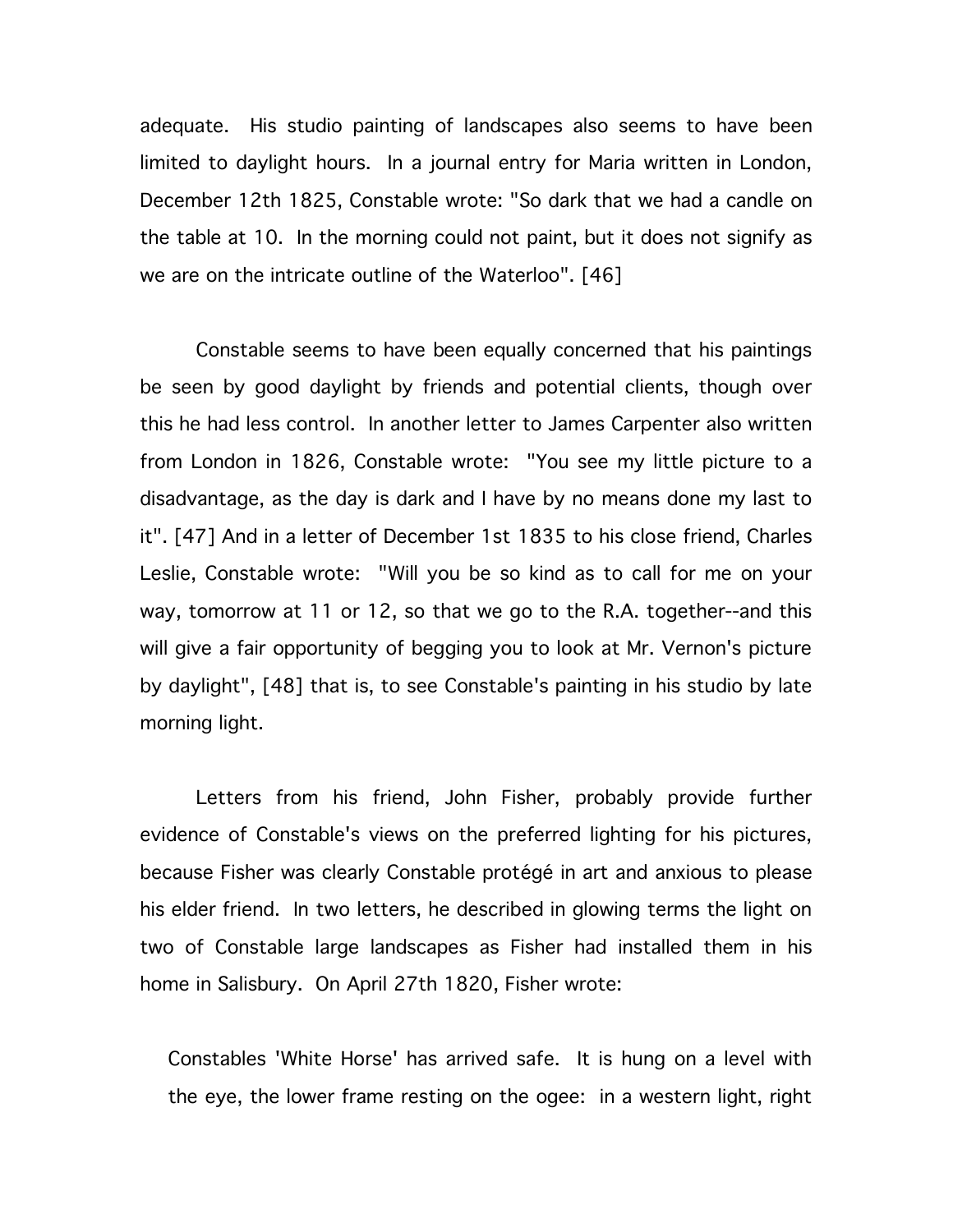for the light of the picture, opposite the fire place. It looks magnificently. [49]

Six years later, Fisher wrote, probably from the same room:

The Cathedral [Constable's 'Salisbury Cathedral from the Bishop's Close', Victoria and Albert Museum R254, GR23.1] looks splendidly over the chimney piece. The picture requires a room full of light. Its internal splendor comes out in all its power, the spire sails away with the thunder-clouds. The only criticism I pass on it, is, that it does not go out well with the day. The light is of an unpleasant shape by dusk. I am aware how severe a remark I have made. [50]

Describing 'Stratford Mill' (National Gallery GR20.1), which Fisher had given to John Pern Tinney and perhaps helped him install in his home in Salisbury, Fisher wrote on February 16th 1822:

The light on your picture is excellent. It receives the South sun standing on the Western wall." In a sketch of the room, Fisher showed Constable's six-foot painting "hanging on a level with the spectator's head below a Venetian picture. [51]

The importance of viewing Constable landscapes by daylight was brought home to me dramatically in 1973 when I examined the Constable sketches in storage at the Louvre for the second time. In 1963, when I had first studied them, I had indicated that one of the little sketches, unframed, lying face up on a shelf, catalogued as "Constable genre," clearly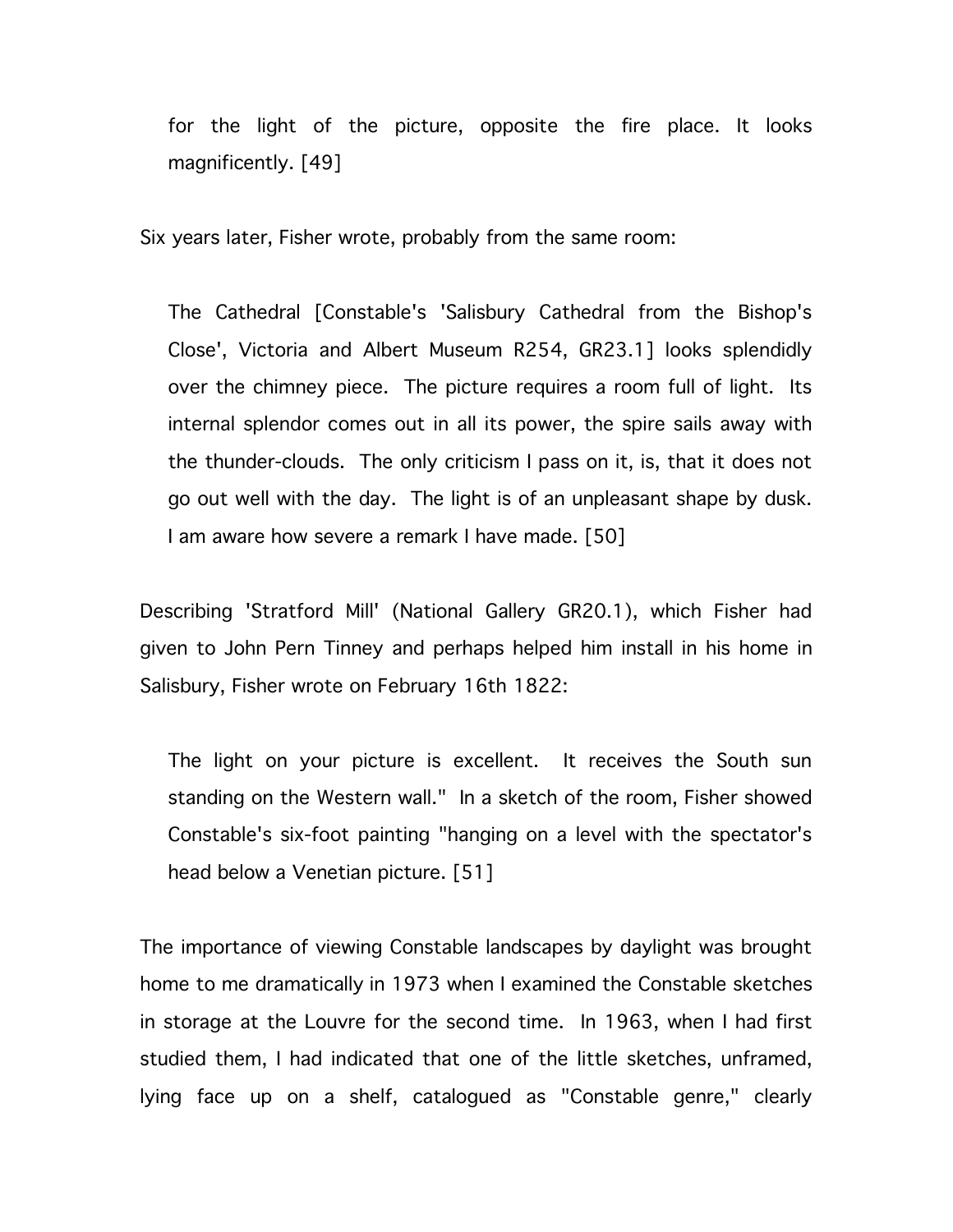represented 'Old Bridge and Bridge Cottage from Flatford Lock' (Louvre RF1937-23, H172; although you may well be skeptical, the bridge and cottage are indicated in the center of the sketch). Moreover, I noted that this sketch was almost certainly an authentic Constable, though the dim, artificial light made it impossible to be sure. Perhaps still looking too much the student, I was unable to convince my curator-guide that we should take the sketch to daylight. For my visit in 1973, therefore, I arranged ahead of time to examine the sketches by daylight. The transformation was amazing; the sketch came together tonally, coloristically, spatially, and technically, and was clearly authentic. As you might guess, the other "Constable genre" sketches fell apart and looked even less convincing than they had in storage.

In the years since, I have made a point of examining Constable sketches and paintings by daylight whenever possible and must admit now to feeling terribly constrained when I am unable to examine a doubtful sketch in my hands, out of its frame, turning it in the sun, as Constable would have done. Here, for example, is a sketch that emerged from the Widener collection in 1988, representing the same stretch of land as the Louvre sketch, but here looking the opposite direction, 'Flatford Mill and Lock from the Towpath by Old Bridge' (private collection H617). [52] Although difficult to judge from the old photograph and doubted even after its reappearance, when seen in the sun it is clearly an authentic Constable, the open air sketch for Constable's 1817 R.A. exhibition piece, 'Flatford Mill' (Tate Gallery No1273, P14, GR17.1). Of course, there is no single, correct lighting condition for any Constable painting. In addition to the conditions under which it was painted, we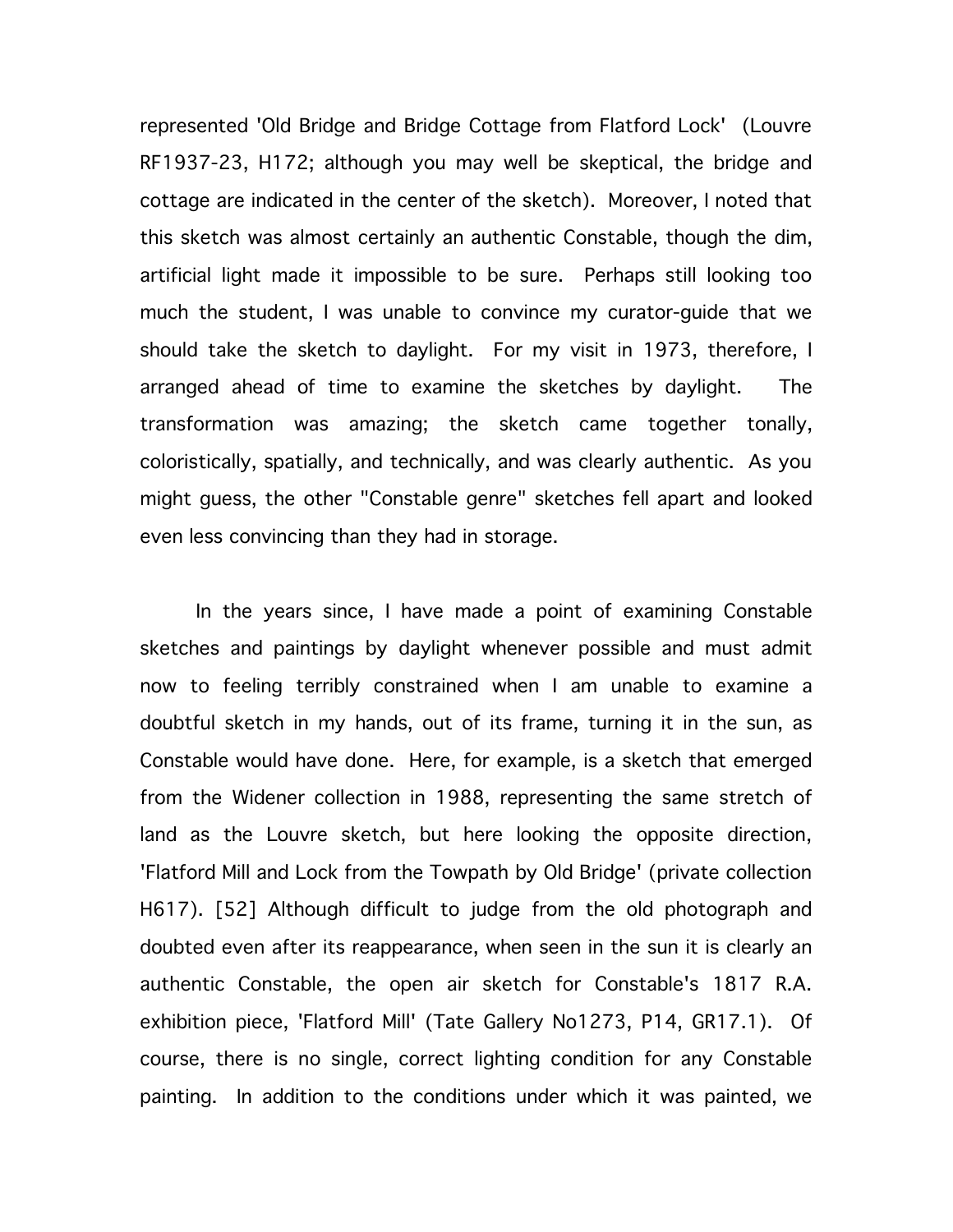must consider the studio conditions under which the artist viewed the sketch when using it to develop an exhibition piece, the conditions under which Constable showed it to friends, and any hopes or expectations he may have had, however vague, for its later life. Even considering only the lighting conditions under which the sketch was painted, we must allow for the possibility that the sketch may have been in full sun and in shade at different times while the artist was working. For finished paintings, even those painted entirely in the open air, Constable would have known that they would be exhibited by indirect, indoor light. The conclusion that we cannot assume a single lighting condition, should not, it seems to me, lead us to accept all lighting conditions as equally appropriate. The evidence allows us to establish a limited range of possibilities and to develop a sense of how the artist himself would have evaluated each. Any other types of lighting conditions can then be seen in a specific relationship to those under which Constable made his decisions and those in which he intended his paintings to be exhibited.

There is of course the additional, difficult question of how our viewing of Constable's paintings is affected by the relatively low, artificial lighting conditions, under which we, quite rightly, are normally obliged to look at Constable's paintings today. We cannot know how the artist would have responded to any forms of electrical light, but the comments in his correspondence suggest that even fairly strong artificial illumination would not have provided the quality of light he felt necessary for his paintings. My own experience is that the difference between artificial lighting at the low levels appropriate to galleries today, even when mixed with filtered daylight, and, on the other hand, reasonably full indirect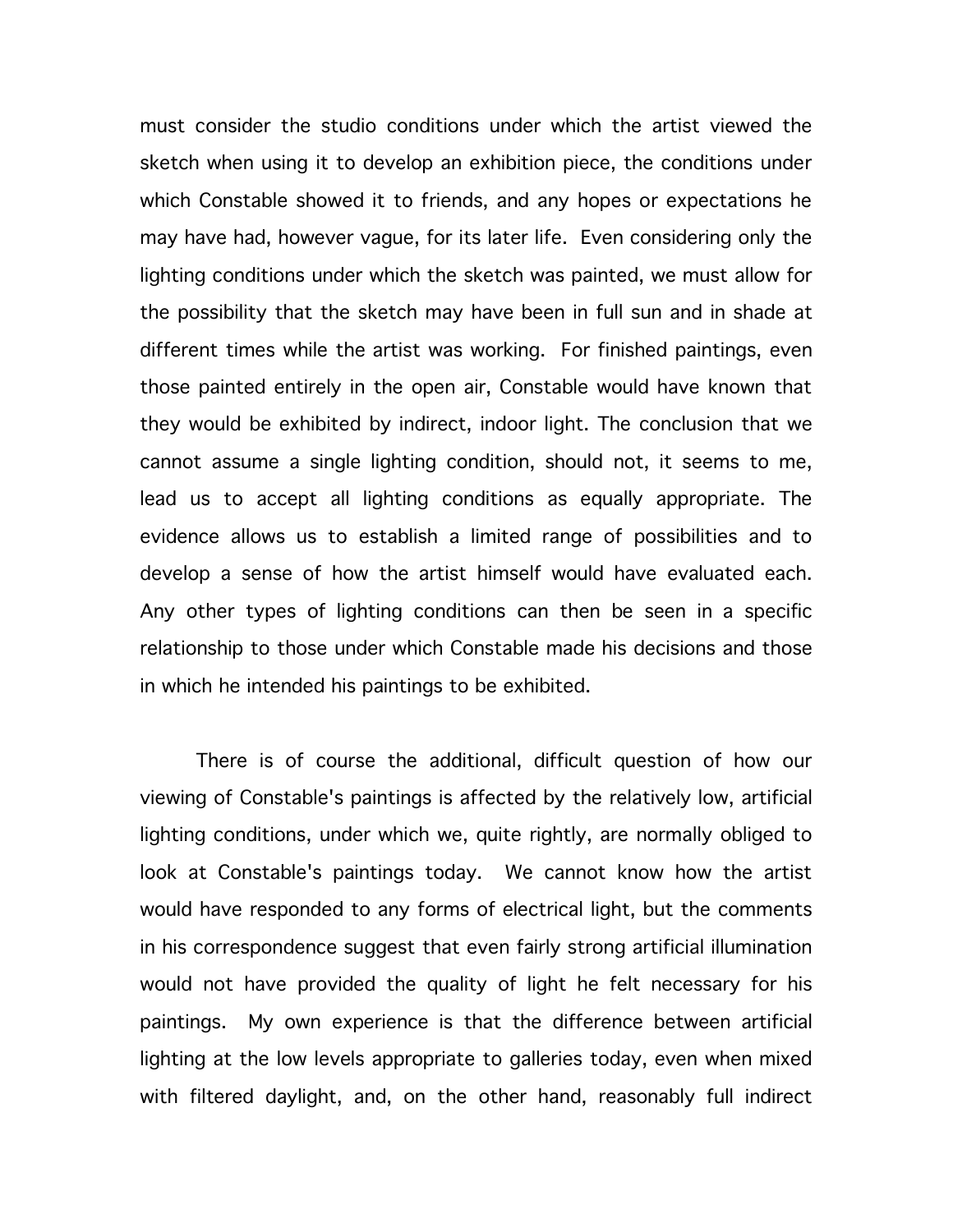daylight, is much greater than most people who do not have the opportunity to experience the difference first-hand would suppose. Seen under good indirect daylight in the conservation studio of the Nelson-Atkins Museum of Art, Kansas City, Constable's 1830 'Helmingham Dell' (55.39, GR30.1) leaps to life, revealing its monumental form and vibrant surface. [53]

An overall understanding of Constable's art suggests that Constable's landscape paintings seem especially artificial under flat, lowlevel, electric light, and that the 'chiaroscuro of nature', so essential to his view of landscape, is most deeply felt when we, as viewers, even inside a gallery, have a sense of the gradually shifting light overhead and are occasionally treated to a view of his landscapes under fairly full natural light. Unacceptable as it may be from the point of view of preservation, I have no doubt that our experience of Constable's landscape paintings is greatly heightened by an occasional burst of intense daylight.

As we are all aware, these differences in the appearance of paintings under different lighting conditions pose questions not only for what light should be used for research and display but also for conservation. When we inpaint a Constable open air painting, for example, should we do this by the reasonably full daylight under which it was painted, by the good indirect daylight under which he wished to exhibit it, under artificial lighting conditions similar to those in our gallery, or by the excellent, clinical lighting available in our laboratories?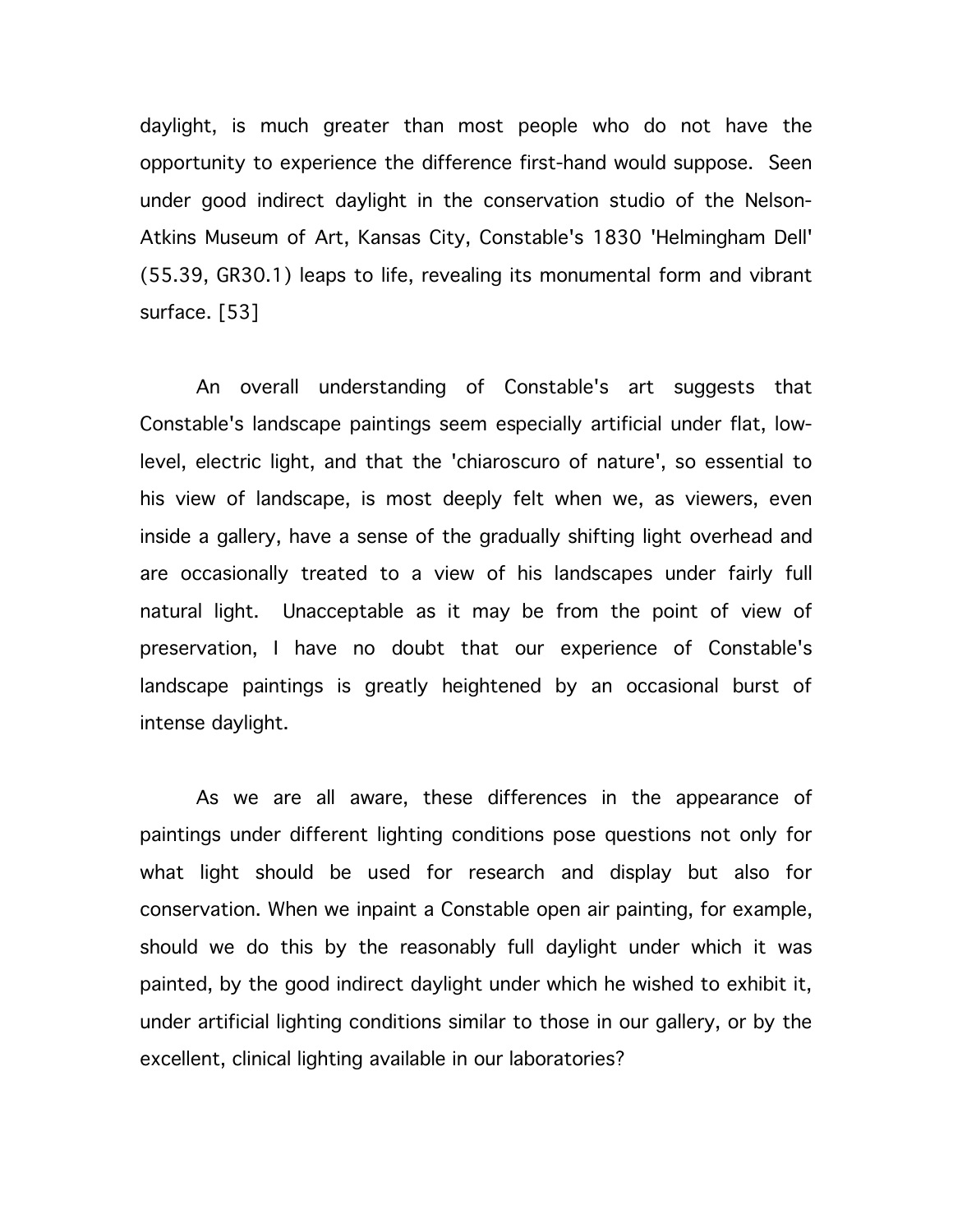I pose one final moral question for us. Many of us would accept the restriction imposed if an artist were to write on the back of his or her painting: "I realize that my painting is vulnerable and will deteriorate without varnish, but I prefer that this painting be destroyed rather than varnished." But what if this artist were to write instead: "I have painted this landscape partly to cover the earlier image on the same canvas. The privacy of this earlier image is part of the artistic integrity of this painting. I wish the painting to be destroyed rather than viewed under laboratory lighting, such as infra-red reflectograph, which would reveal the earlier image, even if seen by only one other person." Would we respect the artist's restriction on laboratory lighting conditions?

### **Hanging, etc.**

Constable's correspondence provides evidence for other types of changes in the physical conditions under which his paintings were viewed. In one fascinating letter of June 30th 1813 from London to his then future wife, Maria, Constable described the colors he has chosen for the drawing room and studio of his house in Charlotte Street.

We are now repairing the house here with a thorough painting, and I shall leave orders about the back drawing room. The paper will be a sort of salmon color and the sofa & chairs crimson (by Lady Heathcote's advise). I think they will suit pictures but I am indifferent about show--though all insist upon it. . . . My front room where I paint shall be done with a sort of purple brown from the floor to the ceiling- not sparing even the doors or doorposts, for white is disagreeable to a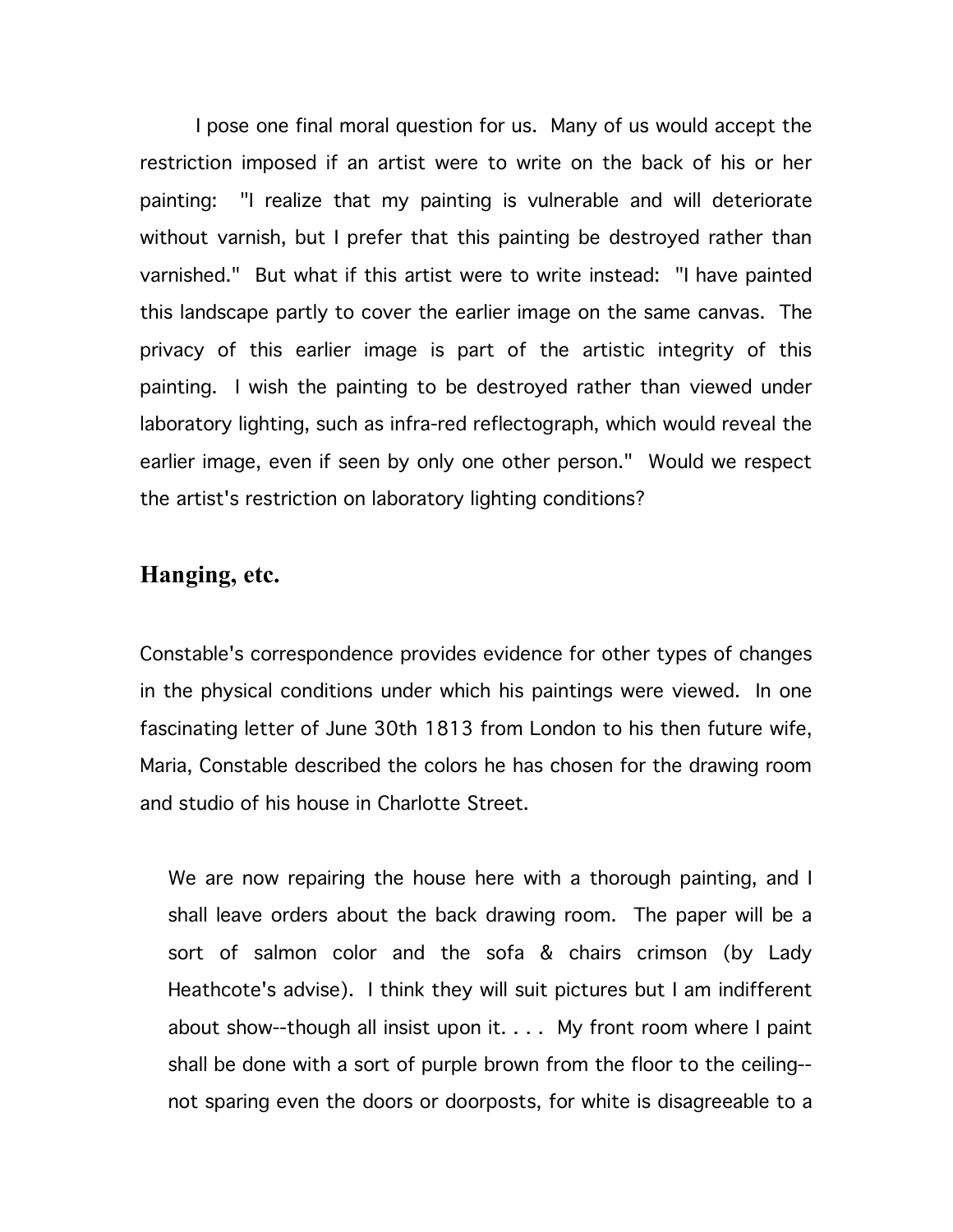painter's eyes, near pictures". [54]

Most of Constable's comments on the hanging of his paintings in the company of others concern the standard complaints of crowding and being hung in inferior positions at the Royal Academy, but three letters are especially revealing. In addition to the draft of a letter quoted earlier, in which Constable wrote probably to a prospective client, pointing out that his paintings were best seen together because "it displays to advantage their varieties of conception and also of execution, and what they gain from the mellowing hand of time"; [55] Constable mentions details of hanging in two letters to Fisher, the first written about July 10th 1823:

You have made an excellent purchase of a most delightfull work. It is a pearly picture but its tone is so deep & mellow that it plays the very devil with my landscapes. It makes them look speckled & frost bitten, but I shall make my account of it, as I am now working for "tone". [56]

In another letter to Fisher, written December 17th 1824, Constable reported on the reception of two of his six-foot landscapes ('The Hay Wain' [National Gallery GR21.1] and 'View on the Stour near Dedham' [Henry E. Huntington Library and Art Gallery, San Marino GR22.1]) when exhibited at the Louvre earlier that year. In this revealing quote, he described a change in the appearance of his painting during the first few weeks of the exhibition resulting from their rehanging, commenting especially on the viewing distance for his paintings: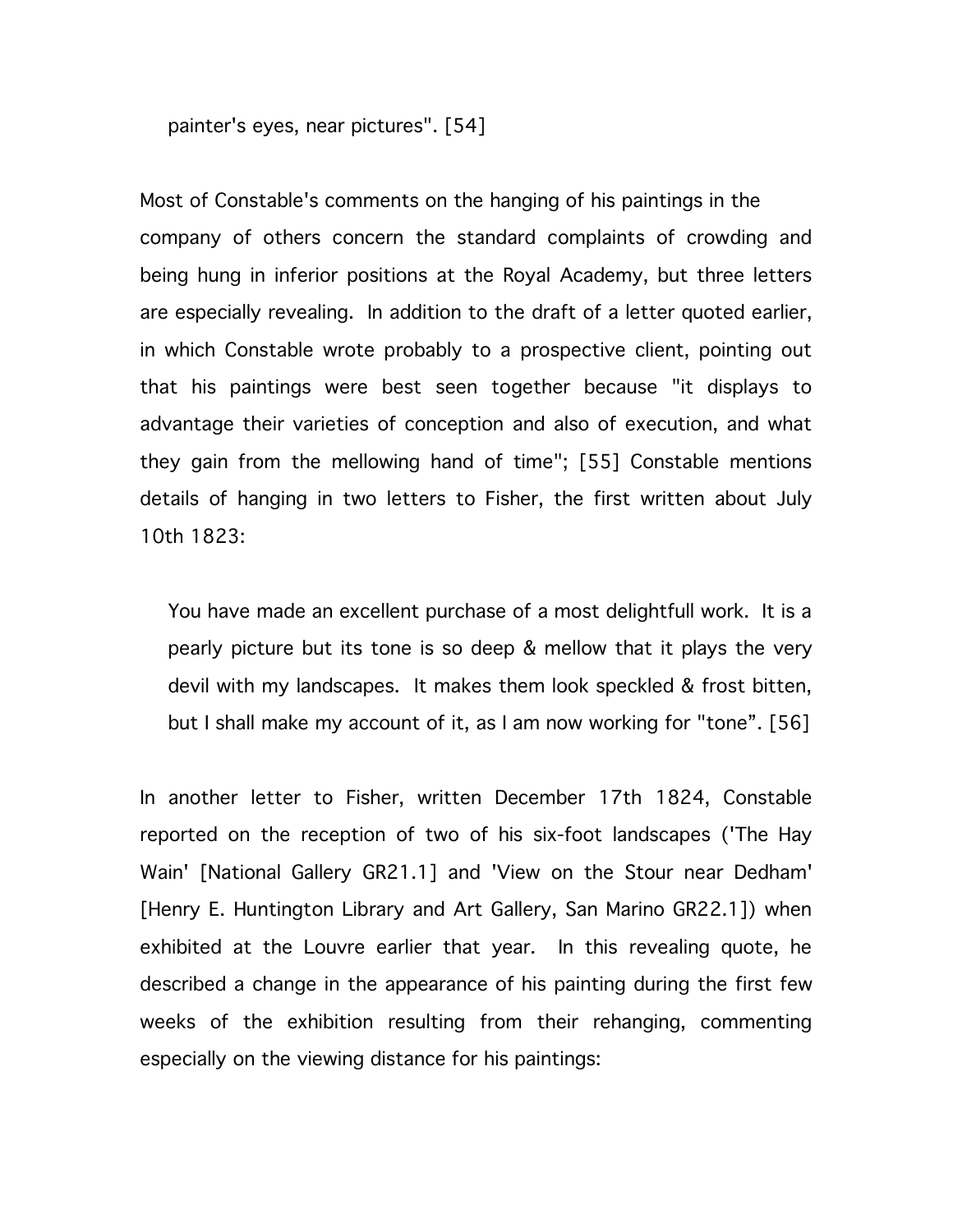My Paris affairs go on very well. The pictures in the Louvre did not keep the ground they first took-but though the director (the Count Forbain) gave them very respectable situations in the first instance- yet on their being exhibited a few weeks, they so greatly advanced in reputation that they were removed from their original situations to a post of honor--the two prime places near the line in the principal room. I am much indebted to the artists for this alarum in my praise--but I will do justice to the Count. He is no artist (I believe) and he thought "as the colors were rough, they must be seen at a distance"--they found their mistake as they then acknowledged the richness of the texture--and the attention to the surface of objects in these pictures. [57]

We value too little, I suspect, the opportunity of seeing the same paintings in different hangings, and pay too little attention to what can be learned from the changing appearance of paintings under different lighting conditions, against different colors, in the company of different paintings, and viewed from different distances. Happily, the increasing number of in situ studies and frame studies, etc., are begining to correct this situation, but most art history writing still treats paintings as if they, or perhaps their photographs, exist in an environmental void.

### **Changes in Cultural and Psychological Contexts in Which Paintings Have Been Understood and Interpreted**

A comprehensive review of changes in the appearance of Constable's paintings requires attention to the changing contexts in which they have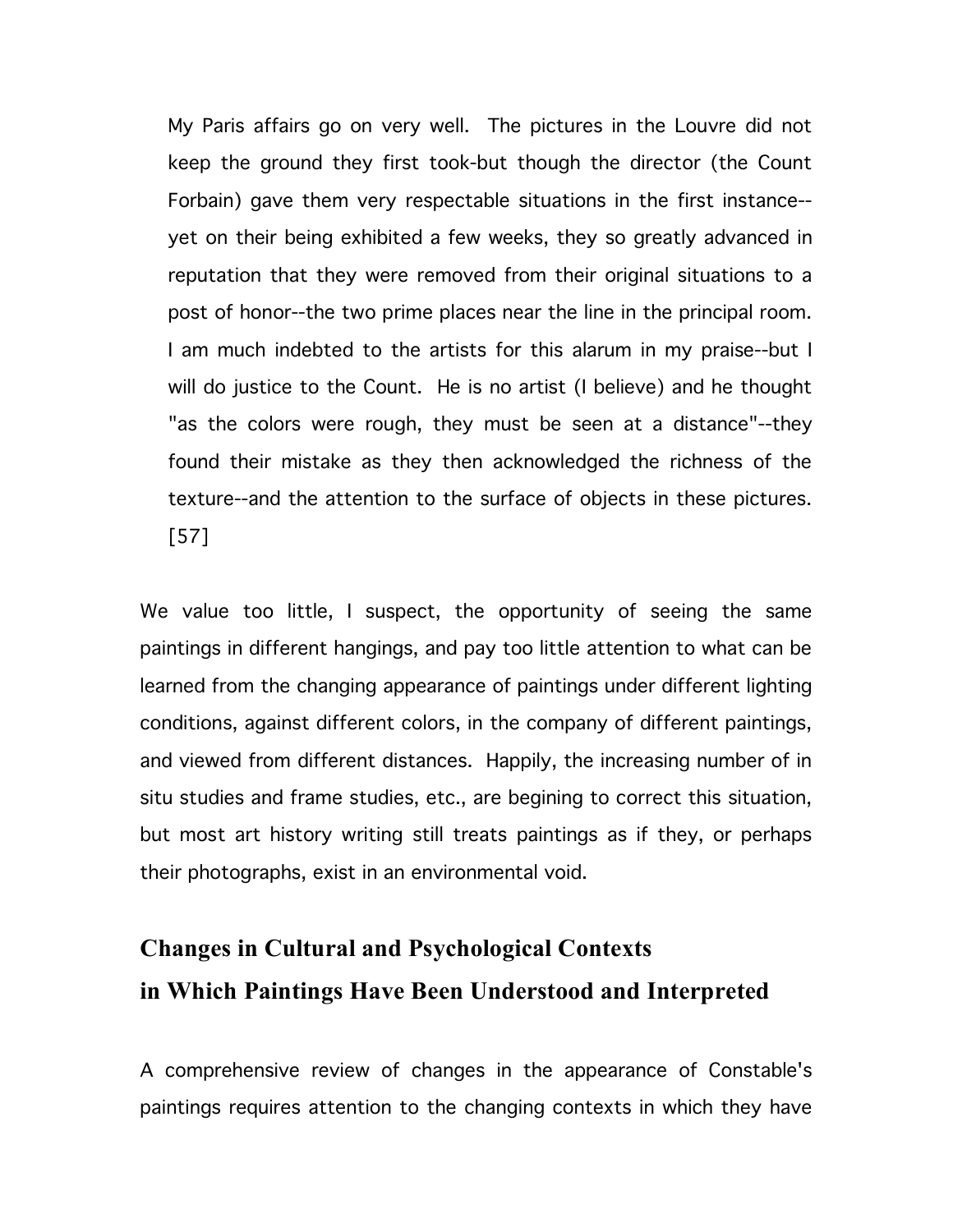been painted, collected, bought and sold, preserved and restored, exhibited, and studied; for example in symposia such as this. [58] The fact that the cultural and psychological contexts for Constable's paintings are not discussed separately in this paper will not suggest, I hope, that they are in any way peripheral to the technical work of conservation. Quite the contrary; all technology serves human values. What we preserve and how is largely a result of what we value, as I have attempted to demonstrate in the body of this paper.

### **Conclusions**

Even in the relatively few examples we have examined, we have observed an extraordinary diversity in the types of changes that have taken place in the appearance of paintings by one artist, John Constable. Along the way, we have noted how some of these changes relate to others within the work of the same artist; how, for example, darkened bitumen might affect our changing critical response to 'The Valley Farm', or how twentieth century values might persuade us to retain visible evidence of the roof lines in 'Flatford Mill from the Lock', even though the artist had deliberately painted them out. In addition, we may wonder what might be learned by comparing changes in the appearance of paintings by one artist with those in paintings by other artists; to see, for example, if the physical changes in Constable's 'Opening of Waterloo Bridge' and Turner's 'Helvoetsluys' (private collection), [59] which hung beside each other at the 1832 Royal Academy exhibition, are comparable enough, especially in the reds, that we can re-experience the famous competition between the two pictures. [60] Or we may wish to compare the different ways in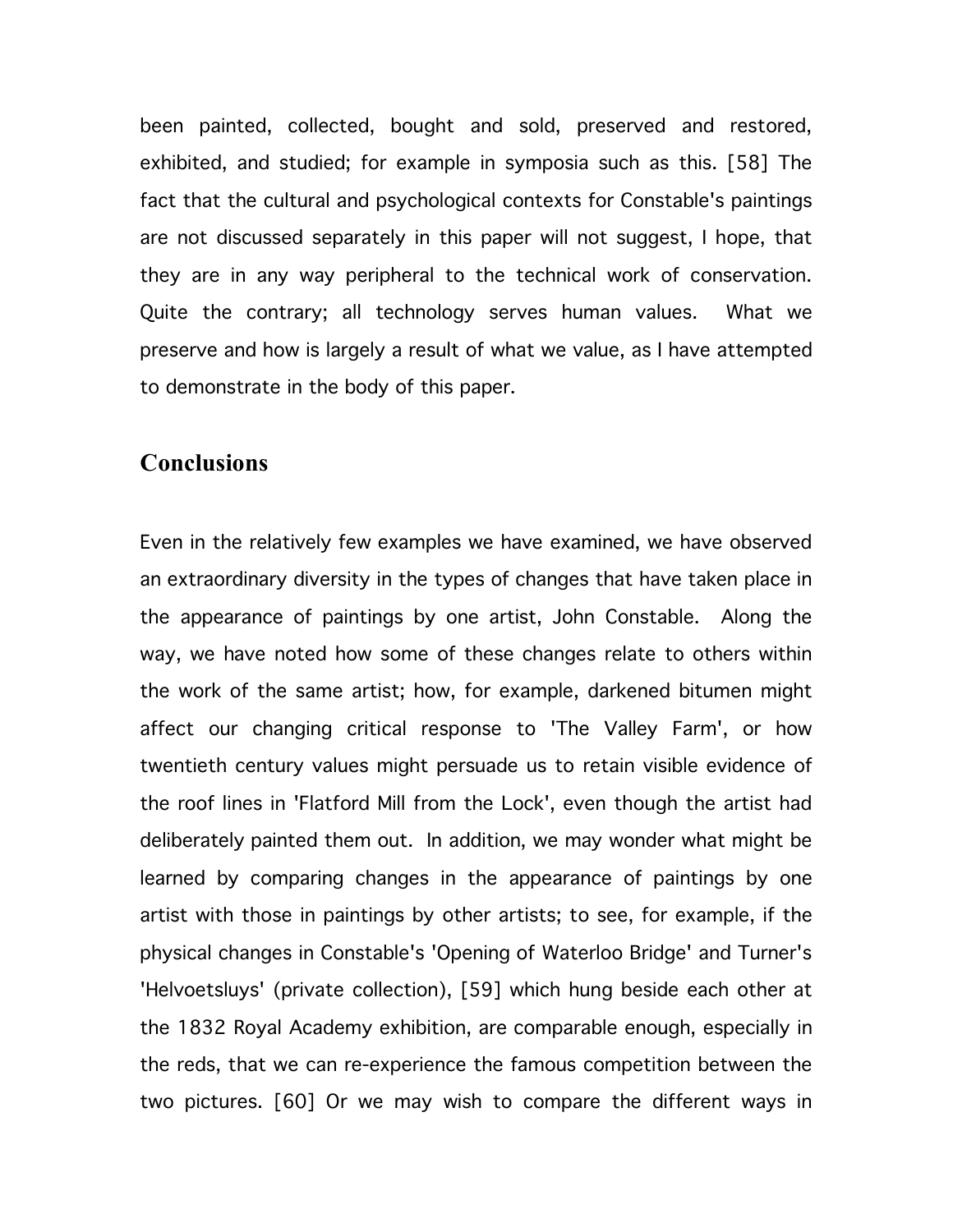which art historians, curators, conservators, and conservation scientists evaluate a certain type of change; to see if we can understand why a curator or conservator might have had 'Stoke-by-Nayland' cleaned as a displayable example of Constable's late painting while an art historian might value the same object, cleaned somewhat differently, as a document of Constable's working procedure. As a framework for stimulating such comparisons, let us look now at the draft outline I have been following.

- I. Physical changes in paintings
	- A. Made by the original artist
		- 1. Original working procedure
			- a. Seemingly minor changes
			- b. Significant alterations in composition, etc.
			- c. Slightly enlarging canvases by unfolding and restretching
			- d. Significant changes in the size and shape of canvases through cutting, stitching and pasting
			- e. Finishing, pulling together tonally, etc.
			- f. Varnishing
		- 2. Continuing work on paintings following exhibition and/or sale
		- 3. Significantly later development of paintings
		- 4. Scraping down, covering paintings with a new ground, or overpainting with a new image.
		- 5. Destruction of entire canvases
	- B. Made for/by others
		- 1. For patrons
		- 2. For dealers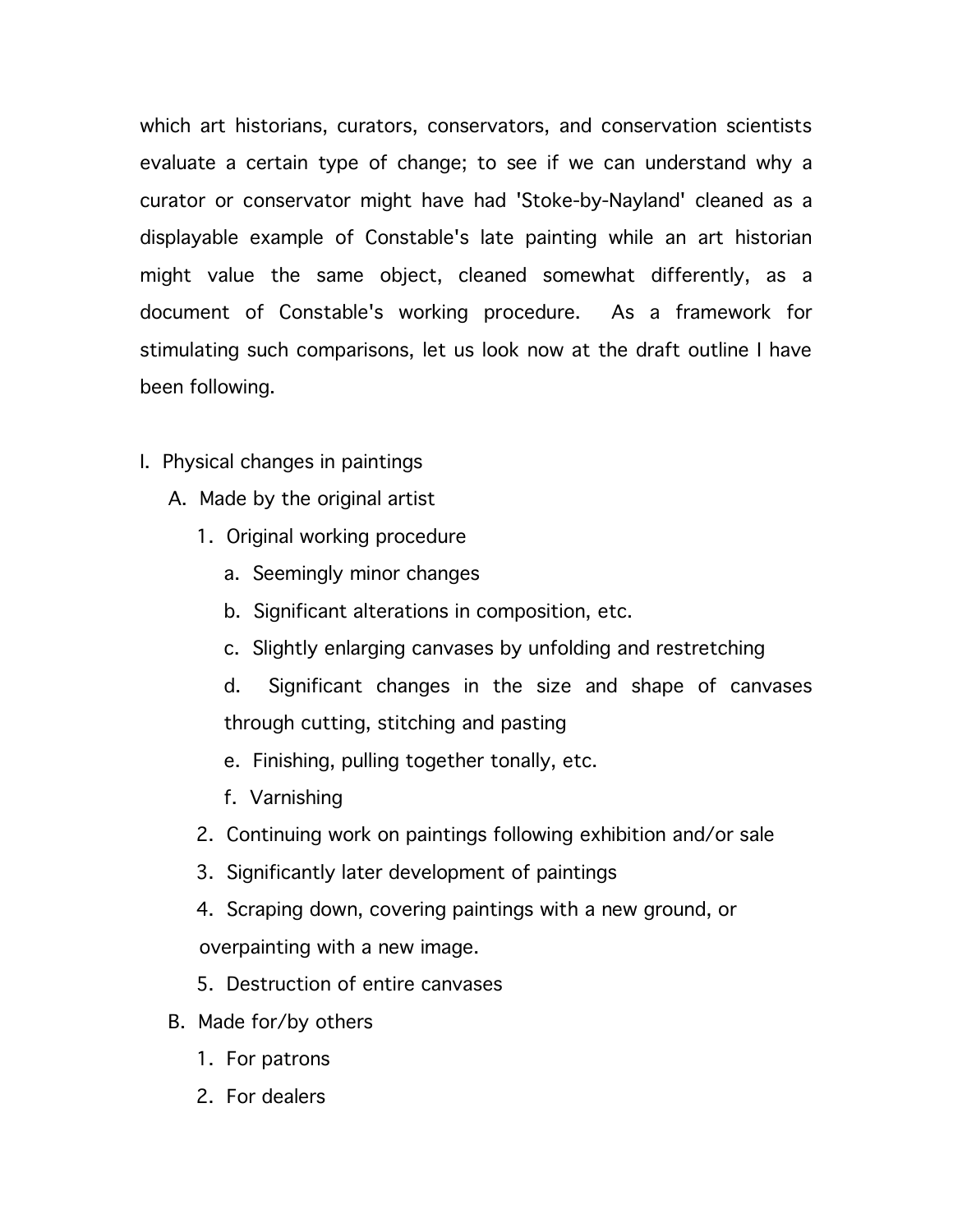- 3. By other artists
- 4. Through accident or vandalism
- 5. By past restorers
- 6. By recent conservators
- C. Normal changes in the materials used
	- 1. Anticipated and provided for by artist
	- 2. Feared by artist
	- 3. Not anticipated by artist
- D. Natural catastrophe, war, etc.
- II. Changes in the physical conditions under which paintings have been viewed
	- A. Under different lighting conditions
		- 1. By sunlight
			- a. With the painting
				- (1) In full sun
				- (2) In mixed sun/shade
				- (3) In shade
			- b. Time of day
		- 2. By mixed daylight/artificial light
		- 3. By artificial light
			- a. Candles
			- b. Gas
			- c. Electrical (varying color temperature, etc.)
				- (1) Incandescent
				- (2) Floods and spots
		- (3) Fluorescent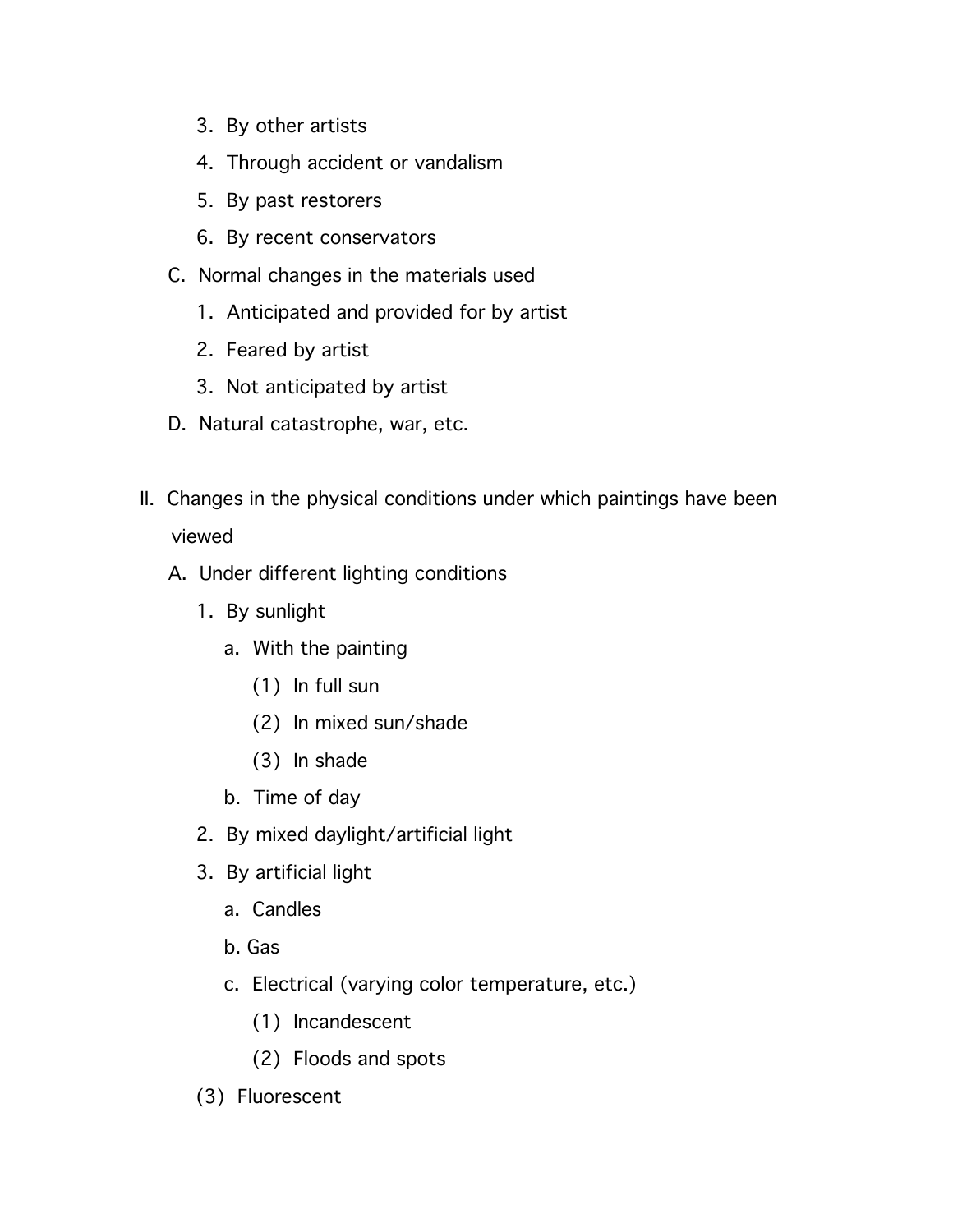- (4) Quartz
- (5) Ultraviolet
- (6) Infra-red
- B. Viewed through an optical device or not
- C. How framed or not framed
- D. Hung at different heights, angles, etc.
- E. Displayed against different colored backgrounds
- F. Displayed beside other paintings, etc.
- G. Location
	- 1. Out-of-doors
	- 2. In the artist's studio
	- 3. First exhibitions at the R.A. and B.I.
	- 4. In private collections
	- 5. At auction
	- 6. In permanent museum collections
		- a. On display
		- b. In storage
- 7. In later temporary exhibitions
	- 8. In conservation laboratories
- III. Changes in the cultural and psychological contexts in which paintings are understood, interpreted, displayed and treated (Because this subject is so vast and permeates all aspects of changes in the appearance of paintings, it is not separately outlined here.)

This list is drawn almost entirely from Constable's work, though we have had time to consider only a sampling of examples here. I have no illusion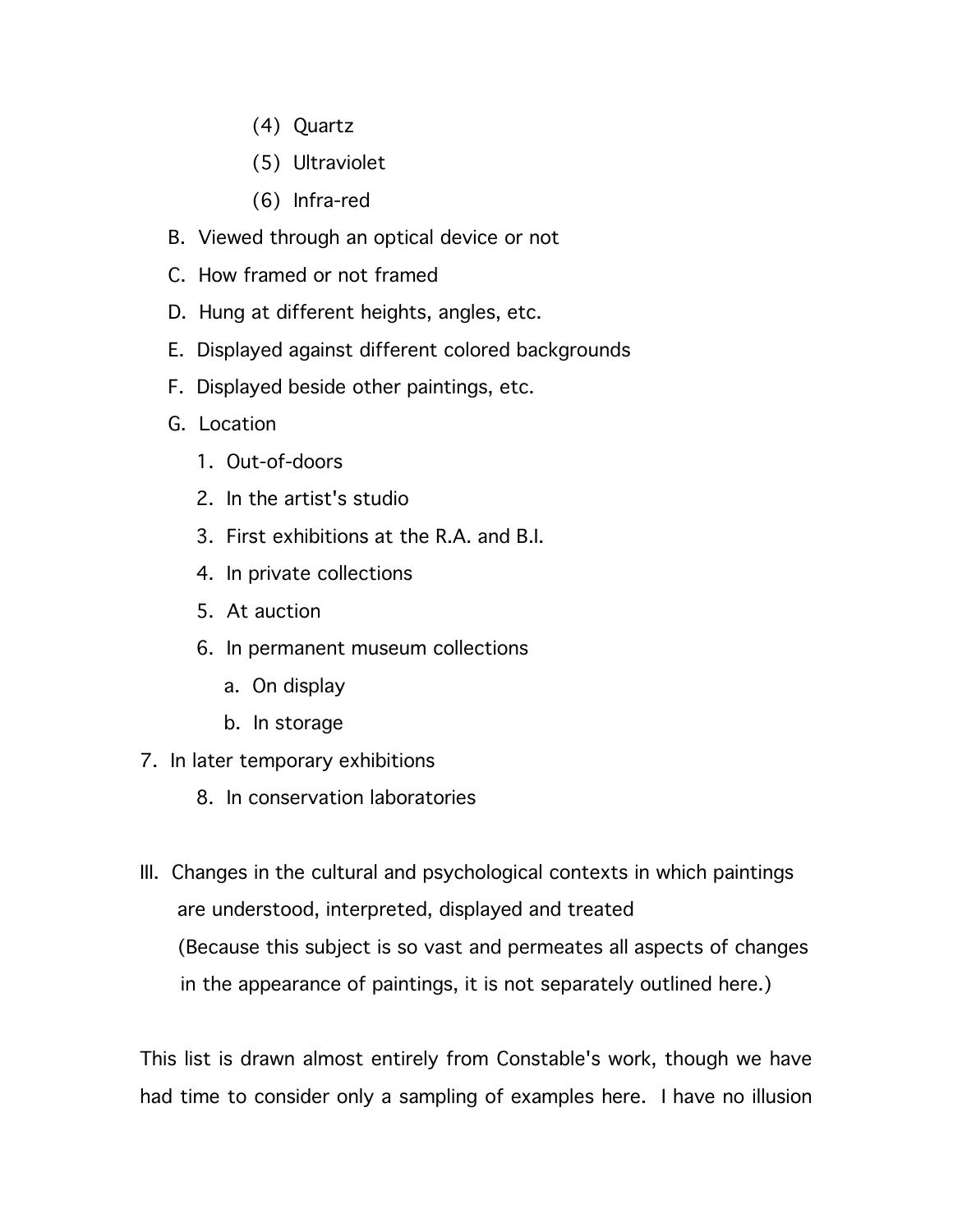that this would be an adequate outline for every artist or situation, and I look forward during the symposium to seeing other concerns emerge from the paintings of other artists or from the perspectives of other disciplines. The very fact that some portions of such an outline would be superfluous for certain artists but would require expansion for other artists points up the variety in the types of changes paintings by different artists have undergone.

This outline, which may at first appear excessively detailed, could of course be more so. Its intent is to help us think about these changes in an orderly, even systematic way. The cosmos of culture is in many ways parallel to the cosmos of nature, immensely complex but nevertheless orderly and capable of being understood if we wish to do so. For example, although the varying lighting conditions under which paintings by a given artist have been viewed over the years may seem to justify whatever type of lighting we may wish to use today, it is often possible to identify and evaluate the types of lighting under which the paintings in question have been seen at various times and places and thereby to make more thoughtful choices and to explain to the public just what they are seeing and why.

Set against the fact that these changes can be categorized and thereby, to some extent, dealt with as type problems, is the fact that every painting is unique. For Constable, each act of seeing, each act of drawing or painting, was a new experience, the occasion for a singular focus on the world and a unique creation on paper, board or canvas. Therefore, each painting by Constable presents a unique problem for us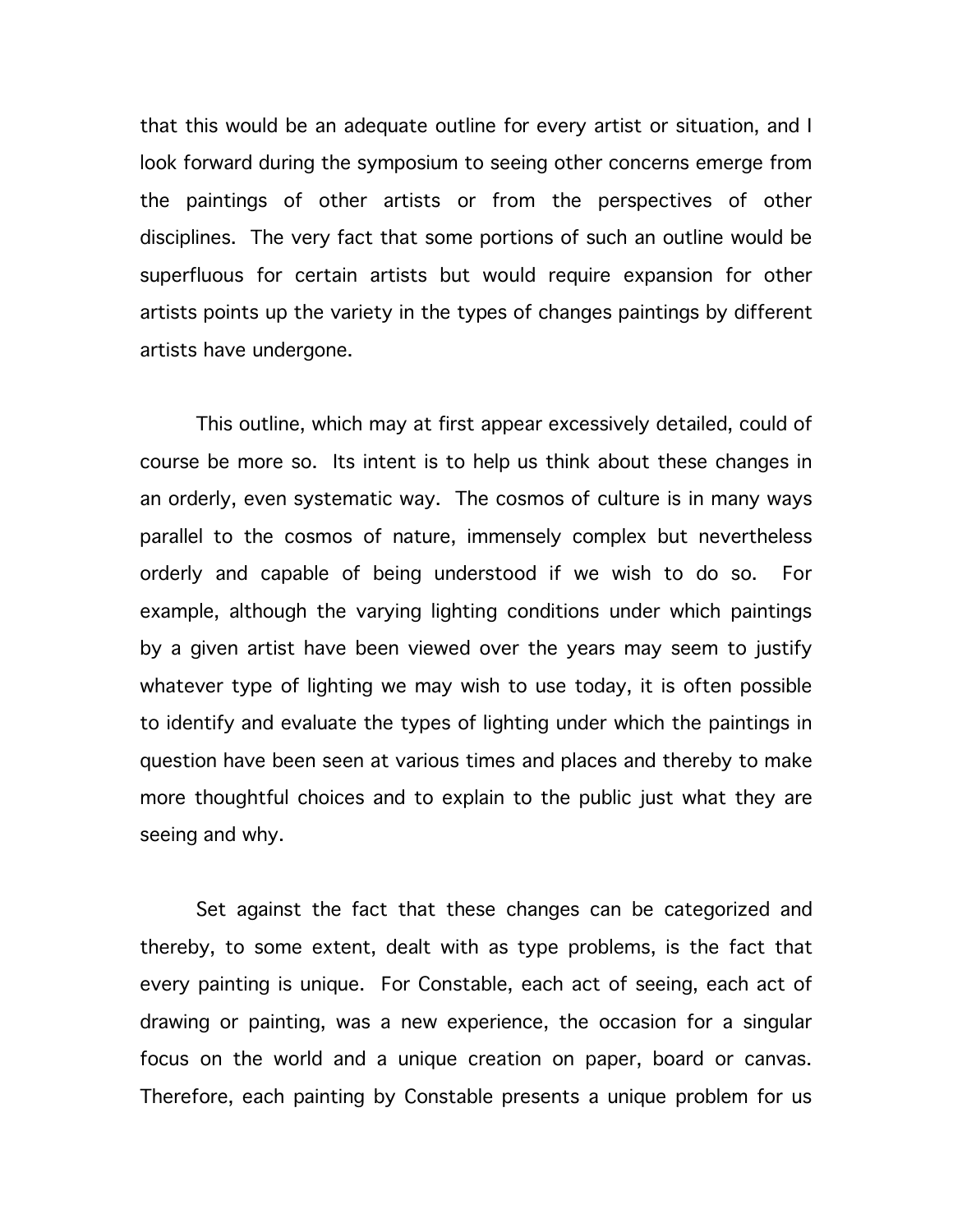to understand, and we must strive to adjust our understanding and practice to this situation. We must strive to make our art history and our conservation object specific.

To accomplish this, we must also attend to the specific time, place, and conditions under which each object is studied and treated. It may seem obvious to us now, but it is amazing how often old conservation reports and photographs, even those in major photo archives, are not dated, and it is therefore often difficult to establish when even major physical changes took place. Some time ago I began noting the conditions under which I viewed each object as I was cataloging it, and in two recent catalogues, [61 I have indicated, as a regular part of each entry, the conditions under which each object was studied: in many cases "Fully examined out of frame by good daylight," but for some "Examined framed off wall by good daylight," and in one case "Entry based on excellent color transparency, photograph of back, and information provided by Sotheby's". Along the same lines, I have been attempting, for some years, to persuade museum curators to cross out the section on their catalogue sheets that reads "Condition" and to write instead "Physical History of the Object." What we should like, ideally, is surely not simply a report on the present condition (simply one stage in an ongoing process) but rather a full, chronological history of all physical changes in a painting from the time it was painted until the present. In my entries, I now always try to list when, where, and by whom a painting was relined, cleaned, or otherwise treated. Once we accept this as a category of information to be provided, as a regular expectation for all major catalogues, I think we will be surprised at how much of this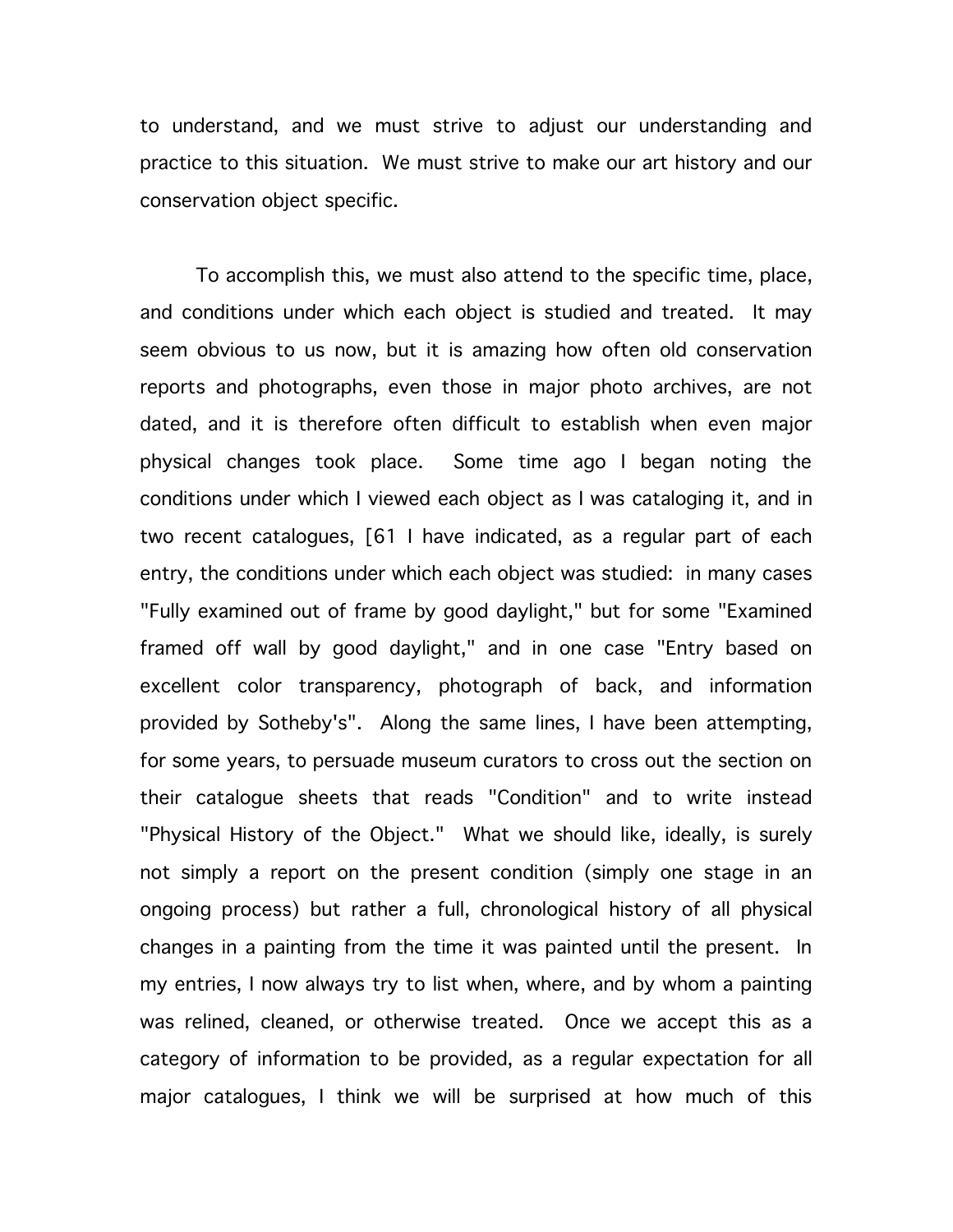information can be reconstructed, especially as the records of retired private conservators become more available. [62]

Other types of records would also contribute to our joint enterprise. As many of you know, an extensive record of Constable's work, based on thorough technical examination of a large number of his sketches and paintings, has been developed in recent years by Sarah Cove. [63] This study has already produced important results and, of course, such a large, systematic body of technical information will be invaluable as a basis of comparison for any Constables to be studied and/or treated in the future.

In addition, before any painting is treated, it would be helpful if the curator and conservator in charge could read any statements by the artist and contemporaries relevant to the artist's studio practice and to the appearance, technique and physical make-up of the artist's paintings, but we art historians have been very slow to provide this information. In 1984, I drew up for discussion at a colloquium at the National Gallery of Art, Washington, a sample of the type of record I should recommend we keep for any significant artist. I should be happy to provide at cost a xerox of the document ('A History of Technique: John Constable, A Trial Study') to anyone who would like one.

One of the central ideas that I assume we shall return to in various ways during this symposium is the interdependency of the three types of changes mentioned in the call for papers and adopted as the major divisions in my outline. Just as our judgment of a painting's authenticity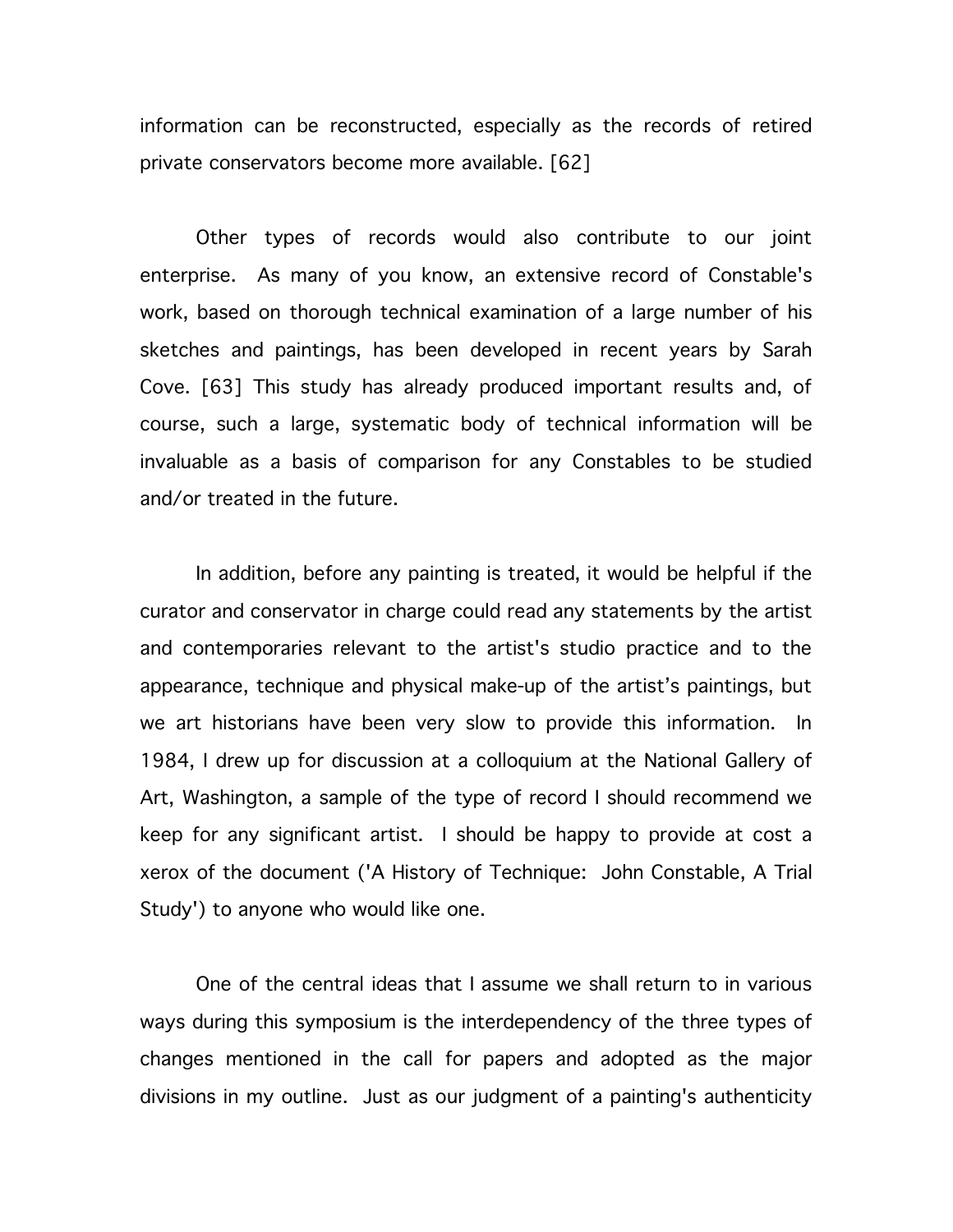is influenced by the physical state of the painting and the conditions under which it is seen, so the type of tonal coherency which a conservator attempts to achieve in cleaning a painting is influenced by the attribution of the painting and its relation to other paintings attributed to the same artist. Cultural and institutional norms for whether a portrait or landscape is valued more for its evidence of the artist's hand or for the image of the person or place represented (different, for example, in an art museum than in a portrait gallery or historical society) help determine how a painting is cleaned and the extent to which it may be restored. We do not consider physical changes in a painting first, then changes in the conditions under which it is viewed and finally changes in the paintings cultural and psychological context; nor do we proceed in the opposite direction. Whether we are aware of it or not, all three types of changes are involved in every judgment we make, every action we take. This makes all of our art history and curatorial judgments, all of our conservation and conservation science, a great deal more complicated but also, I hope you will agree, quite a bit more interesting.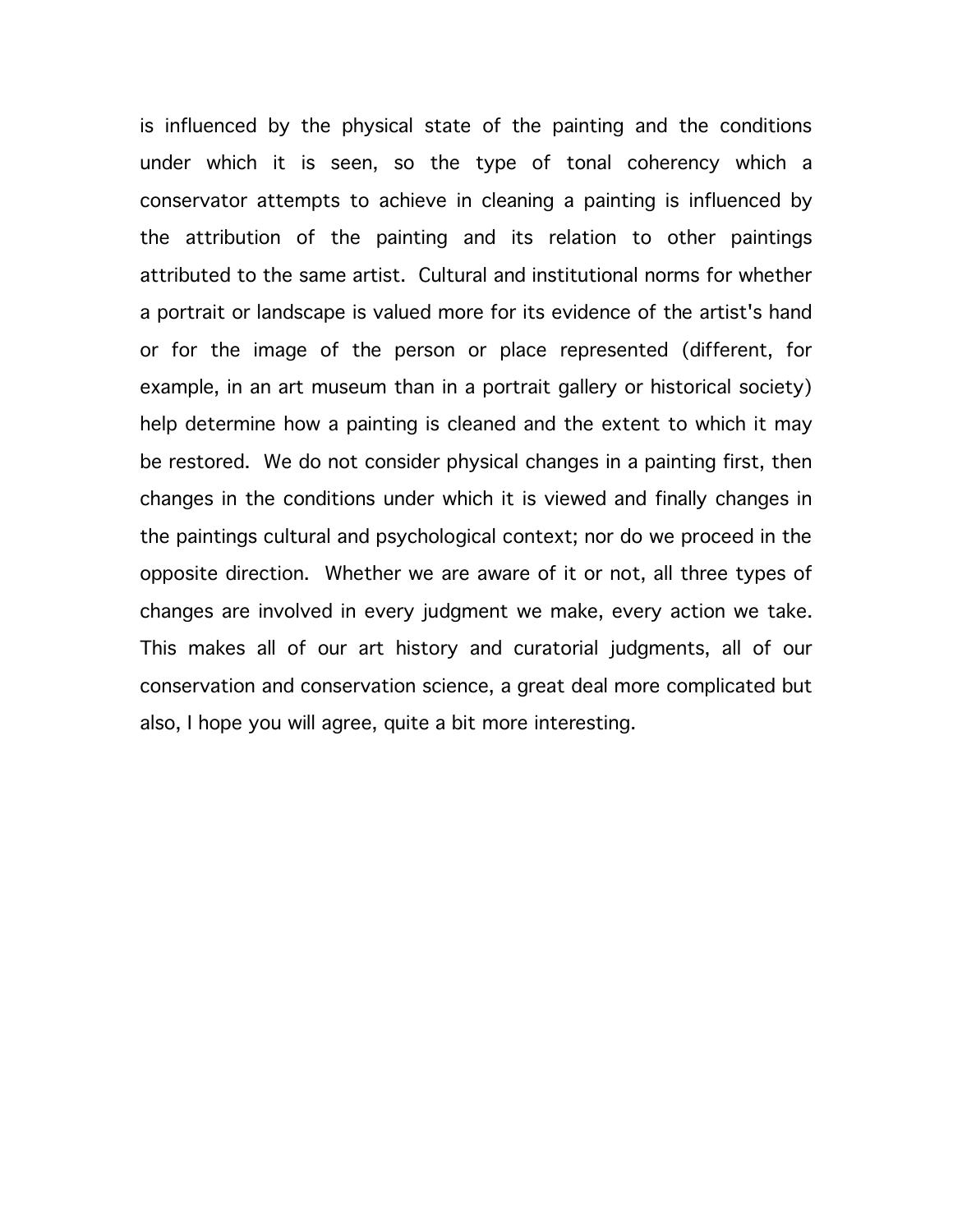### Publications Cited in Abbreviated Form

| <b>GR</b>      | Reynolds G, The Later Paintings and Drawings of John<br>Constable, Yale University Press (1984) 2 vols.                                                  |
|----------------|----------------------------------------------------------------------------------------------------------------------------------------------------------|
| H              | Hoozee, R, L'Opera completa di Constable, Rizzoli (1979).                                                                                                |
| <b>JCC II</b>  | John Constable's Correspondence II: Early Friends and<br>Maria Bicknell (Mrs. Constable), R. B. Beckett (ed), Suffolk<br>Records Society, Vol.VI (1964). |
| <b>JCC III</b> | John Constable's Correspondence III: the Correspondence<br>with C. R. Leslie, R. B. Beckett (ed), Suffolk Records<br>Society, Vol. VIII (1965).          |
| <b>JCC IV</b>  | John Constable's Correspondence IV: Patrons, Dealers and<br>Fellow Artists, R B Beckett (ed), Suffolk Records Society,<br>Vol. X (1966).                 |
| <b>JCC VI</b>  | John Constable's Correspondence VI: the Fishers, R. B.<br>Beckett (ed), Suffolk Records Society, Vol.XII (1968).                                         |
| Leslie, CR     | Memoirs of the life of John Constable, Composed Chiefly<br>of his Letters, J Mayne (ed), Phaidon (1951; orig. pub.<br>1845).                             |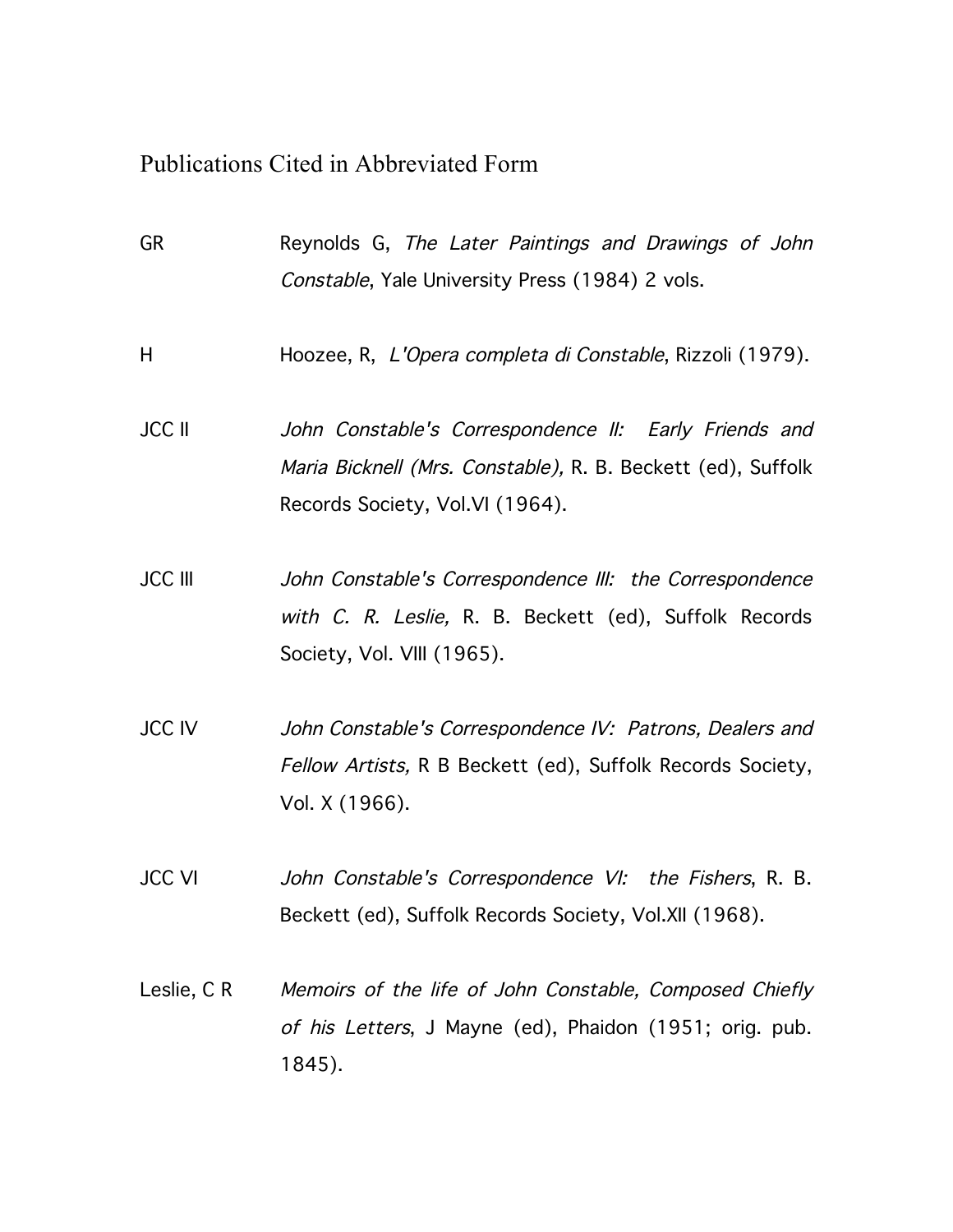- LP Parris, L, The Tate Gallery Constable Collection, Tate Gallery, 1981.
- R Reynolds, G, Catalogue of the Constable Collection, Victoria and Albert Museum, 2nd ed HMSO (1973).
- Rhyne 1981 Rhyne, C S, "Constable's Drawings and Watercolors in the Collection of Mr. and Mrs. Paul Mellon and the Yale Center for British Art: Part I, Authentic Works," Master Drawings, XIX, 2 (Summer 1981), pp 123-45, pls 1-17.
- Rhyne 1988 Rhyne, C S, "Discoveries in the Exhibition," in John Constable, R.A. (1776-1837), Salander-O'Reilly Galleries (1988), pp 11-27.
- Rhyne 1990 Rhyne, C S, "Constable First Two Six-foot Landscapes," Studies in the History of Art, 24, National Gallery of Art (1990), pp 109-29.

#### Notes

1. Because this paper is to be given as a symposium lecture, I have written it as such, raising questions for discussion at the symposium and referring to details in Constable's paintings which, in my lecture, will be illustrated with detail color slides. For illustrations of the paintings and drawings discussed, see the references given in parentheses after the title of each work in the text.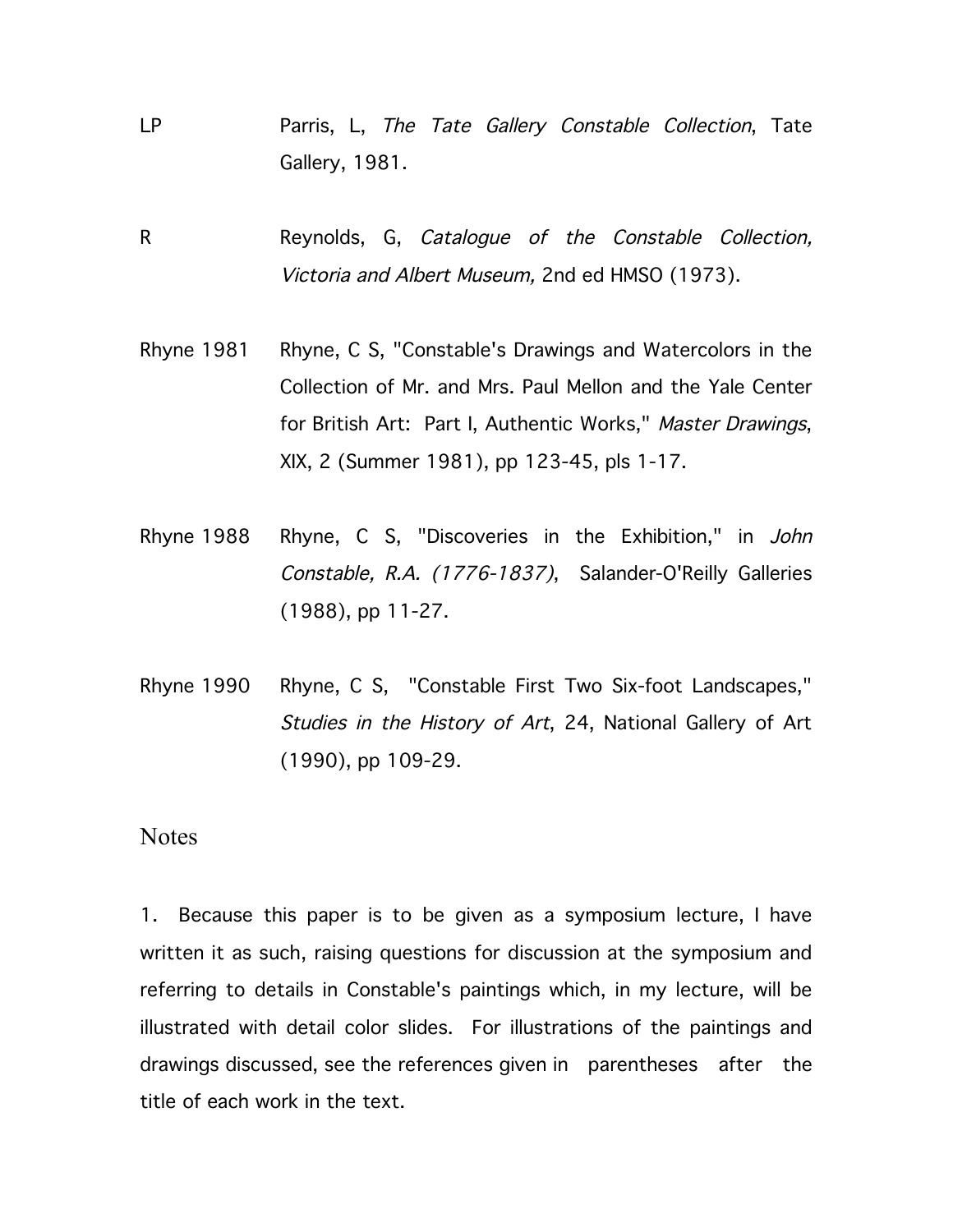2. The identification of this scene is secured by correspondence of the detail of the windmill with the same detail, including the red roof immediately to the left, in Constable's 1815 painting, 'Golding Constable's Kitchen Garden' (Ipswich Borough Council 1955-96.2, H213).

3. GR 25.1-25.4.

4. JCC II p. 385.

5. Leslie p. 145.

6. Clark, K, 'Constable; 'Study for The Leaping Horse', in his Looking at Pictures, Holt, Rinehart and Winston (1960), pp.110-121.

7. JCC II pp 385-87; see also JCC IV pp 100-101, 171, and 271.

8. I have discussed and illustrated some of these aspects of 'The Leaping Horse' previously in "A Slide Collection of Constable's Paintings: The Art Historian's Need for Visual Documentation", Visual Resources, IV, 1 (Spring 1987). See pp 56-58, figs 3-4.

9. Jean Rosston, then Mellon Fellow in Conservation at the Museum, was especially helpful with 'The Lock'.

10. Strangely, the right edge of the canvas, in its present condition, does not appear to have been either cut or torn, but rather cracked off. See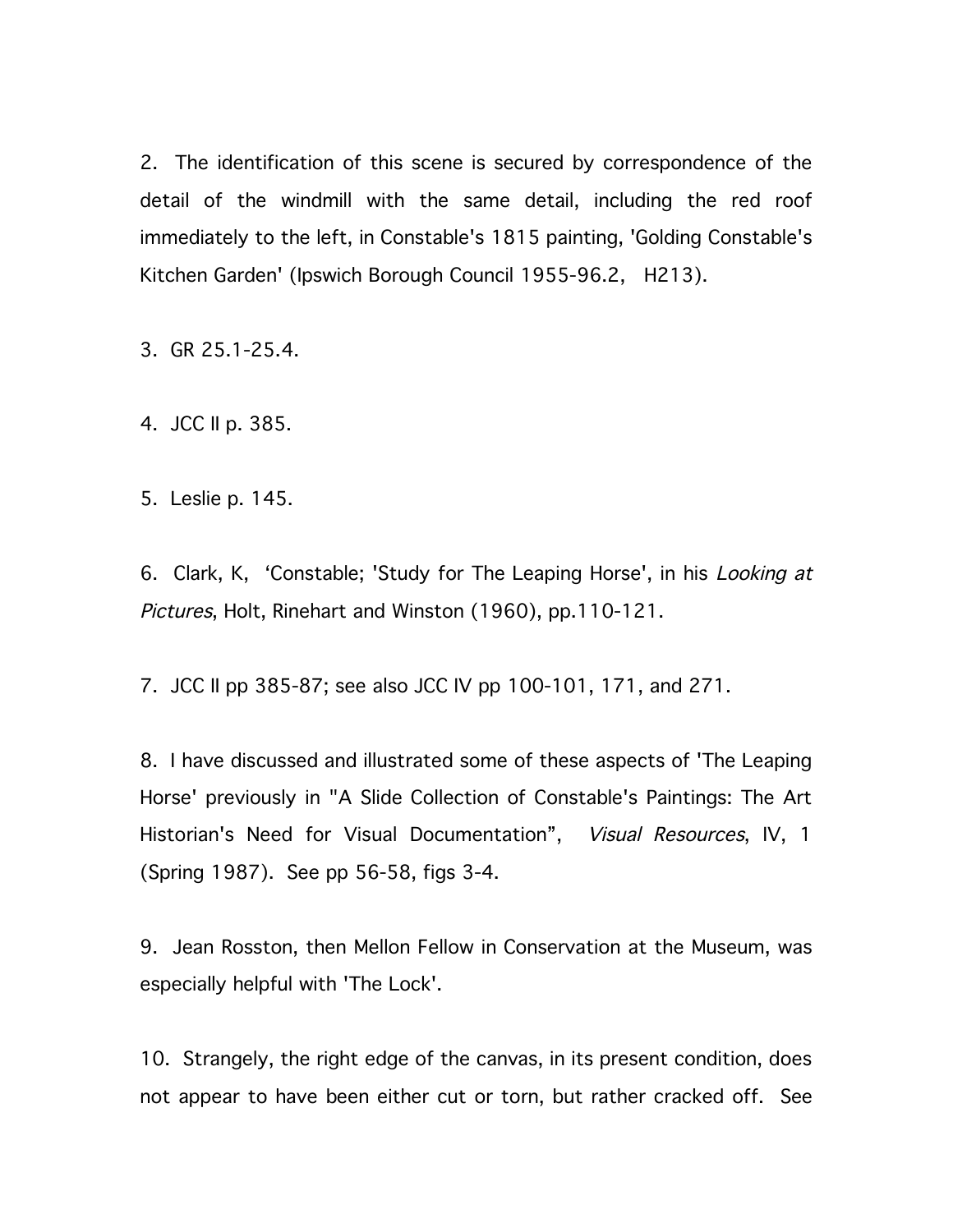also Richard Dorment, British Painting in the Philadelphia Museum of Art, from the Seventeenth through the Nineteenth Century, PMA (1986), no.11.

11. JCC VI 1968, pp 197-98.

12. JCC VI 1968, p 45.

13. JCC VI 1968, p 134.

14. GR 28.2.

15. JC: FDC 1975, p 133.

16. C. R. Leslie, Life and letters of John Constable, R.A., R C Leslie (ed), Chapman and Hall (1896), p xiii.

17. Martin Hardie, "Constable's Water-Colours," in The Old Water-Colour Society's Club: Twelfth Annual Volume 1934-1935 (1935), p 9.

18. H32. See also Rhyne-Studies, note 60.

19. GR 20.48.

20. Rhyne-1990. This article includes extensive technical information for this painting, based largely on examination helpfully carried out for me by Sarah Fisher and Charlotte Hale and paint samples analyzed by Eugena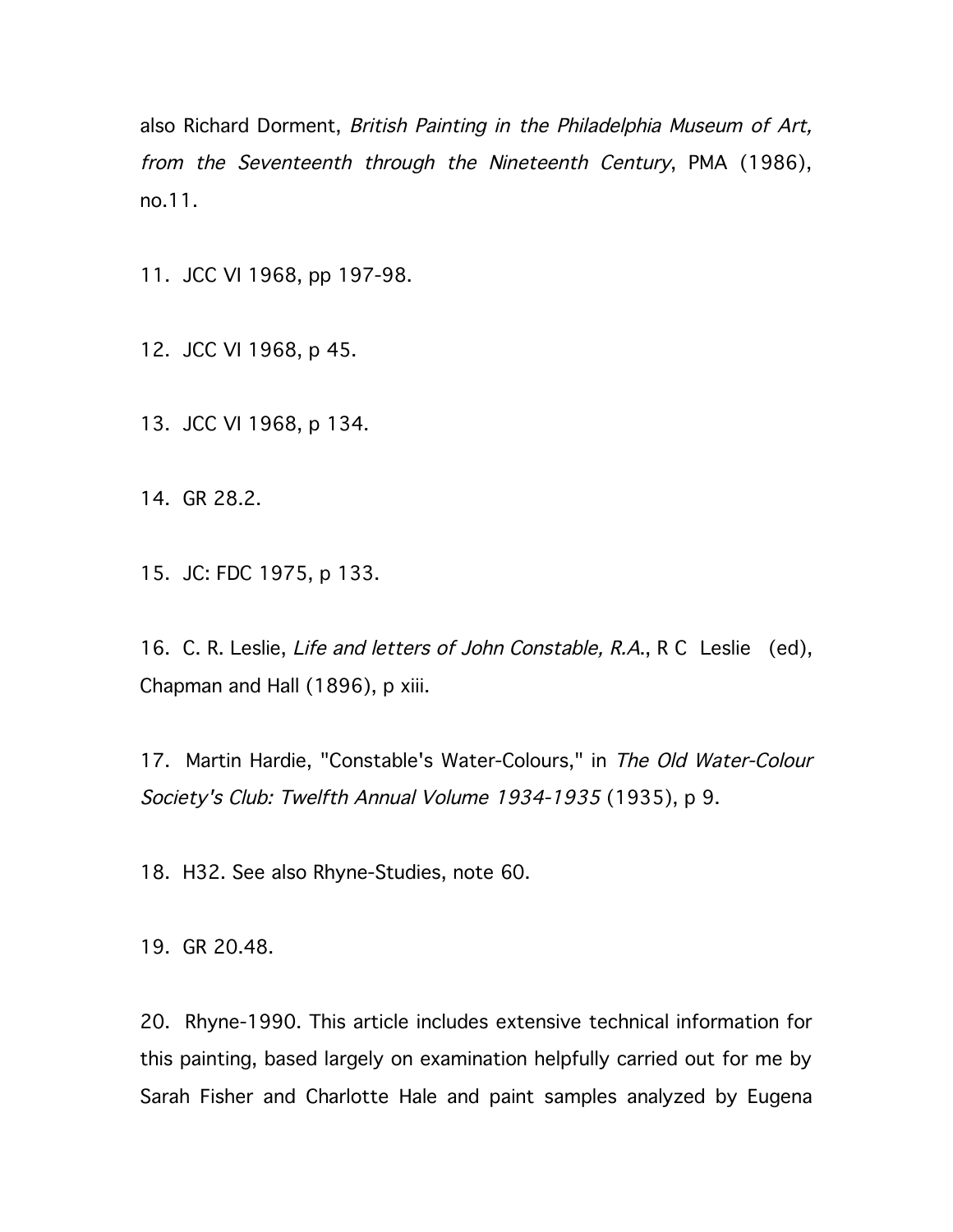Ordonez.

21. In 1985 at the Art Institute of Chicago, Rick Brettel showed me Picasso's "Blue Guitar ", in which Picasso had painted directly over a figure below without an intermediate ground. Brettell pointed out that such a procedure required powerful control.

22. Rhyne-1988, pp 21-23, color plate 2.

23. Partially quoted in Rhyne-1988, p. 21.

24. See GR30.18.

25. Leslie, pp.227-28.

26. Rhyne 1981, no 25, pl. 9a.

27. Previously unpublished. Pencil on off-white laid paper, soiled and foxed, opaque hinges covering the left corners, stamped "LIVERPOOL CITY LIBRARIES" and HORNBY LIBRARY LIVERPOOL". 95 x 128 mm (trimmed). Verso of 'Flatford Mill from the Towpath near Old Bridge'. Coll: Hugh Frederick Hornby; by whom bequeathed to Liverpool 1899.

28. See the facsimile publication of three Constable sketchbooks (plus a fourth by Lionel Constable) at the Louvre (RF1870/08698, 08700, and 08701), in which most of the pages with drawings are stamped 'ML' inside an oval. Constable and his Friends in 1806. 5 vols. Paris: Trianon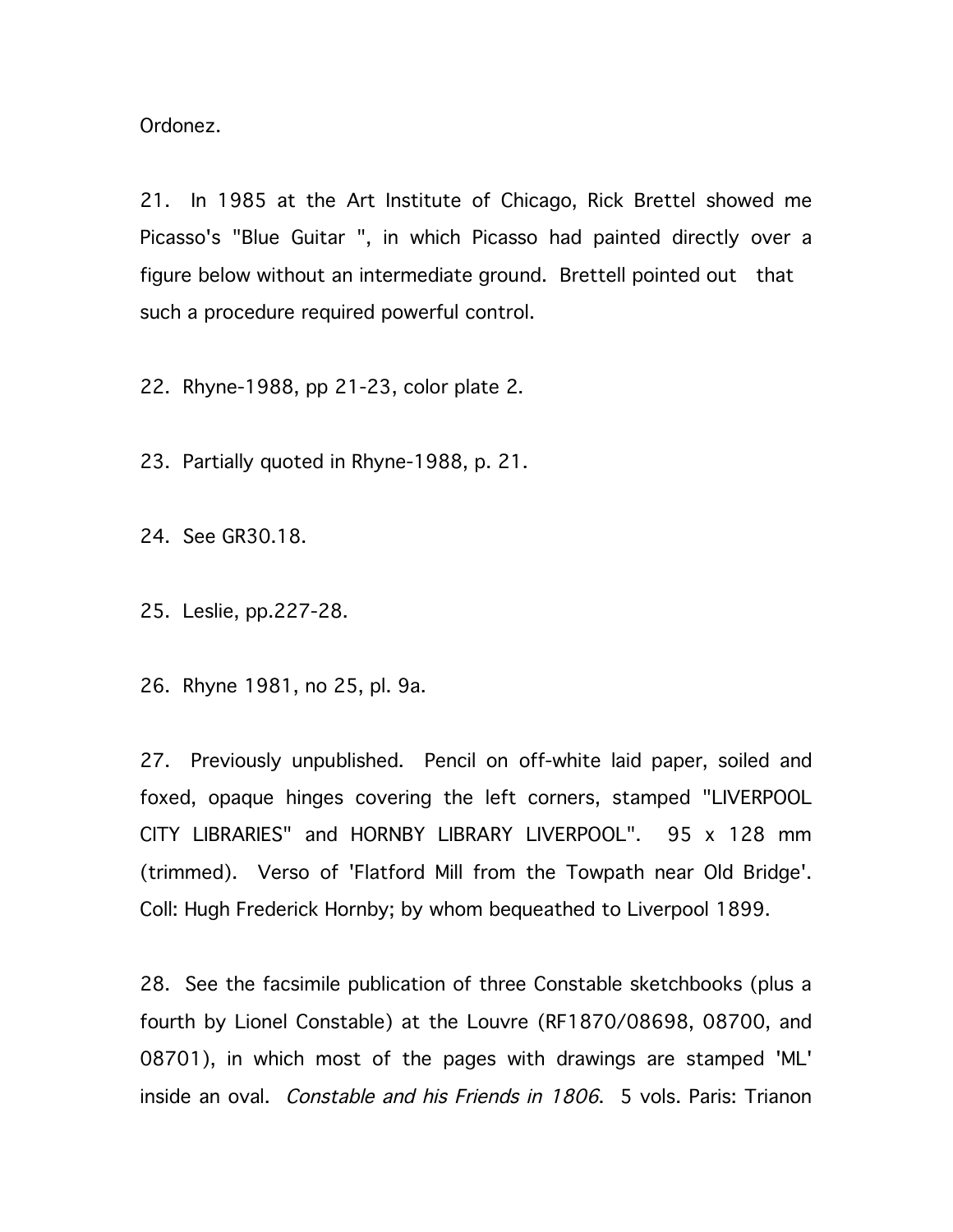Press; & Guildford Surrey: Genesis Publications, 1981.

29. Exeter Public Library, p42 (35). See Rhyne 1981, p142, note 18. See also GR23.75-79, 81; 25.16-17; 27:35-9; 34:53, 68; 35.20, 31; 36.12, with illustrations. More recently, the drawings in the Exeter Album have been expertly lifted from the sketchbook pages, treated and mounted by Heather Norville.

30. 'East Bergholt Common; View to the Rectory from the Fields Behind Golding Constable's House'. Rhyne-1988, p16, color pl on cover.

31. In 1988, Simon Parkes generously discussed with me his cleaning of a number of Constable sketches and paintings during the two or three previous years.

32. Shortly after its rediscovery, I informed other Constable scholars of the whereabouts of this painting and provided detail color slides showing the painting before and after the cleaning. I then used the painting as the centerpiece of a lecture, "The Substance of Constable's Art," given at the annual meeting of the College Art Association in America, San Francisco, 1981. This lecture was expanded as "John Constable: The Technique of Naturalism" and in 1981 given at the University of Oregon, Johns Hopkins, University of Delaware, Oberlin College, Metropolitan Museum of Art, and the Courtauld Institute of Art.

33. Hoozee lists it as a rejected work and describes it as an imitation of the sketch in the Phillips Collection (GR34.76).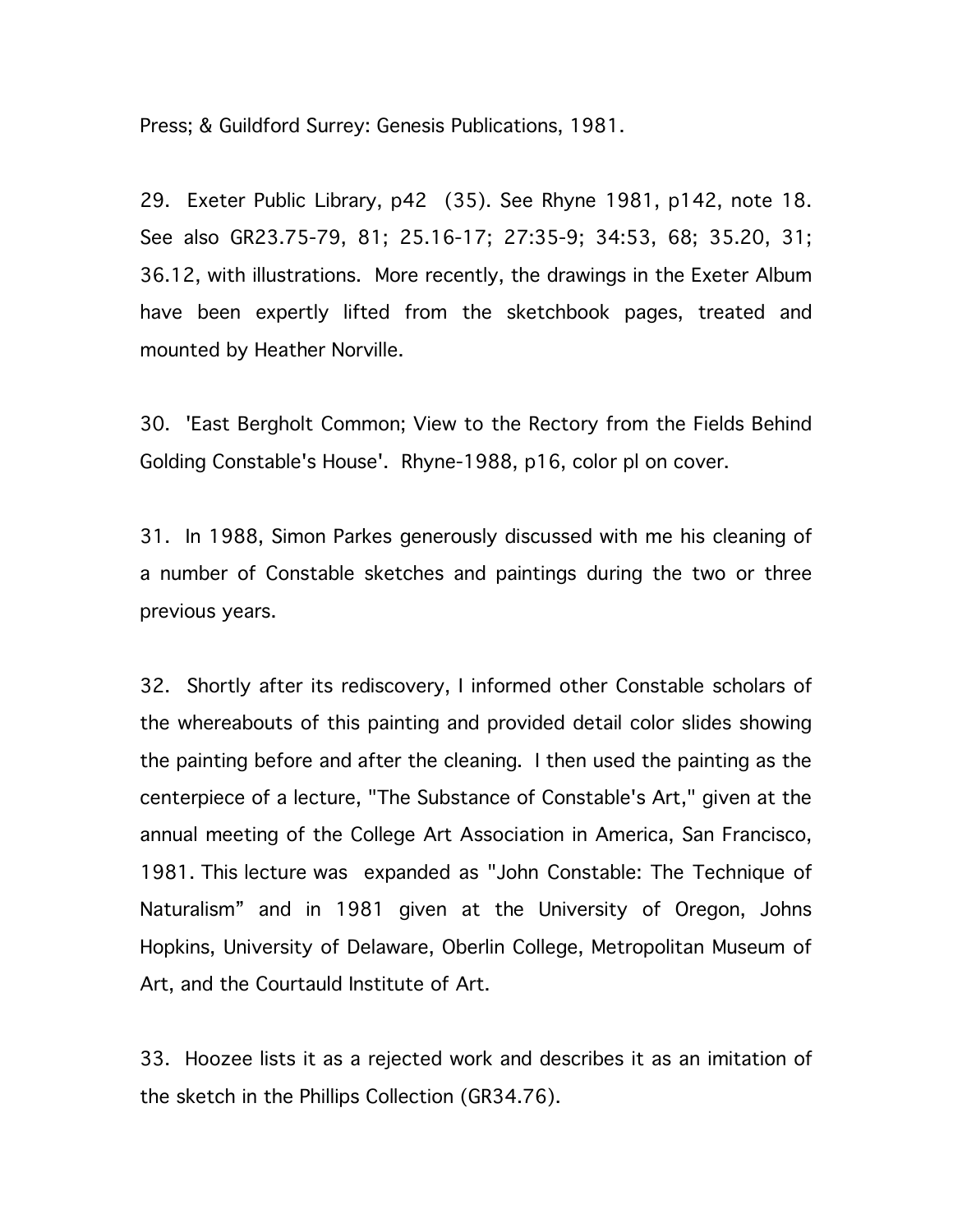34. GR36.19. Following this study, I presented a lecture, "Constable's Last Six-Foot Sketch," at the Art Institute of Chicago, bringing together for the first time all of Constable's representations of Stoke-by-Nayland and interpreting its meaning in Constable's art. The manuscript of a long article on the subject is on file at the Art Institute. I should be happy to make a xerox available at cost to anyone wishing a copy. The grounds for considering the Chicago canvas a sketch rather than an unfinished painting (or in one previous publication a finished painting) are presented in Rhyne 1990, note 45.

35. JCC IV 1966, p 129.

36. The Reminiscences of Solomon Alex. Hart, R.A., A Brodie (ed), (1882), p 58.

37. John Walker, John Constable, Abrams (1978), p 150.

38. LP, no. 41.

39. JCC IV 1966, p 122.

40. I have presented this view of 'The Valley Farm' in a 1982 discussion at the Paul Mellon Centre for Studies in British Art, London, and in a 1984 lecture, "The History of Technique: John Constable a Trial Study," at the Center for Advanced Study in the Visual Arts, National Gallery of Art, Washington.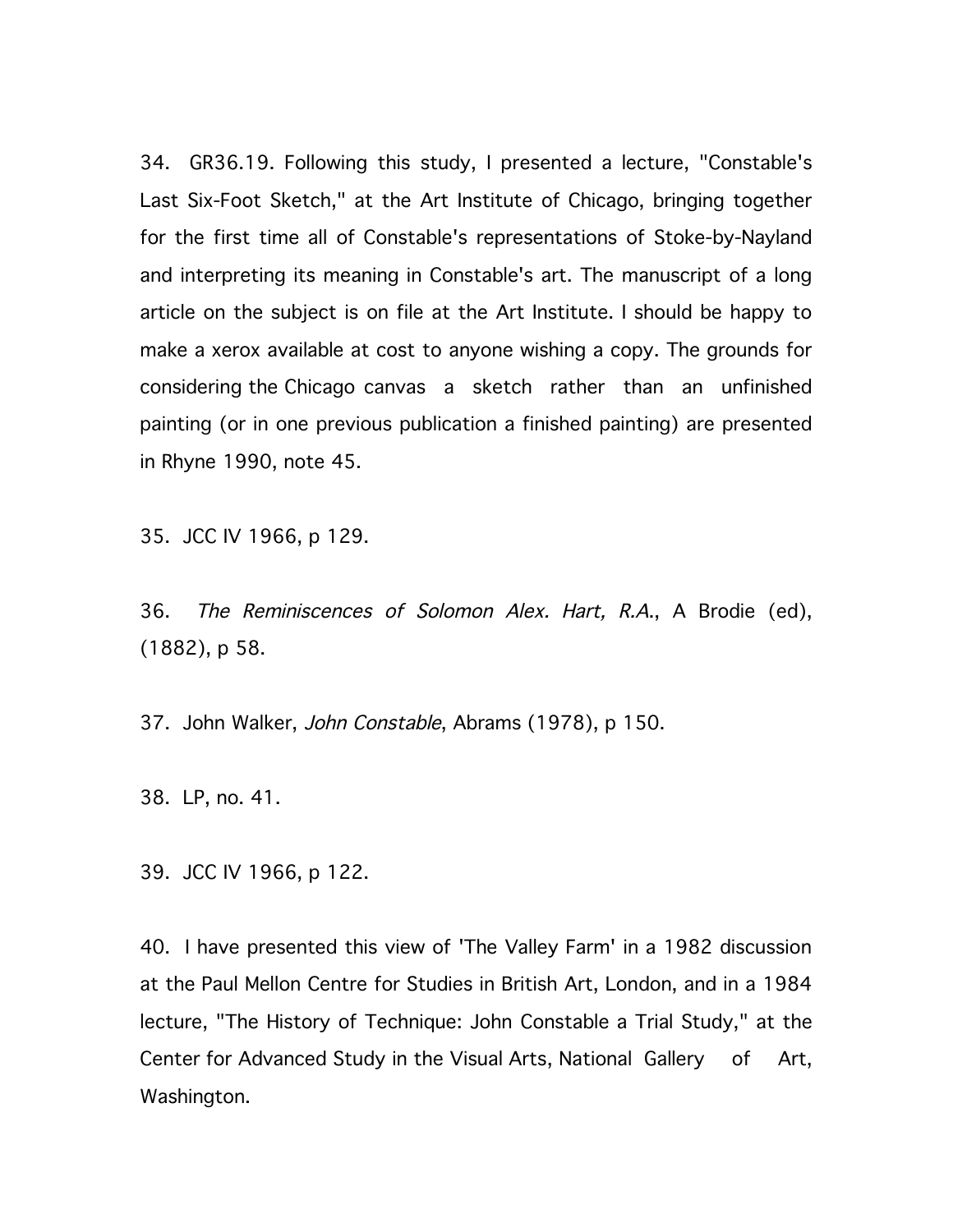41. A summary of the report is dated 14 Jan. 1960. For an especially informative technical report on another painting at the Tate, see Anna Southall, "Flatford Mill" in Completing the Picture: Materials and Techniques of Twenty-six Paintings at the Tate Gallery, Tate Gallery (1982), pp 34-38.

42. Leslie pp 176-77.

43. For Wolber's work on bitumen see R Wolbers, "Developing Fourier Transform Infrared ISpectroscopy (FTIR) as an Aid in the Selection of Asphalt-containing Paint Films," in Papers Presented at the Art Conservation Training Programs Conferences, May 1/3, 1983, Cooperstown, New York, pp 103-22.

44. For a discussion of several, see Rhyne 1988, p16.

45. His nude studies would have been painted by gaslight at the life classes of the Royal Academy schools. See JCC III 1965, pp35-36.

46. JCC II 1964, p 421.

47. JCC IV 1966, pp 137-38.

48. JCC III 1965, p 132.

49. JCC VI 1968, p 53. This agrees with Constable's own directions for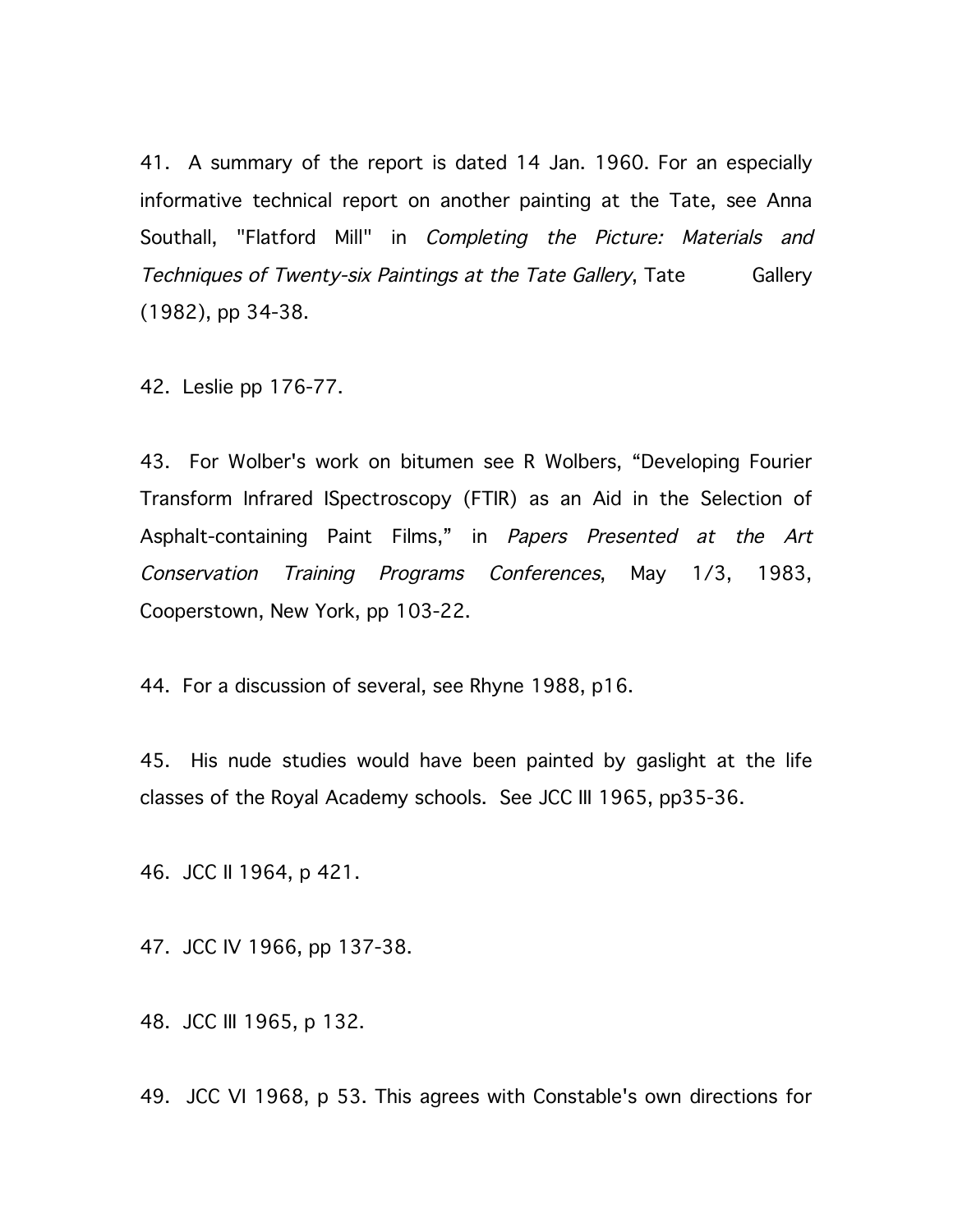the hanging of his 'Barge Passing a Lock', in which the light falls from the left. In a letter of August 30th 1833 to Brussels, he writes: "... should much prefer the light coming from the left on of my picture, and if it were placed about level with the eye, should such a situation conveniently offer itself--" (Constable the Art of Nature, by Leslie Parris and Conal Shields, Tate Gallery [1971], p. 24.)

50. JCC VI 1968, pp 221-222.

51. JCC VI 1968, p 84.

52. Examined unframed by good daylight. Oil on canvas, cleaned, wax relined, and restretched by Lowy Co., Philadelphia, c.1987. 359 x 422 mm (stretcher). Label on back of frame: "P.A.B. Wiedner 508/94018/01" (that is sale 508, lot 01, Widener receipt no.94018). See LP pp72, 74, fig 7, and GR17.1, both published on the basis of the old black-white photograph.

53. Forrest R. Bailey, Paintings Conservator, was especially helpful during my visit in 1987. He shared with me his 1983 examination report (No 83.02.15), x-radiographs and photographs, showing that "the cleaning revealed the partial image of a deer underneath the cow [in the lower-left of the painting]. Because "the reflection of the cow in the water appeared to be original paint', "the 1830 mezzotint of the same scene also showed a cow", and "the cracks in the cow's nose conforms to the crack pattern in the painting", the partial remains of the deer were painted out and the cow repainted.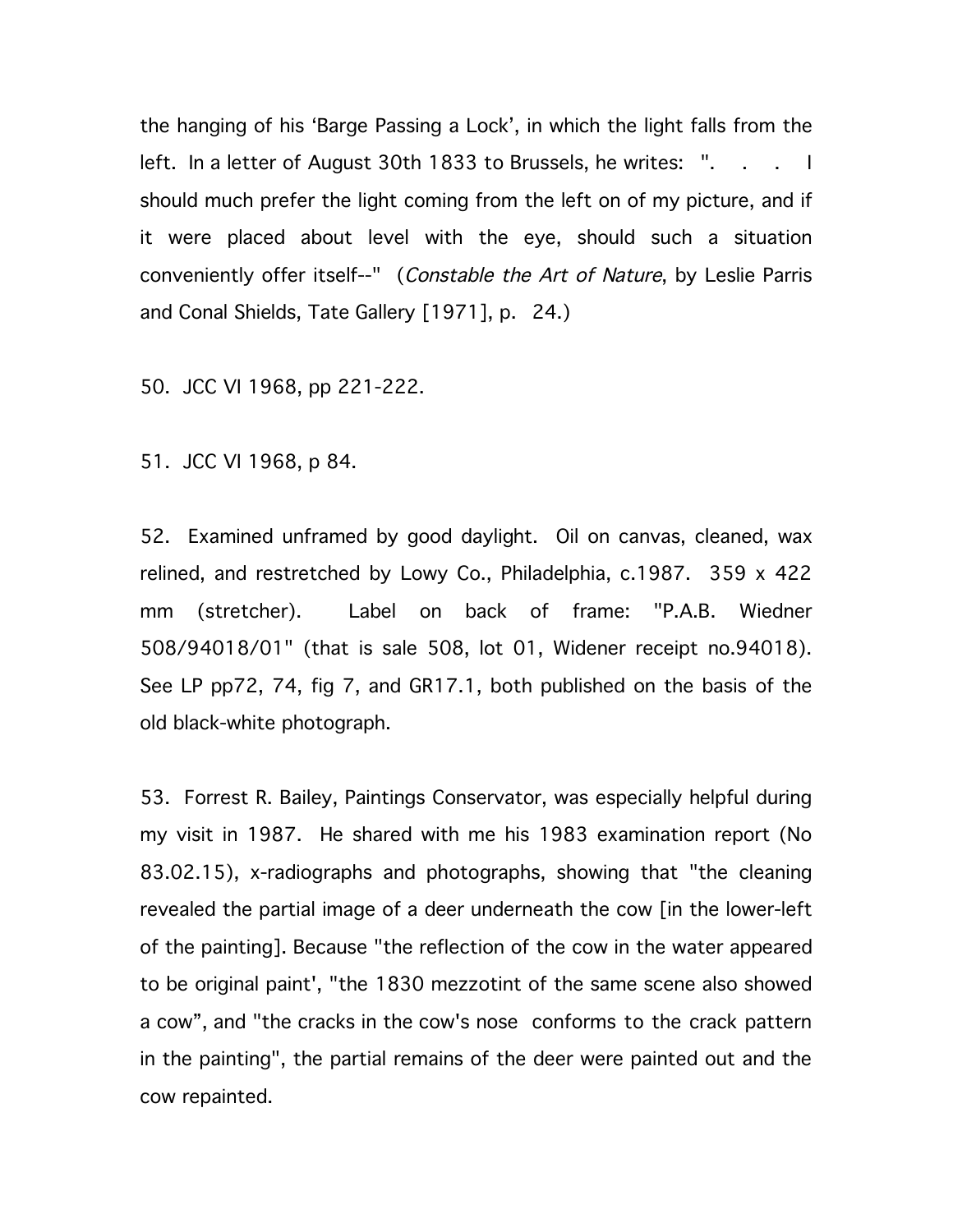54. JCC II 1964, pp 109-10. In a letter of July 7th 1826 to Fisher in Salisbury, Constable writes: "Have you done anything to your walls? They were of a colour formed to destroy every valuable tint in a picture" (JCC VI 1968, p 222).

55. JCC IV 1966, p 129.

56. JCC VI 1968, p 124. Constable then identifies the painter as "G. de Vris, an artist contemporary with Rubens--& de Heem. . . ."

57. JCC VI 1968, p 185.

58. Although the words "reception theory" are never used, an information study has been published tracing Constable's multifaceted reception from his death until 1937: Ian Fleming-Williams and Leslie Parris, The Discovery of Constable, Hamish Hamilton (1984). See also my review in the *Burlington Magazine*, CXXIX (Feb 1987), pp 124-26.

59. Butlin and Joll, The Paintings of J M W Turner, YUP (1977) 2 vols, no 345.

60. Recounted by Robert C Leslie, in his edition of Life and letters of John Constable, R.A. by C R Leslie, Chapman and Hall (1896). See also JCC III, pp 69-70.

61. Rhyne 1988. I am told that the catalogue of the fifteen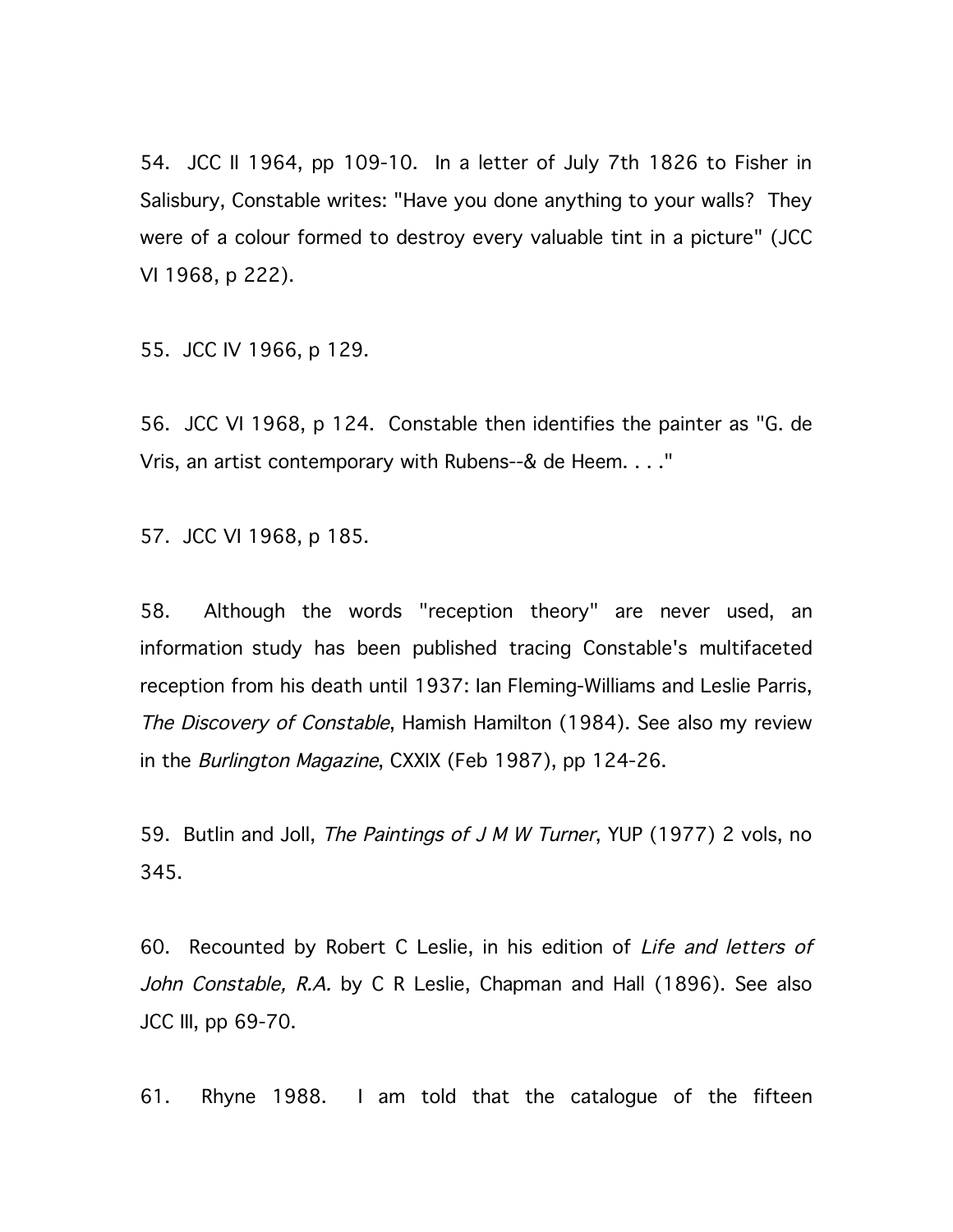"discoveries" in this exhibition was the first published catalogue of works from diverse collections to indicate the conditions under which each object was studied. This information is included also for every object in "Constable and Dunthorne", a catalogue produced for a small show of the work of John Dunthorne, Jr. that accompanied the Constable exhibition. This catalogue is scheduled for publication in 1990.

62. For example the papers of William Suhr, housed at the Getty Center for the History of Art and the Humanities, Santa Monica.

63. Cove S, "An Experimental Paintings by John Constable R.A., The Conservator, Vol 12 (1988), pp 52-56; "The Constable Project: Current Research into Materials," Conservation Today: Papers presented at the UKIC 30th Anniversary Conference 1988, pp. 59-63.

### **Captions**

Except where noted, all photographs were taken by the author.

- Fig 1 John Constable, 'Old Houses on Harnham Bridge, Salisbury', 1821/1831, showing retouching ten years after original watercolor.
- Fig 2 John Constable, 'A Wooded Bank with an Open Book and Distant View of Water', 1829-c.1836.